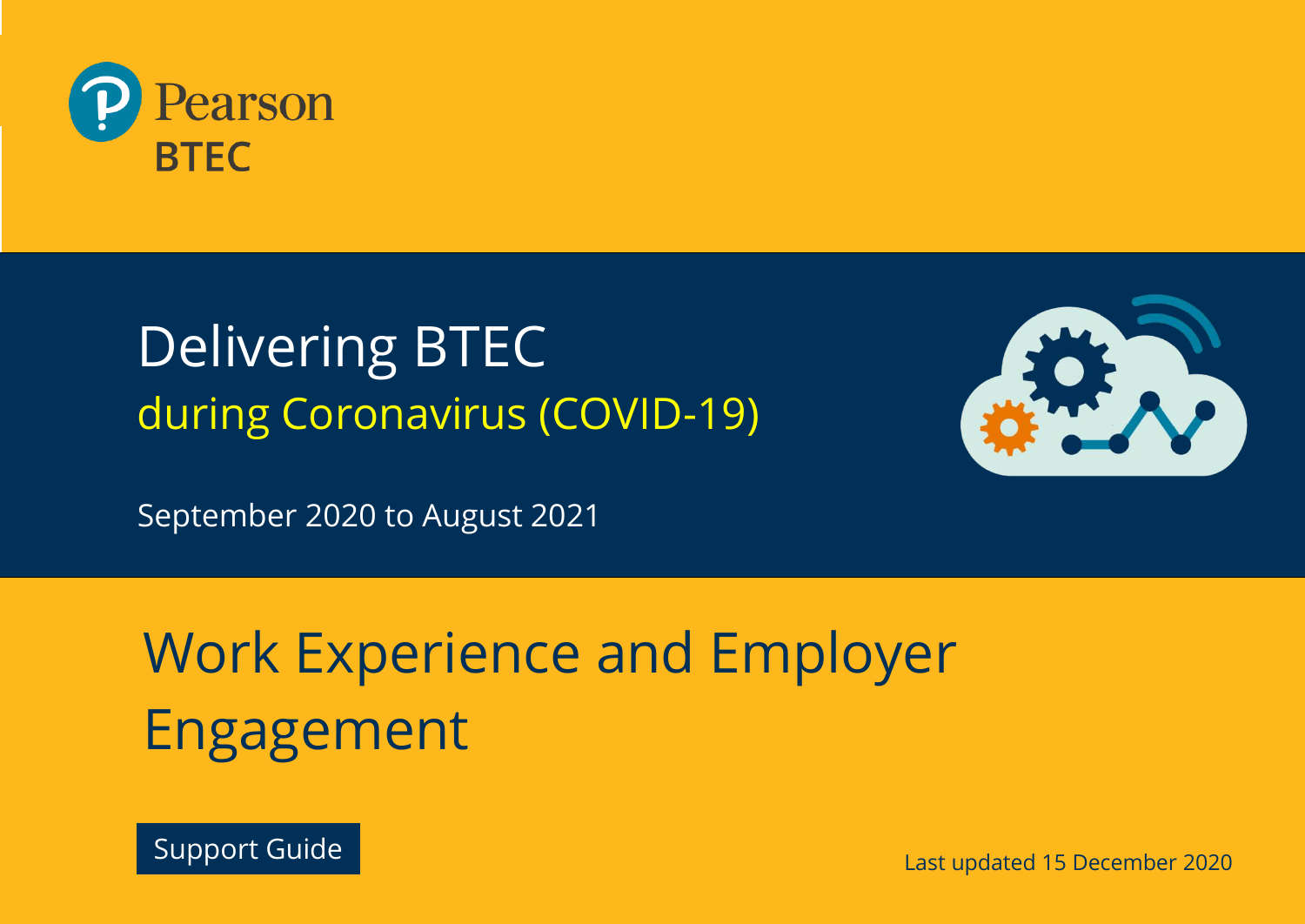

### **Contents**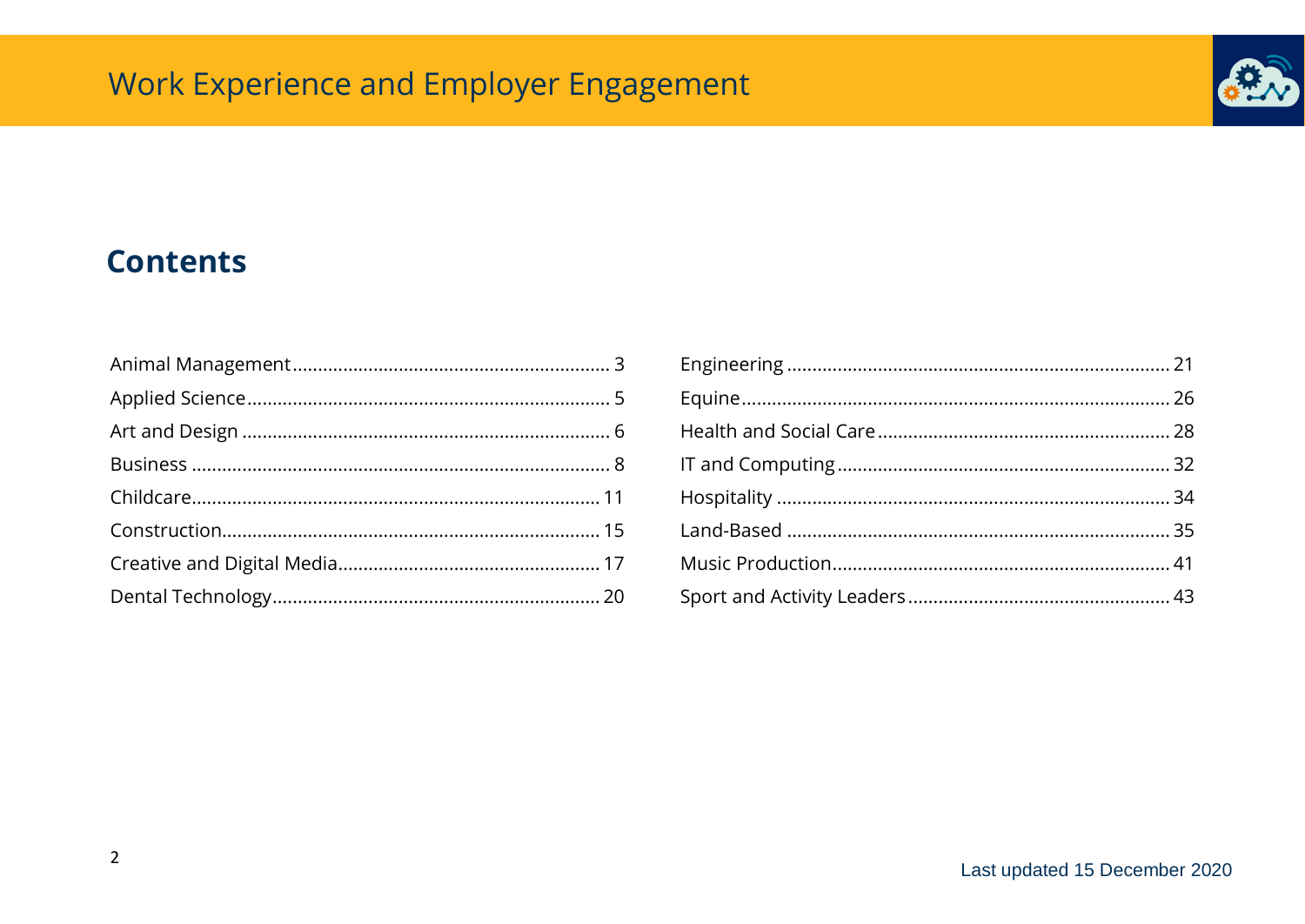

### <span id="page-2-0"></span>**Animal Management**

| <b>BTEC Nationals (RQF)</b>                                                                                      |                                                                   |                                                      |                                                                                                                                                                                                                                                                                                                                                                                                                                                                                                    |                                                                                                              |  |  |  |
|------------------------------------------------------------------------------------------------------------------|-------------------------------------------------------------------|------------------------------------------------------|----------------------------------------------------------------------------------------------------------------------------------------------------------------------------------------------------------------------------------------------------------------------------------------------------------------------------------------------------------------------------------------------------------------------------------------------------------------------------------------------------|--------------------------------------------------------------------------------------------------------------|--|--|--|
| <b>Qualification Title</b>                                                                                       | <b>Pre-COVID</b><br><b>Mandator</b><br>y Work<br><b>Placement</b> | <b>20/21 Work</b><br><b>Placement</b><br>requirement | <b>Employer Engagement Activities Pre-COVID</b>                                                                                                                                                                                                                                                                                                                                                                                                                                                    | <b>Employer Engagement</b><br>20/21                                                                          |  |  |  |
| <b>Pearson BTEC Level 3 National</b><br><b>Extended Certificate in</b><br><b>Animal Management</b><br>601/7524/2 | Mandatory<br>75 hours                                             | Recommended,<br>not mandatory                        | Meaningful employer involvement should<br>contribute significantly to the following: Unit 7:<br>Work Experience in the Animal Sector.                                                                                                                                                                                                                                                                                                                                                              | If possible, the learner<br>should try and secure a<br>work placement, under<br>the COVID-19 public          |  |  |  |
| <b>Pearson BTEC Level 3 National</b><br><b>Foundation Diploma in</b><br><b>Animal Management</b><br>601/7525/4   | Mandatory<br>150 hours                                            | Recommended,<br>not mandatory                        | Meaningful employer involvement should<br>contribute significantly to the following: Unit 7:<br>Work Experience in the Animal Sector.                                                                                                                                                                                                                                                                                                                                                              | safety guidance but it is<br>not mandatory, the<br>learner is able to use the<br>colleges facilities to gain |  |  |  |
| <b>Pearson BTEC Level 3 National</b><br>Diploma in Animal<br><b>Management</b><br>601/7523/0                     | Mandatory<br>225 hours                                            | Recommended,<br>not mandatory                        | Meaningful employer involvement should<br>contribute significantly to two units of which one<br>must be the mandatory unit: Unit 7: Work<br>Experience in the Animal Sector.                                                                                                                                                                                                                                                                                                                       | experience.                                                                                                  |  |  |  |
| <b>Pearson BTEC Level 3 National</b><br><b>Extended Diploma in Animal</b><br><b>Management</b><br>603/3043/0     | Mandatory<br>300 hours                                            | Recommended,<br>not mandatory                        | Meaningful employer involvement should<br>contribute significantly to three units of which one<br>must be the mandatory unit: Unit 7: Work<br>Experience in the Animal Sector.<br>While taking this qualification, it is expected that<br>learners will engage with sector employers as part<br>of their course, including 300 hours of work<br>experience with an employer in the sector, where<br>they will be given opportunities to develop<br>practical skills in preparation for employment. |                                                                                                              |  |  |  |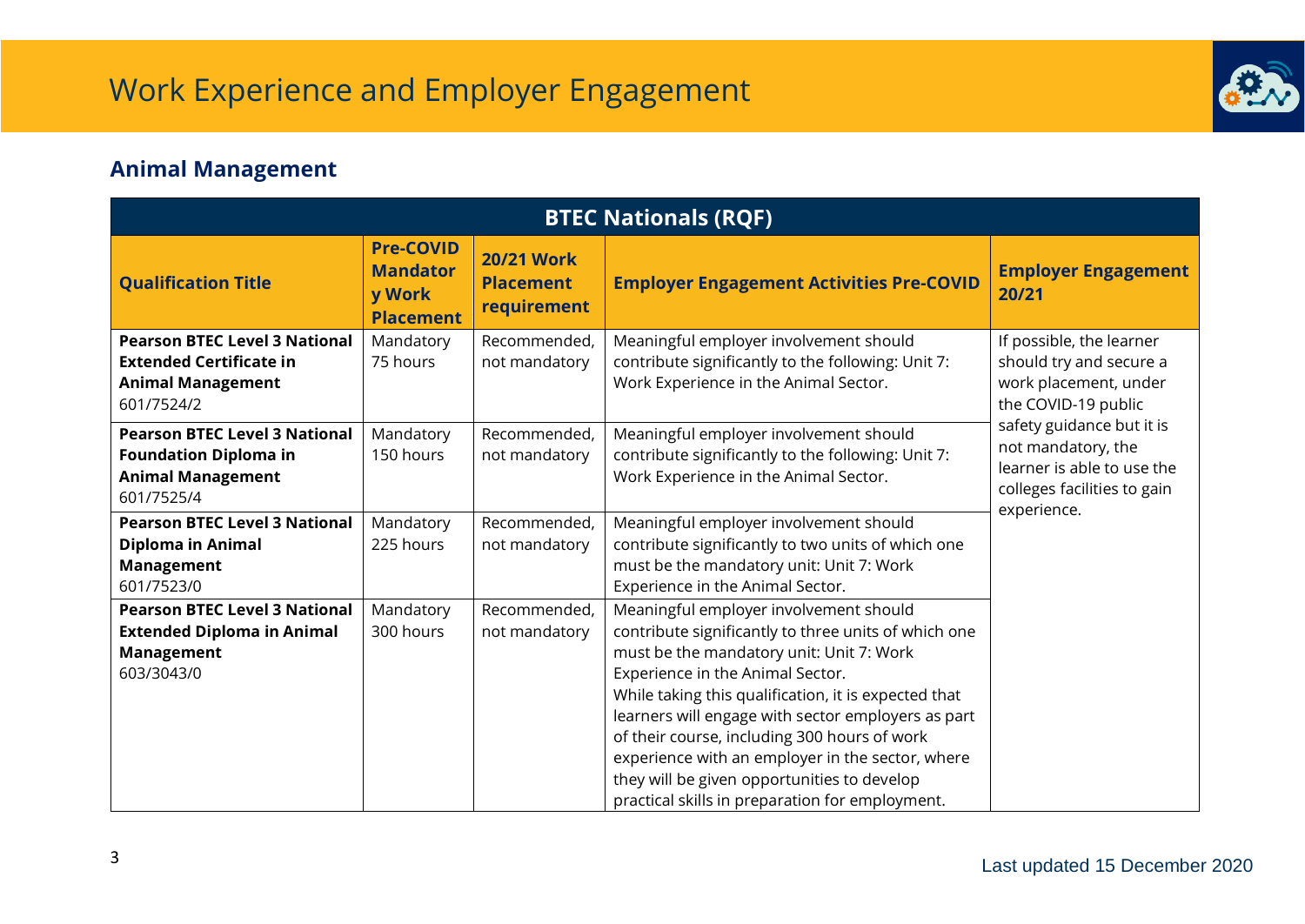

| <b>BTEC Nationals (QCF)</b>                                                     |                                                     |                                                                                                                                                                                                                                                                                                 |  |  |  |  |  |  |
|---------------------------------------------------------------------------------|-----------------------------------------------------|-------------------------------------------------------------------------------------------------------------------------------------------------------------------------------------------------------------------------------------------------------------------------------------------------|--|--|--|--|--|--|
| <b>Qualification Title</b>                                                      | <b>Pre-COVID Mandatory</b><br><b>Work Placement</b> | 20/21 Work Placement requirement                                                                                                                                                                                                                                                                |  |  |  |  |  |  |
| Pearson BTEC Level 3 Diploma in<br><b>Animal Management (QCF)</b><br>500/8311/9 | Yes                                                 | If possible, the learner should try and secure a work placement, under<br>the COVID-19 Public safety guidance but it is not mandatory, the learner<br>is able to use the colleges facilities to gain experience. Centres would<br>have secured some placement hours in the first year of study. |  |  |  |  |  |  |
| Pearson BTEC Level 3 Diploma in Fish<br><b>Management (QCF)</b><br>500/8353/3   | Yes.                                                |                                                                                                                                                                                                                                                                                                 |  |  |  |  |  |  |

| <b>BTEC Level 2 Technicals</b>                                                                 |                                                     |                                          |                                                                                                                                                                                                                                                                                                                                              |                                                                                                                                                |  |  |
|------------------------------------------------------------------------------------------------|-----------------------------------------------------|------------------------------------------|----------------------------------------------------------------------------------------------------------------------------------------------------------------------------------------------------------------------------------------------------------------------------------------------------------------------------------------------|------------------------------------------------------------------------------------------------------------------------------------------------|--|--|
| <b>Qualification Title</b>                                                                     | <b>Pre-COVID</b><br><b>Work</b><br><b>Placement</b> | <b>Work</b><br><b>Placement</b><br>20/21 | <b>Employer Engagement Activities Pre-COVID</b>                                                                                                                                                                                                                                                                                              | <b>Employer Engagement</b><br>20/21                                                                                                            |  |  |
| <b>Pearson BTEC Level 2</b><br><b>Technical Diploma in</b><br><b>Animal Care</b><br>603/2289/5 | Yes<br>mandatory<br>Unit 3<br>75 hours              | Recommended                              | For this qualification, the following unit has specified<br>mandatory requirements for employer involvement in<br>delivery and/or assessment:<br>• Unit 3: Animal Care Work Placement - the assessment for<br>this unit must take place in a real work environment.<br>Learners must have a work placement to facilitate this<br>assessment. | Employer work placement<br>is recommended if<br>possible. The assessment<br>for this academic year can<br>be done at the centre's<br>facility. |  |  |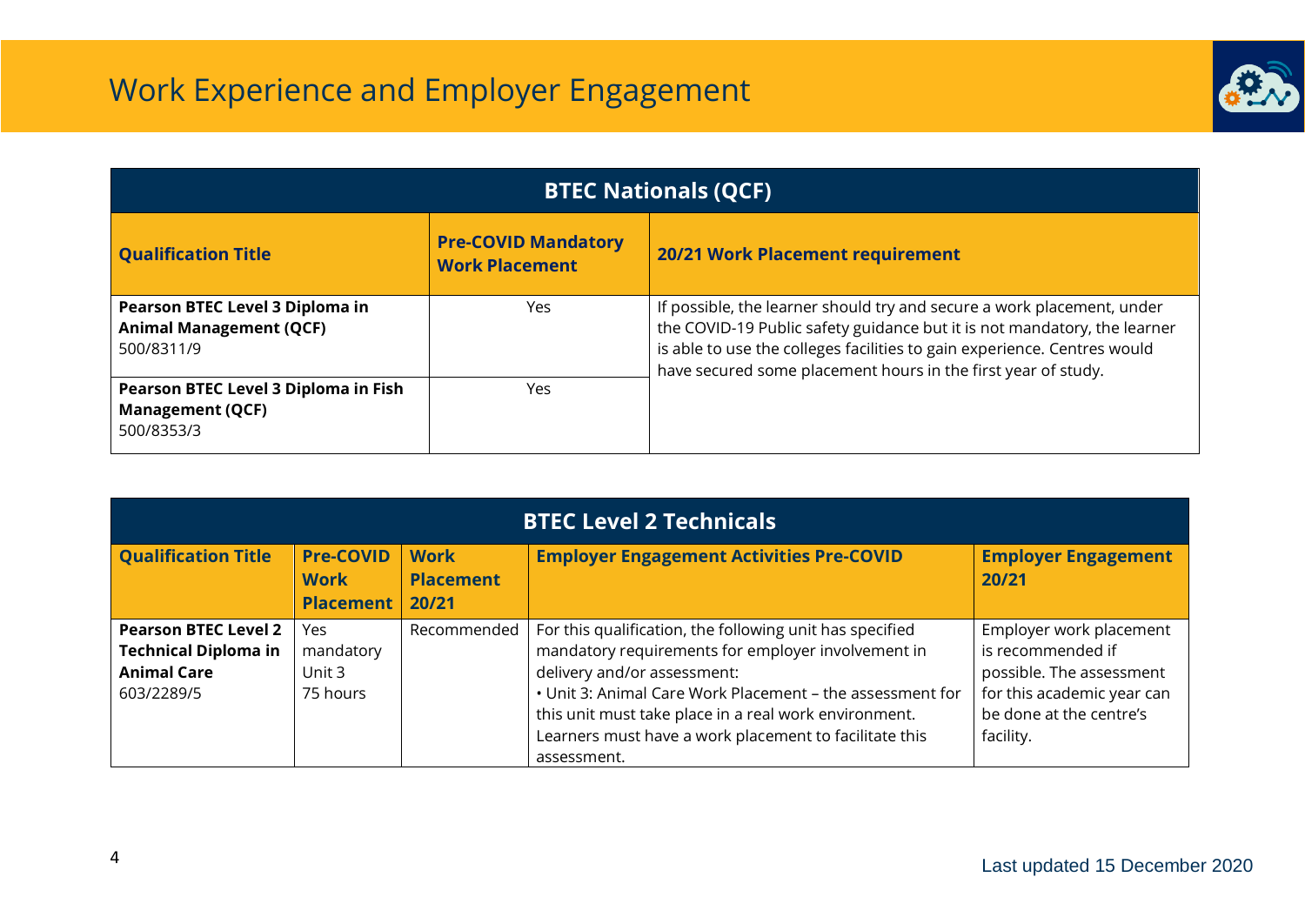

#### <span id="page-4-0"></span>**Applied Science**

|                                                                                                       |                                                     |                                          | <b>BTEC Level 2 Technicals</b>                                                                                                                                                                                                                                                                                                                                                                                                                                                                                                                                                                                                                                                                                                                                                                                                                                                                                                                                                                                                                                                                                                                               |                                                                                                                                                                       |
|-------------------------------------------------------------------------------------------------------|-----------------------------------------------------|------------------------------------------|--------------------------------------------------------------------------------------------------------------------------------------------------------------------------------------------------------------------------------------------------------------------------------------------------------------------------------------------------------------------------------------------------------------------------------------------------------------------------------------------------------------------------------------------------------------------------------------------------------------------------------------------------------------------------------------------------------------------------------------------------------------------------------------------------------------------------------------------------------------------------------------------------------------------------------------------------------------------------------------------------------------------------------------------------------------------------------------------------------------------------------------------------------------|-----------------------------------------------------------------------------------------------------------------------------------------------------------------------|
| <b>Qualification Title</b>                                                                            | <b>Pre-COVID</b><br><b>Work</b><br><b>Placement</b> | <b>Work</b><br><b>Placement</b><br>20/21 | <b>Employer Engagement Activities Pre-COVID</b>                                                                                                                                                                                                                                                                                                                                                                                                                                                                                                                                                                                                                                                                                                                                                                                                                                                                                                                                                                                                                                                                                                              | <b>Employer Engagement</b><br>20/21                                                                                                                                   |
| <b>Pearson BTEC Level 2</b><br><b>Technical Diploma in</b><br><b>Laboratory Science</b><br>603/0461/3 | <b>Not</b><br>mandatory                             | <b>Not</b><br>mandatory                  | You need to ensure that all learners have the opportunity to<br>undertake meaningful activity involving employers during<br>their course.<br>Examples of 'meaningful activity' include:<br>• Structured work experience or work placements that<br>develop skills and knowledge relevant to the<br>qualification/industry. Note: simulated work environments<br>can't be used for work experience e.g. college laboratories<br>• project(s), exercise(s) and/or assessments/examination(s)<br>set with input from industry practitioner(s) • units delivered<br>or co-delivered by an industry practitioner(s); this could take<br>the form of master classes or guest lectures<br>· industry practitioners operating as 'expert witnesses' that<br>contribute to the assessment of a learner's work of practice,<br>operating within a specified assessment framework. This<br>may be a specific project(s), exercise(s) or all assessments for<br>a qualification.<br>Meaningful employer involvement, as defined above, must<br>be with employers from the laboratory science sector and<br>must contribute significantly to at least one mandatory unit. | In line with local and<br>national public health<br>restrictions, all these<br>activities can be<br>undertaken either in a<br>remote or socially<br>distanced manner. |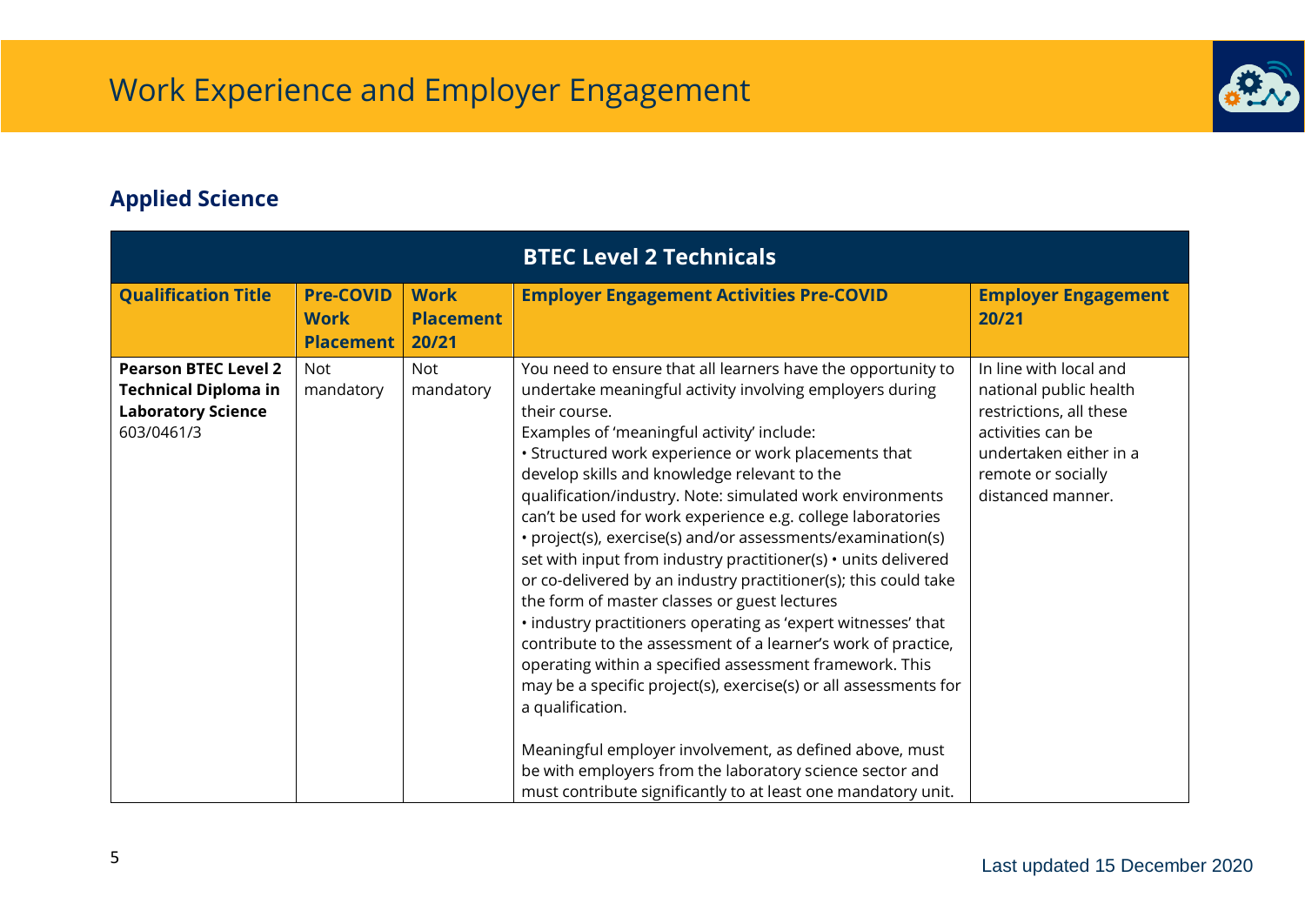

### <span id="page-5-0"></span>**Art and Design**

| <b>BTEC Nationals RQF</b>                                                                                                 |                                                                         |                                                                                                                                                                                                                                                                                        |                                                                                                                                                                                                                                                                                 |                                                                                                                            |  |  |  |
|---------------------------------------------------------------------------------------------------------------------------|-------------------------------------------------------------------------|----------------------------------------------------------------------------------------------------------------------------------------------------------------------------------------------------------------------------------------------------------------------------------------|---------------------------------------------------------------------------------------------------------------------------------------------------------------------------------------------------------------------------------------------------------------------------------|----------------------------------------------------------------------------------------------------------------------------|--|--|--|
| <b>Qualification Title</b>                                                                                                | <b>Pre-COVID</b><br><b>Mandatory</b><br><b>Work</b><br><b>Placement</b> | <b>20/21 Work</b><br><b>Placement</b><br><b>requirement</b>                                                                                                                                                                                                                            | <b>Employer Engagement Activities Pre-COVID</b>                                                                                                                                                                                                                                 | <b>Employer</b><br><b>Engagement 20/21</b>                                                                                 |  |  |  |
| <b>Pearson BTEC Level 3</b><br><b>National Diploma in</b><br><b>3D Design and Crafts</b><br>601/7224/1                    | <b>Not</b><br>mandatory                                                 | <b>Not</b><br>mandatory                                                                                                                                                                                                                                                                | Meaningful employer involvement, as defined below,<br>should contribute significantly to at least two units of<br>which one must be a mandatory unit. There are<br>suggestions in many of the units about how employers<br>could become involved in delivery and/or assessment. | In line with local and<br>national public health<br>restrictions, all these<br>activities can be<br>undertaken either in a |  |  |  |
| <b>Pearson BTEC Level 3</b><br><b>National Diploma in</b><br><b>Fashion Design and</b><br><b>Production</b><br>601/7225/3 | <b>Not</b><br>mandatory                                                 | <b>Not</b><br>mandatory                                                                                                                                                                                                                                                                | These suggestions are not exhaustive and there will be<br>other possibilities at local level. Employer involvement in<br>these units is subject to verification as part of the<br>standards verification process (see Section 8).                                               | remote or socially<br>distanced manner.                                                                                    |  |  |  |
| <b>Pearson BTEC Level 3</b><br><b>National Diploma in</b><br><b>Graphics</b><br>601/7226/5                                | <b>Not</b><br>mandatory                                                 | Activities that are eligible to be counted as meaningful<br><b>Not</b><br>engagement are:<br>mandatory<br>• structured work experience or work placements that<br>develop skills and knowledge relevant to the qualification<br>• projects or assessments set with input from industry |                                                                                                                                                                                                                                                                                 |                                                                                                                            |  |  |  |
| <b>Pearson BTEC Level 3</b><br><b>National Diploma in</b><br>Photography<br>601/7227/7                                    | <b>Not</b><br>mandatory                                                 | <b>Not</b><br>mandatory                                                                                                                                                                                                                                                                | practitioners<br>· master classes or guest lectures from industry<br>practitioners<br>. 'expert witness' reports from practitioners that contribute<br>to the assessment of a learner's work.                                                                                   |                                                                                                                            |  |  |  |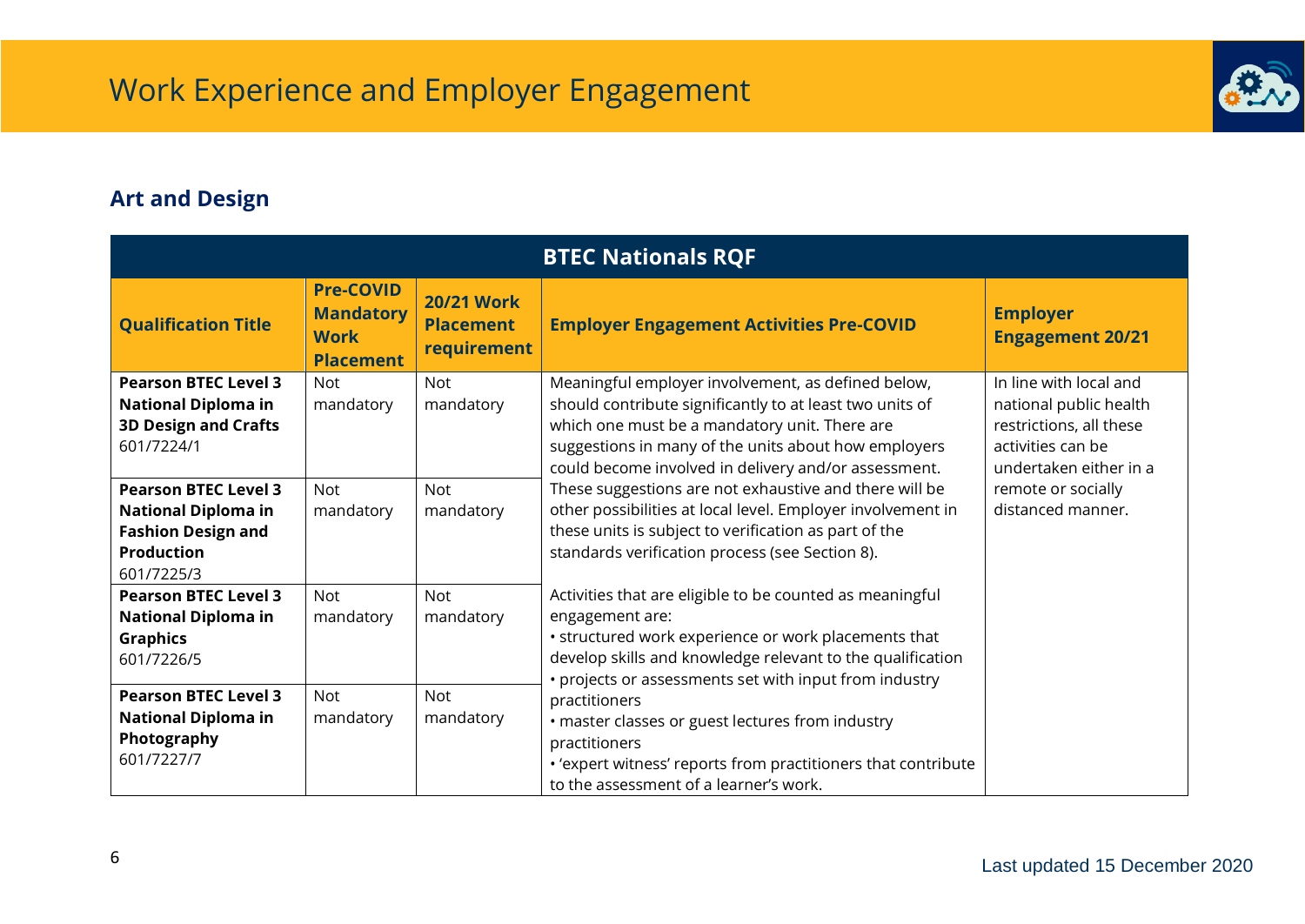

|                                                                                                                |                                                     |                                          | <b>BTEC Level 2 Technicals</b>                                                                                                                                                                                                                                                                                                                                                                                                                                                                                                                                                                                                                                                                                                                                                                                                                                         |                                                                                                                                                              |
|----------------------------------------------------------------------------------------------------------------|-----------------------------------------------------|------------------------------------------|------------------------------------------------------------------------------------------------------------------------------------------------------------------------------------------------------------------------------------------------------------------------------------------------------------------------------------------------------------------------------------------------------------------------------------------------------------------------------------------------------------------------------------------------------------------------------------------------------------------------------------------------------------------------------------------------------------------------------------------------------------------------------------------------------------------------------------------------------------------------|--------------------------------------------------------------------------------------------------------------------------------------------------------------|
| <b>Qualification</b><br><b>Title</b>                                                                           | <b>Pre-COVID</b><br><b>Work</b><br><b>Placement</b> | <b>Work</b><br><b>Placement</b><br>20/21 | <b>Employer Engagement Activities Pre-COVID</b>                                                                                                                                                                                                                                                                                                                                                                                                                                                                                                                                                                                                                                                                                                                                                                                                                        | <b>Employer Engagement 20/21</b>                                                                                                                             |
| <b>Pearson BTEC</b><br><b>Level 2 Technical</b><br><b>Diploma in Design</b><br><b>Production</b><br>603/0873/4 | <b>Not</b><br>mandatory                             | <b>Not</b><br>mandatory                  | You need to ensure that all learners have the<br>opportunity to undertake meaningful activity<br>involving employers during their course.<br>Examples of 'meaningful activity' include:<br>• structured work experience or work placements<br>that develop skills and knowledge relevant to the<br>qualification/industry · project(s), exercise(s) and/or<br>assessments/examination(s) set with input from<br>industry practitioner(s)<br>· units delivered or co-delivered by an industry<br>practitioner(s); this could take the form of<br>masterclasses or guest lectures<br>· industry practitioners operating as 'expert<br>witnesses' who contribute to the assessment of a<br>learner's work of practice, operating within a<br>specified assessment framework; this may be a<br>specific project(s), exercise(s) or all assessments for<br>a qualification. | In line with local and national public<br>health restrictions, all these activities<br>can be undertaken either in a<br>remote or socially distanced manner. |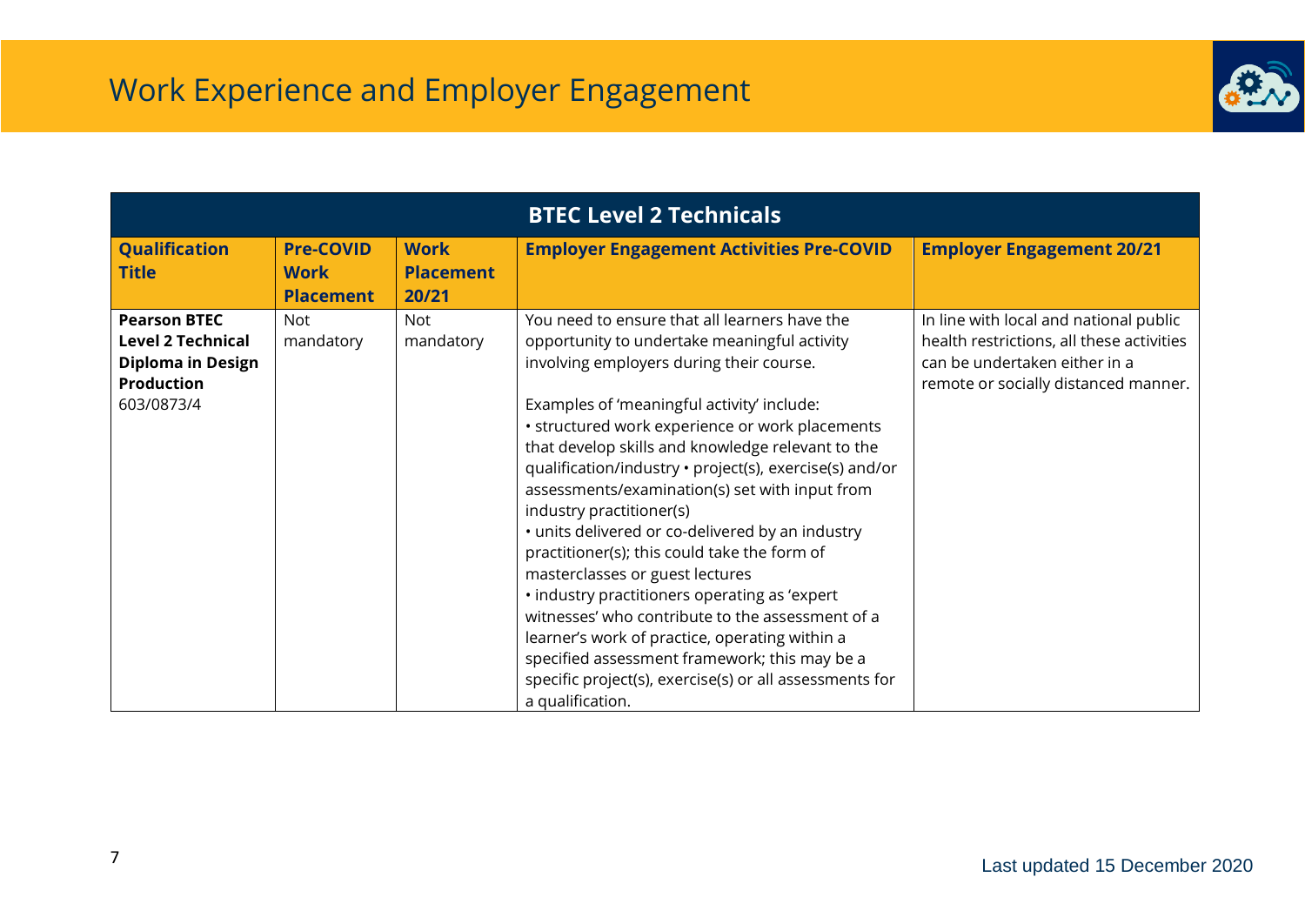

#### <span id="page-7-0"></span>**Business**

| <b>BTEC Level 2 Technicals</b>                                                                                              |                                 |                                 |                                                                                                                                                                                                                                                                                                                                                                                                                                                                                                                                                                                                                                                                                                                                                                                                                                                                                                                                                                  |                                             |  |  |
|-----------------------------------------------------------------------------------------------------------------------------|---------------------------------|---------------------------------|------------------------------------------------------------------------------------------------------------------------------------------------------------------------------------------------------------------------------------------------------------------------------------------------------------------------------------------------------------------------------------------------------------------------------------------------------------------------------------------------------------------------------------------------------------------------------------------------------------------------------------------------------------------------------------------------------------------------------------------------------------------------------------------------------------------------------------------------------------------------------------------------------------------------------------------------------------------|---------------------------------------------|--|--|
| <b>Qualification</b><br><b>Title</b>                                                                                        | <b>Pre-COVID</b><br><b>Work</b> | <b>Work</b><br><b>Placement</b> | <b>Employer Engagement Activities Pre-COVID</b>                                                                                                                                                                                                                                                                                                                                                                                                                                                                                                                                                                                                                                                                                                                                                                                                                                                                                                                  | <b>Employer Engagement</b><br>20/21         |  |  |
|                                                                                                                             | <b>Placement</b>                | 20/21                           |                                                                                                                                                                                                                                                                                                                                                                                                                                                                                                                                                                                                                                                                                                                                                                                                                                                                                                                                                                  |                                             |  |  |
| <b>Pearson BTEC</b><br><b>Level 2 Technical</b><br>Certificate in<br><b>Business</b><br><b>Administration</b><br>603/0481/9 | <b>Not</b><br>mandatory         | <b>Not</b><br>mandatory         | Unit 2: Providing Administrative Services has specified<br>requirements for employer involvement in delivery and/or<br>assessment. This unit must be completed with involvement of<br>employers. It is strongly recommended that learners take part in<br>work experience as the best way of enabling them to complete<br>the unit and facilitate assessment.                                                                                                                                                                                                                                                                                                                                                                                                                                                                                                                                                                                                    | No change but can be<br>delivered remotely. |  |  |
| <b>Pearson BTEC</b><br><b>Level 2 Technical</b><br>Certificate in<br><b>Business</b><br><b>Enterprise</b><br>603/0482/0     | <b>Not</b><br>mandatory         | <b>Not</b><br>mandatory         | Meaningful employer involvement must contribute significantly to<br>at least one mandatory unit. We have provided suggestions in<br>some units on how employers could become involved in the<br>delivery and/or assessment of this qualification. These units are<br>listed below.<br>• Unit 2: Researching a Concept for a New or Revised Product or<br>Service<br>• Unit 3: Promoting and Financing an Enterprise Idea<br>• Unit 4: Planning and Pitching an Enterprise Idea<br>These are suggestions only and there will be other possibilities at<br>local level. Centres may choose to use other approaches but must<br>ensure that they meet the requirement for meaningful employer<br>involvement as defined above. Centres must have an employer<br>involvement plan in place at the start of the programme. It must<br>detail their approach to employer involvement and how it will add<br>value to the delivery and assessment of the qualification. | No change but can be<br>delivered remotely. |  |  |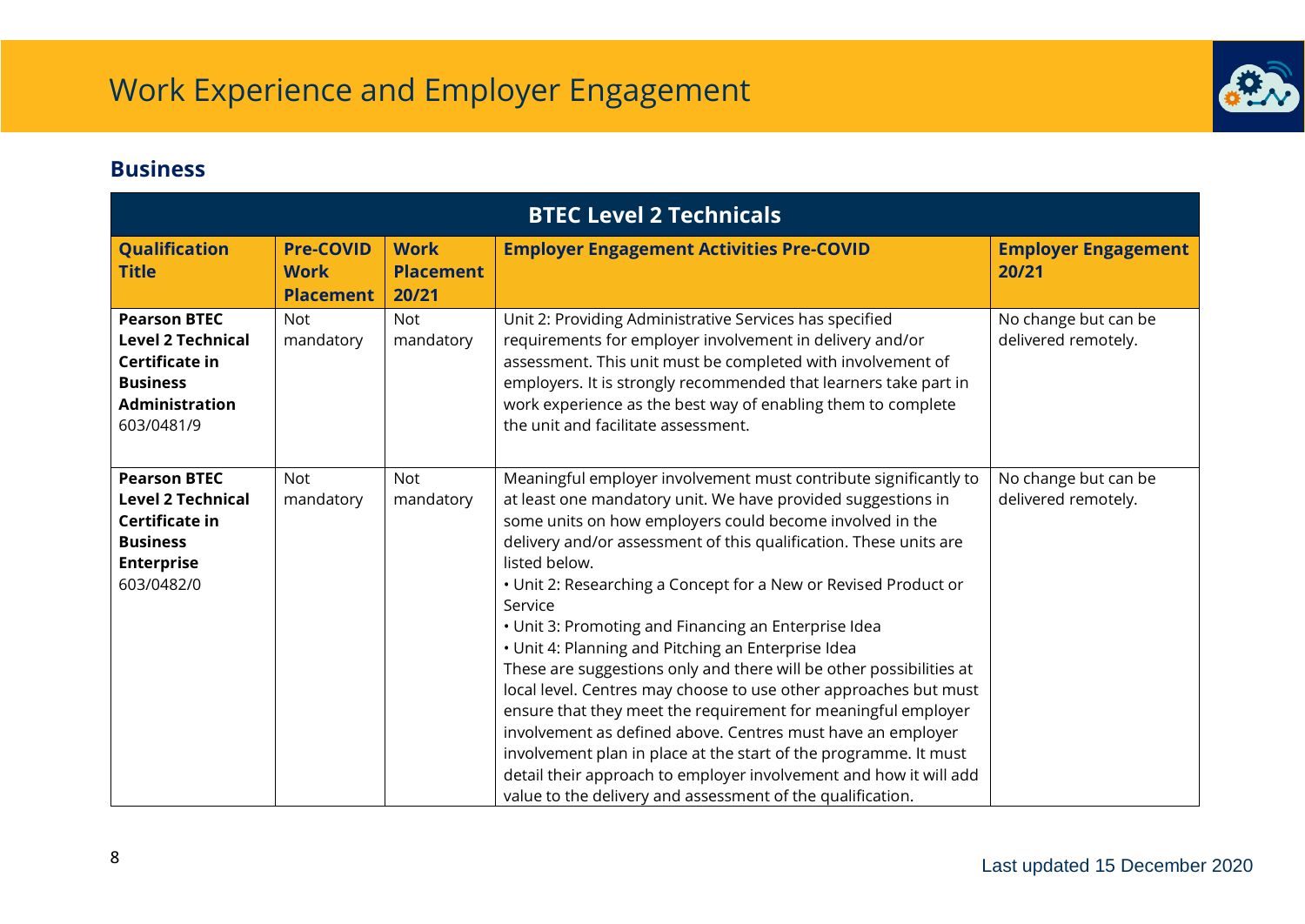

| <b>Pearson BTEC</b><br><b>Level 2 Technical</b><br>Certificate in<br><b>Customer Service</b><br><b>Operations</b><br>603/0759/6 | <b>Not</b><br>mandatory | <b>Not</b><br>mandatory | For this qualification, the following units have specified<br>requirements for employer involvement in delivery and<br>assessment:<br>• Unit 2: Delivering Customer Service Face to Face<br>• Unit 3: Delivering Digital Customer Service<br>• Unit 4: Improving Customer Service.<br>These units must be completed with involvement of employers. It<br>is strongly recommended that learners take part in work<br>experience as the best way of enabling learners to complete these<br>units and facilitate assessment. A simulation set in a realistic<br>scenario may be used as an alternative to work experience, in<br>which case centres must involve employers.                                                                                                                                                                                                                                                                                                                                         | No change but can be<br>delivered remotely. |
|---------------------------------------------------------------------------------------------------------------------------------|-------------------------|-------------------------|------------------------------------------------------------------------------------------------------------------------------------------------------------------------------------------------------------------------------------------------------------------------------------------------------------------------------------------------------------------------------------------------------------------------------------------------------------------------------------------------------------------------------------------------------------------------------------------------------------------------------------------------------------------------------------------------------------------------------------------------------------------------------------------------------------------------------------------------------------------------------------------------------------------------------------------------------------------------------------------------------------------|---------------------------------------------|
| <b>Pearson BTEC</b><br><b>Level 2 Technical</b><br>Certificate in<br><b>Marketing</b><br>603/1900/8                             | <b>Not</b><br>mandatory | <b>Not</b><br>mandatory | Meaningful employer involvement must be with employers from<br>the marketing sector and should contribute significantly to at<br>least one mandatory unit. We have also provided suggestions in<br>the units on how employers could become involved in the<br>delivery and/or assessment of this qualification. The units are:<br>Unit 1: Marketing in Business<br>Unit 2: Research the Marketing of a Product or Service<br>Unit 3: Create Digital Marketing Communications<br>Unit 4: Plan and Present a Marketing Campaign.<br>These are suggestions only and there will be other possibilities at<br>local level. Centres may choose to use other approaches but must<br>ensure that they meet the requirement for meaningful employer<br>involvement as defined above. Centres must have an employer<br>involvement plan in place at the start of the programme. It must<br>detail their approach to employer involvement and how it will add<br>value to the delivery and assessment of the qualification. | No change but can be<br>delivered remotely. |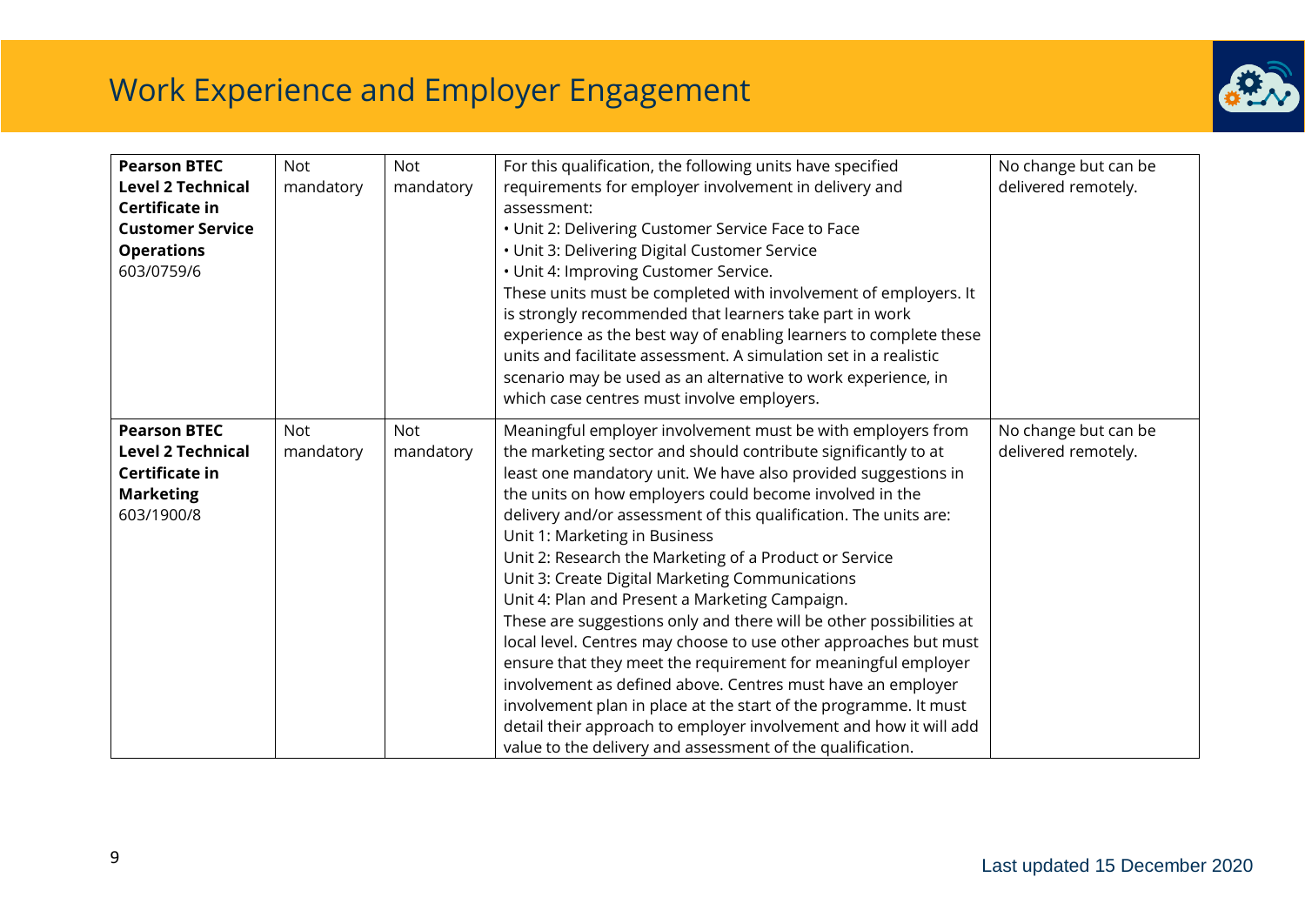

| <b>Pearson BTEC</b>      | <b>Not</b> | Not       | Meaningful employer involvement should be with employers from       | No change but can be |
|--------------------------|------------|-----------|---------------------------------------------------------------------|----------------------|
| <b>Level 2 Technical</b> | mandatory  | mandatory | the retail sector and must contribute significantly to at least one | delivered remotely.  |
| Certificate in           |            |           | mandatory unit.                                                     |                      |
| <b>Retail Operations</b> |            |           | For this qualification, the following units have specified          |                      |
| 603/0478/9               |            |           | requirements for employer involvement in delivery and               |                      |
|                          |            |           | assessment:                                                         |                      |
|                          |            |           | • Unit 2: Delivering Customer Service in Retail                     |                      |
|                          |            |           | • Unit 3: The Retail Buying and Selling Process.                    |                      |
|                          |            |           | These units must be completed with involvement of employers. It     |                      |
|                          |            |           | is strongly recommended that learners take part in work             |                      |
|                          |            |           | experience as the best way of enabling them to complete the unit    |                      |
|                          |            |           | and facilitate assessment.                                          |                      |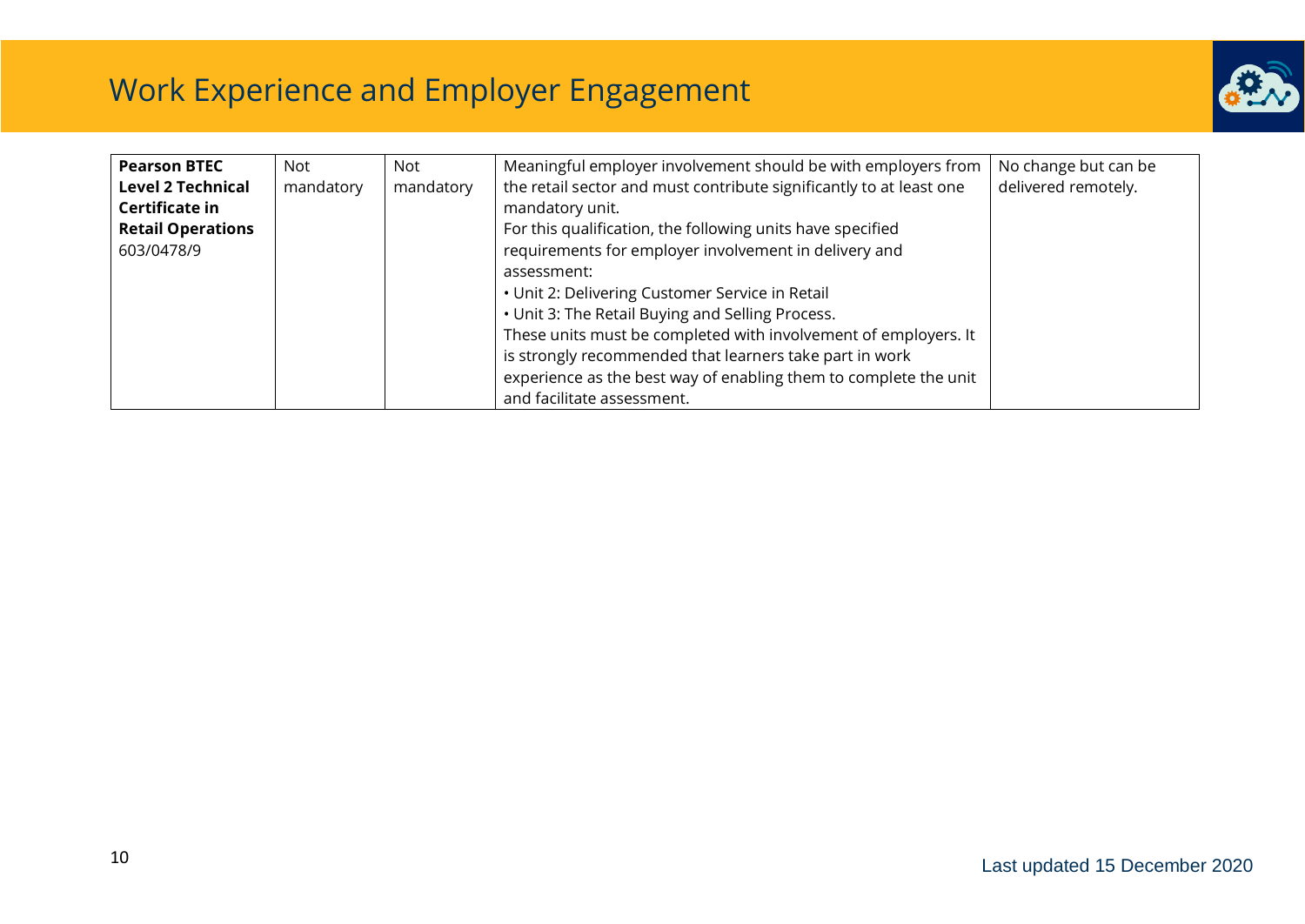

#### <span id="page-10-0"></span>**Childcare**

| <b>BTEC Nationals (RQF)</b>                                                                                                                                                                                                                                                                                |                                                                         |                                                      |                                                                                                                                                                                                                                                                         |                                                                                                                                                                                                                                                                                                                                                                                                                                                                                                 |  |  |  |
|------------------------------------------------------------------------------------------------------------------------------------------------------------------------------------------------------------------------------------------------------------------------------------------------------------|-------------------------------------------------------------------------|------------------------------------------------------|-------------------------------------------------------------------------------------------------------------------------------------------------------------------------------------------------------------------------------------------------------------------------|-------------------------------------------------------------------------------------------------------------------------------------------------------------------------------------------------------------------------------------------------------------------------------------------------------------------------------------------------------------------------------------------------------------------------------------------------------------------------------------------------|--|--|--|
| <b>Qualification Title</b>                                                                                                                                                                                                                                                                                 | <b>Pre-COVID</b><br><b>Mandatory</b><br><b>Work</b><br><b>Placement</b> | <b>20/21 Work</b><br><b>Placement</b><br>requirement | <b>Employer Engagement</b><br><b>Activities Pre-COVID</b>                                                                                                                                                                                                               | <b>Employer Engagement 20/21</b>                                                                                                                                                                                                                                                                                                                                                                                                                                                                |  |  |  |
| <b>Pearson BTEC Level 3</b><br><b>National Extended</b><br><b>Diploma in Children's</b><br><b>Play, Learning and</b><br><b>Development (Early</b><br><b>Years Educator)</b><br>601/7572/2<br><b>Pearson BTEC Level 3</b><br><b>National Extended</b><br><b>Diploma in Children's</b><br>Play, Learning and | 750 Hours<br>750 Hours                                                  | Recommended<br>750 hours<br>Recommended<br>750 hours | Mandatory 750 Hours work<br>placement<br>Minimum of two different<br>settings<br>Minimum of 100 hours in<br>each of the following age<br>ranges:<br>• From birth to one year 11<br>months<br>• From two years to four<br>years 11 months<br>• Five years to seven years | For learners certificating in Summer 2021, the<br>750 placement hours will be managed<br>pragmatically, with the overarching consideration being<br>that the EYE criteria, as appropriate, is met during<br>the learner's time on the programme.<br>To meet the work placement criteria this academic year<br>a learner needs to demonstrate the following:<br>Experience of a minimum of two different settings<br>$\bullet$<br>Minimum of 100 hours in each of the following age<br>$\bullet$ |  |  |  |
| <b>Development (Early</b><br><b>Years Educator)</b><br>601/7571/0                                                                                                                                                                                                                                          |                                                                         |                                                      | 11 months                                                                                                                                                                                                                                                               | ranges:<br>From birth to one year 11 months<br>$\circ$<br>From two years to four years 11 months<br>$\Omega$<br>From five years to seven years 11 months<br>$\circ$<br>Completion of the 100 Practical Evidence Portfolio<br>(PEP) skills. Learners should refer to<br>the Practical Evidence Portfolio (EYE) - Work Placement<br>Guidance 2020-2021 for support with skills that can                                                                                                           |  |  |  |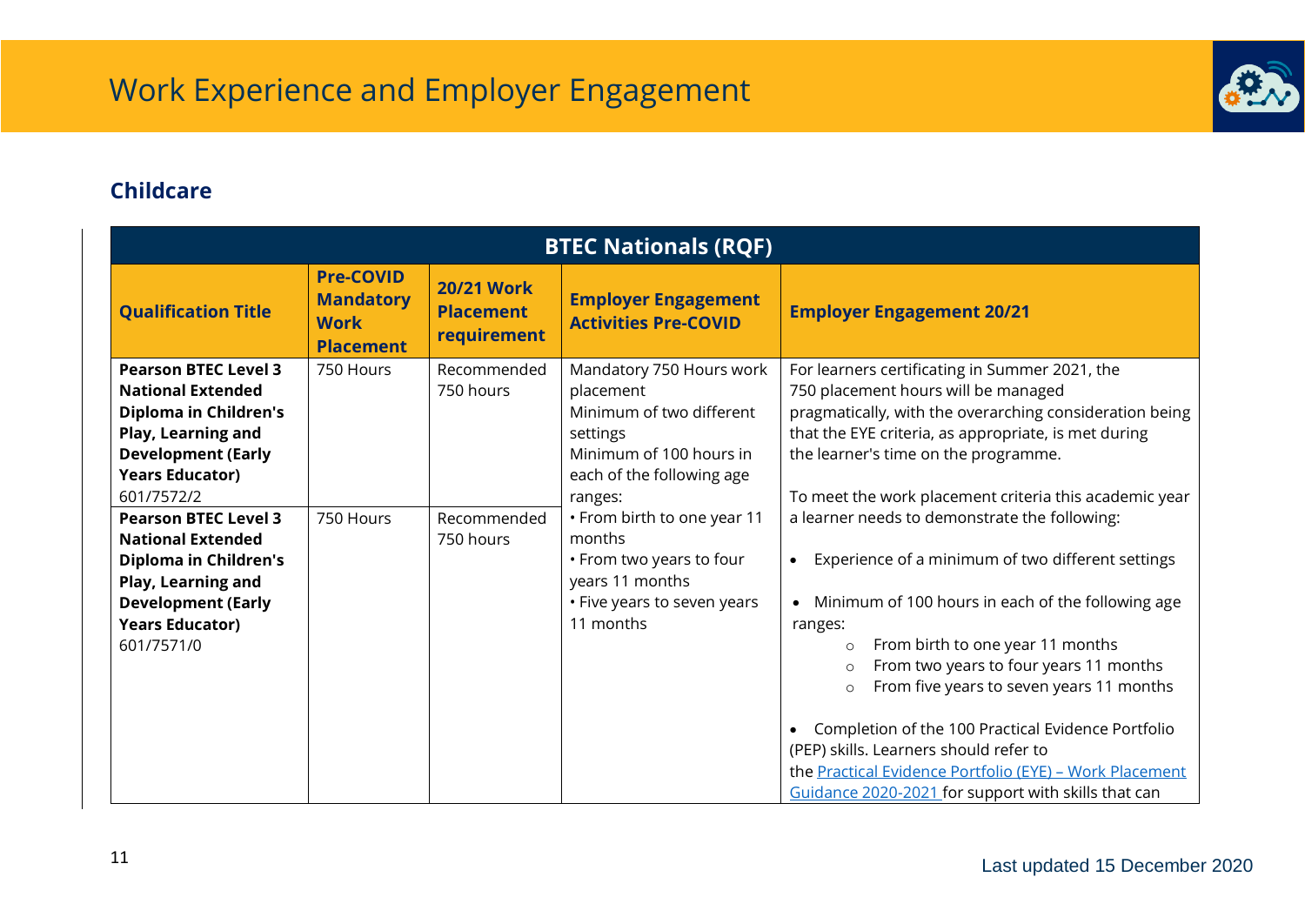

| <b>Pearson BTEC Level 3</b><br><b>National Foundation</b>                                                                                                | 300 Hours | Recommended<br>300 Hours | At least one setting with<br>children from birth to seven                    | be assessed by either a simulated activity or evidence<br>gained from work placement.<br>• One CPLD 3 form and one CPLD 4 form for each age<br>group. We understand that there are currently<br>restrictions due to COVID-19 on School/College<br>assessors accessing Early Years settings to undertake<br>learner observations. During 2020/21, centres can<br>make use of Setting Supervisors in completing Witness<br>Testimonies/CPLD 3/ forms to provide evidence of<br>learner competencies/skills.<br>• Learners who are progressing from the Level 2<br>qualifications with mandated work placements to Level<br>3 during this academic year (2020/21) are permitted to<br>carry forward up to 25% of the total work<br>experience/practice hours that were undertaken<br>during the completion of their Level 2 qualification.<br>At least one setting with children from birth to seven<br>years 11 months |
|----------------------------------------------------------------------------------------------------------------------------------------------------------|-----------|--------------------------|------------------------------------------------------------------------------|----------------------------------------------------------------------------------------------------------------------------------------------------------------------------------------------------------------------------------------------------------------------------------------------------------------------------------------------------------------------------------------------------------------------------------------------------------------------------------------------------------------------------------------------------------------------------------------------------------------------------------------------------------------------------------------------------------------------------------------------------------------------------------------------------------------------------------------------------------------------------------------------------------------------|
| <b>Diploma in Children's</b><br>Play, Learning and<br><b>Development</b><br>601/7570/9                                                                   |           |                          | years 11 months                                                              |                                                                                                                                                                                                                                                                                                                                                                                                                                                                                                                                                                                                                                                                                                                                                                                                                                                                                                                      |
| <b>Pearson BTEC Level 3</b><br><b>National Extended</b><br>Certificate in<br>Children's Play,<br><b>Learning and</b><br><b>Development</b><br>601/7569/2 | 50 hours  | Not mandatory            | At least one setting with<br>children from birth to seven<br>years 11 months | Unless a learner is planning to top up to an EYE<br>qualification, there is no need for work placement this<br>academic year.                                                                                                                                                                                                                                                                                                                                                                                                                                                                                                                                                                                                                                                                                                                                                                                        |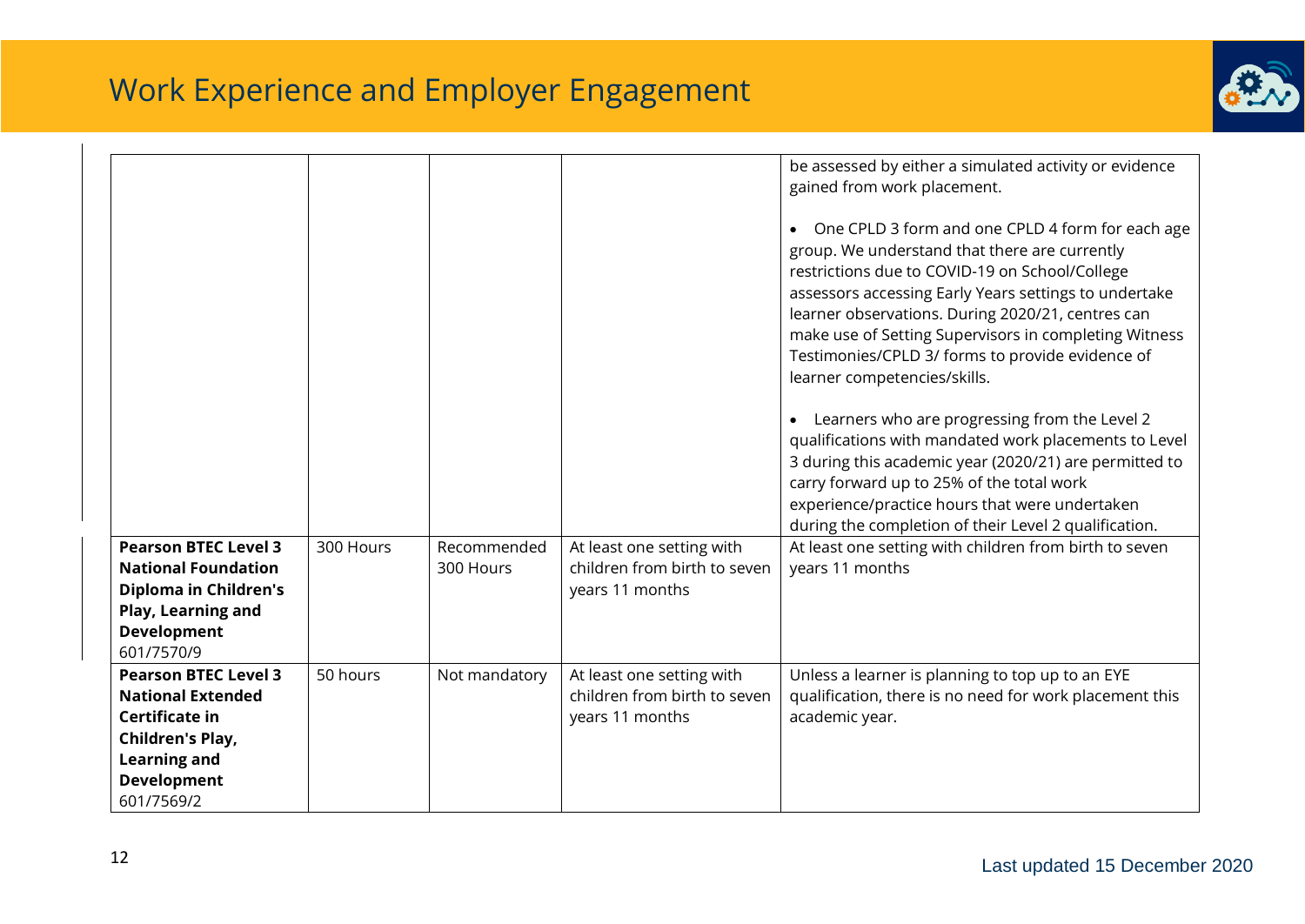

| <b>BTEC Nationals (QCF)</b><br>Available in Northern Ireland only                                                                                                                                                                         |                                                                                                                                                                      |                                                                                                                                                                                                                                                                  |  |  |  |  |
|-------------------------------------------------------------------------------------------------------------------------------------------------------------------------------------------------------------------------------------------|----------------------------------------------------------------------------------------------------------------------------------------------------------------------|------------------------------------------------------------------------------------------------------------------------------------------------------------------------------------------------------------------------------------------------------------------|--|--|--|--|
| <b>Qualification Title</b>                                                                                                                                                                                                                | <b>Pre-COVID Mandatory</b><br><b>Work Placement</b>                                                                                                                  | 20/21 Work Placement requirement                                                                                                                                                                                                                                 |  |  |  |  |
| <b>Pearson BTEC Level 3 National Award</b><br>in Children's Care, Learning and<br><b>Development</b><br>500/1814/0                                                                                                                        | Yes, Unit 38: Reflecting on<br>Practice in the Children's<br>Care, Learning and<br>Development Sector<br>requires 60 hours of work<br>experience to be<br>completed. | Unit 38: Reflecting on Practice in the Children's Care, Learning and<br>Development Sector<br>For learners certificating in 2021, the evidence for unit 38 can be<br>simulated. Work placement is not mandatory but recommended if<br>placement can be obtained. |  |  |  |  |
| <b>Pearson BTEC Level 3 National</b><br><b>Certificate in Children's Care, Learning</b><br>and Development<br>500/1813/9<br><b>Pearson BTEC Level 3 National</b><br>Diploma in Children's Care, Learning<br>and Development<br>500/1812/7 | Yes                                                                                                                                                                  | 70% of work placement hours need to be achieved.<br>Please refer to the Childcare guide for further information on workplace<br>requirements.                                                                                                                    |  |  |  |  |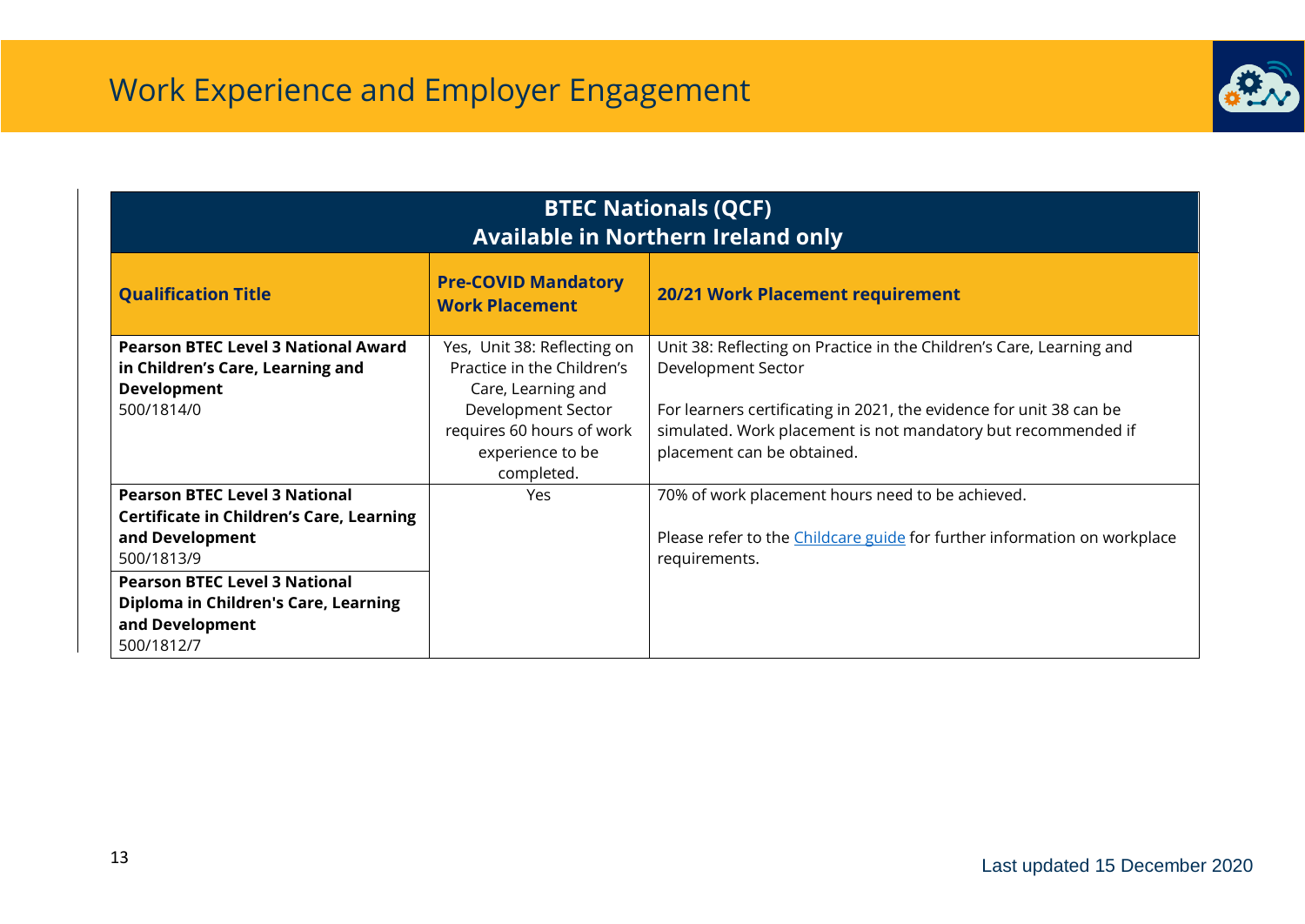

|                                                                                                                                                                         | <b>BTEC Level 2 Technicals</b>                      |                                          |                                                                                                                                                                                                                               |                                                                                                                                                                                                                                                                                                                                                                                                                                                                                                                                                                                                                                                                                                                                                                                                                                                                                                                                                                                                                                                                                                                        |  |  |  |  |
|-------------------------------------------------------------------------------------------------------------------------------------------------------------------------|-----------------------------------------------------|------------------------------------------|-------------------------------------------------------------------------------------------------------------------------------------------------------------------------------------------------------------------------------|------------------------------------------------------------------------------------------------------------------------------------------------------------------------------------------------------------------------------------------------------------------------------------------------------------------------------------------------------------------------------------------------------------------------------------------------------------------------------------------------------------------------------------------------------------------------------------------------------------------------------------------------------------------------------------------------------------------------------------------------------------------------------------------------------------------------------------------------------------------------------------------------------------------------------------------------------------------------------------------------------------------------------------------------------------------------------------------------------------------------|--|--|--|--|
| <b>Qualification Title</b>                                                                                                                                              | <b>Pre-COVID</b><br><b>Work</b><br><b>Placement</b> | <b>Work</b><br><b>Placement</b><br>20/21 | <b>Employer</b><br><b>Engagement</b><br><b>Activities</b><br><b>Pre-COVID</b>                                                                                                                                                 | <b>Employer Engagement 20/21</b>                                                                                                                                                                                                                                                                                                                                                                                                                                                                                                                                                                                                                                                                                                                                                                                                                                                                                                                                                                                                                                                                                       |  |  |  |  |
| <b>Pearson BTEC Level</b><br>2 Technical Diploma<br>in Children's Play,<br><b>Learning and</b><br><b>Development (Early</b><br><b>Years Practitioner)</b><br>603/0509/5 | 280 Hours                                           | Recommended<br>280 hours                 | Work placement,<br>industry<br>practitioners<br>operating as 'expert<br>witnesses' that<br>contribute to the<br>assessment of a<br>learner's work of<br>practice, operating<br>within a specified<br>assessment<br>framework. | Learners completing the BTEC Technical Diploma in CPLD (Early<br>Year Practitioner) in Summer 2021.<br>For those learners certificating in Summer 2021, the 280<br>placement hours will be managed pragmatically, with the<br>overarching consideration being that the EYP criteria, as<br>appropriate, is met during the learner's time on the programme.<br>Learners should focus on the completion of the criteria contained<br>within the Placement Experience Assessment Portfolio of<br>Evidence. Learners should refer to the Placement Experience<br>Assessment Portfolio of Evidence (EYP) Guidance 2020-2021 for<br>support with the practical criteria that can be assessed by either a<br>simulated activity or evidence gained from work placement.<br>We understand that there are currently restrictions due to COVID-<br>19 on School/College assessors accessing Early Years settings to<br>undertake learner observations. During 2020/21, centres can<br>make use of Setting Supervisors in completing Witness<br>Testimonies/Form TD-CPLD 3 to provide evidence of learner<br>competencies/skills. |  |  |  |  |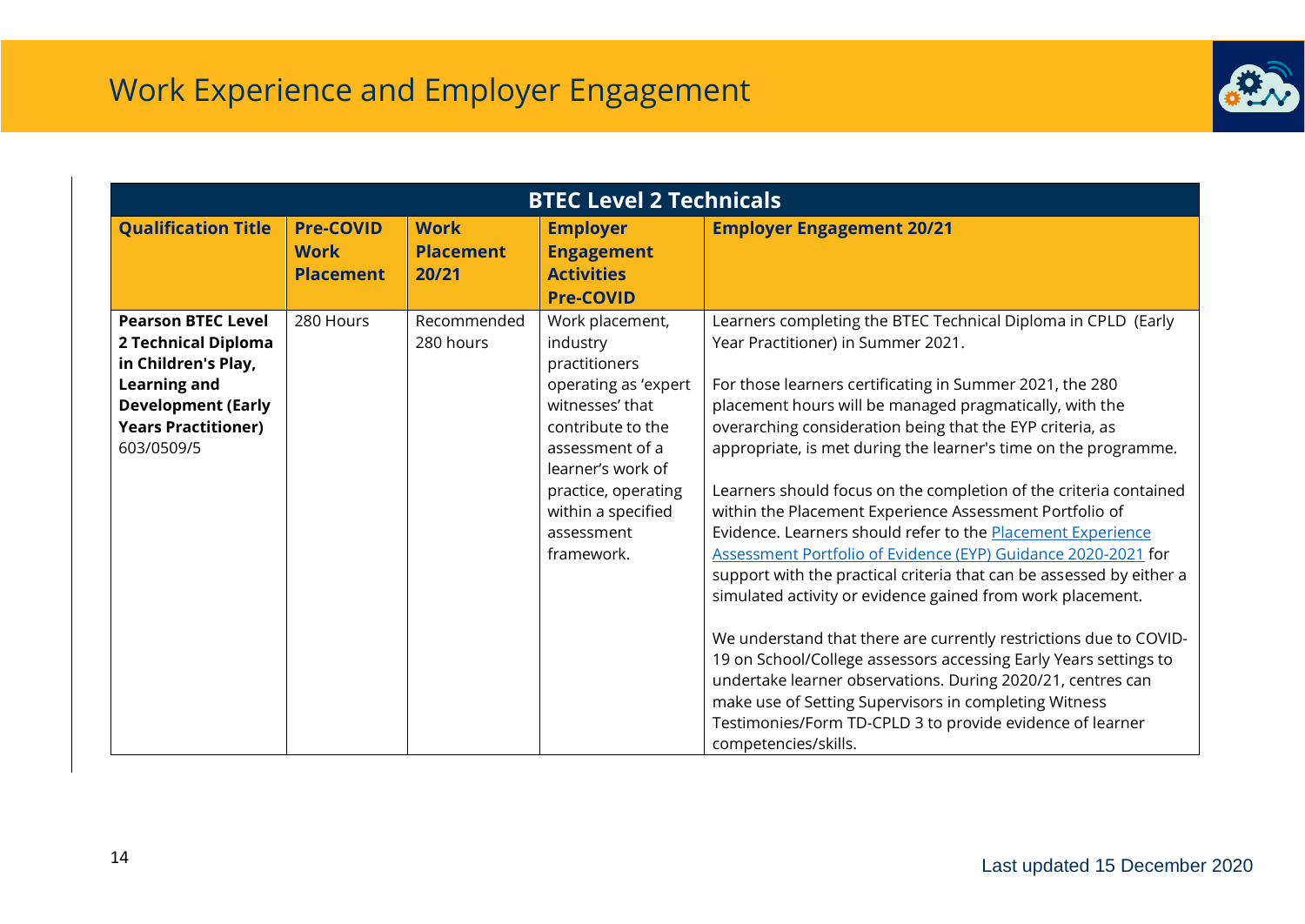

#### <span id="page-14-0"></span>**Construction**

| <b>BTEC Nationals RQF</b>                                                                                                                       |                                                                         |                                                      |                                                                                                                                                                                                                                                       |                                                                                                                                                  |  |  |  |  |
|-------------------------------------------------------------------------------------------------------------------------------------------------|-------------------------------------------------------------------------|------------------------------------------------------|-------------------------------------------------------------------------------------------------------------------------------------------------------------------------------------------------------------------------------------------------------|--------------------------------------------------------------------------------------------------------------------------------------------------|--|--|--|--|
| <b>Qualification Title</b>                                                                                                                      | <b>Pre-COVID</b><br><b>Mandatory</b><br><b>Work</b><br><b>Placement</b> | <b>20/21 Work</b><br><b>Placement</b><br>requirement | <b>Employer Engagement Activities Pre-</b><br><b>COVID</b>                                                                                                                                                                                            | <b>Employer</b><br><b>Engagement 20/21</b>                                                                                                       |  |  |  |  |
| <b>Pearson BTEC Level 3 National</b><br><b>Extended Certificate in</b><br><b>Construction and the Built</b><br><b>Environment</b><br>603/0862/X | Not mandatory                                                           | Not mandatory                                        | Activities that are eligible to be counted as<br>meaningful engagement are:<br>· structured work experience or work<br>placements that develop skills and knowledge<br>relevant to the qualification<br>• projects or assessments set with input from | In line with local and<br>national public health<br>restrictions, all these<br>activities can be<br>undertaken either in<br>a remote or socially |  |  |  |  |
| <b>Pearson BTEC Level 3 National</b><br><b>Foundation Diploma in</b><br><b>Construction and the Built</b><br><b>Environment</b><br>603/0863/1   | Not mandatory                                                           | Not mandatory                                        | industry practitioners<br>· masterclasses or guest lectures from<br>industry practitioners<br>· 'expert witness' reports from practitioners<br>that contribute to the assessment of a                                                                 | distanced manner.                                                                                                                                |  |  |  |  |
| <b>Pearson BTEC Level 3 National</b><br><b>Diploma in Building Services</b><br><b>Engineering</b><br>603/1218/X                                 | Not mandatory                                                           | Not mandatory                                        | learner's work.                                                                                                                                                                                                                                       |                                                                                                                                                  |  |  |  |  |
| <b>Pearson BTEC Level 3 National</b><br><b>Diploma in Civil Engineering</b><br>603/1217/8                                                       | Not mandatory                                                           | Not mandatory                                        |                                                                                                                                                                                                                                                       |                                                                                                                                                  |  |  |  |  |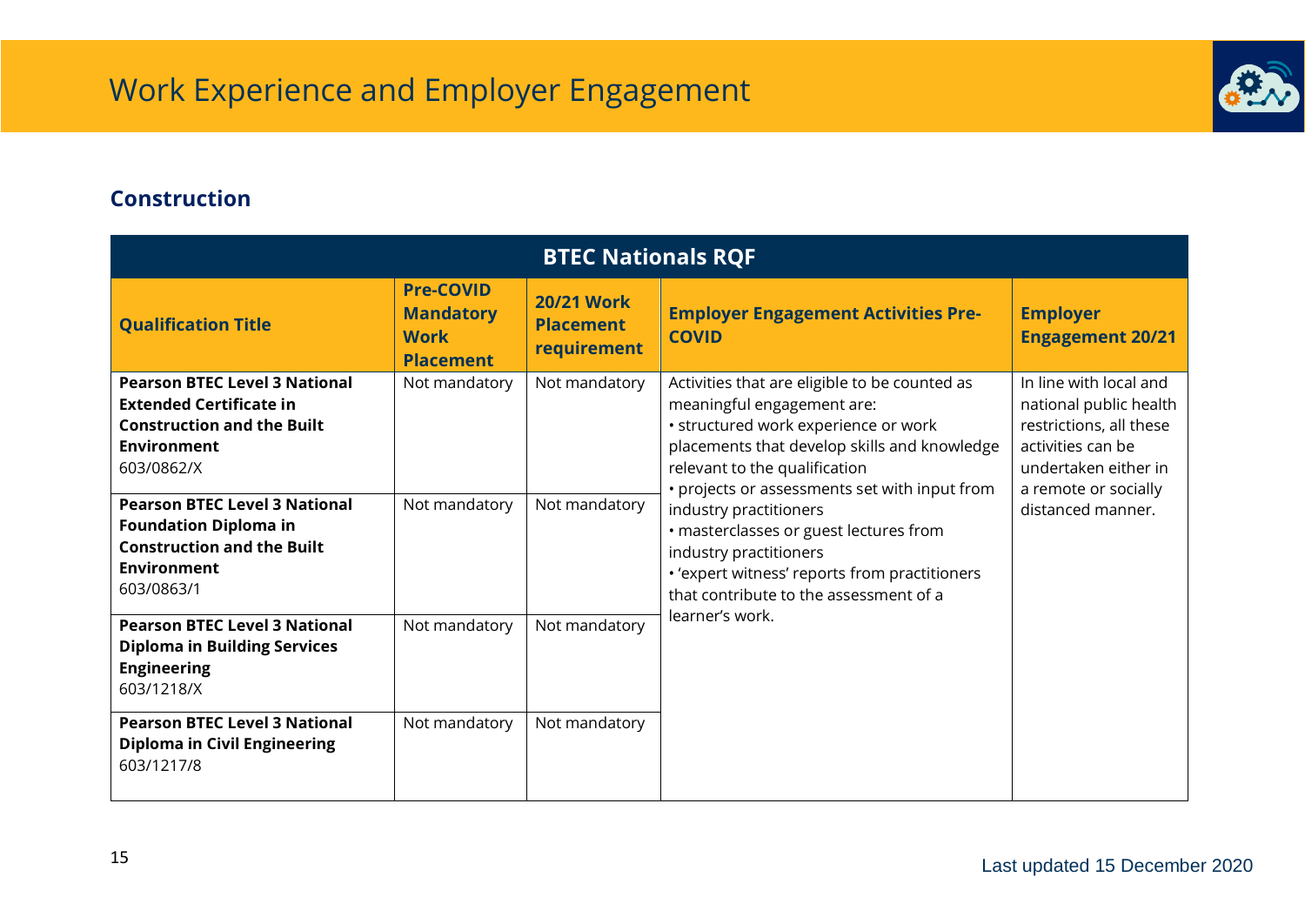

| <b>BTEC Nationals RQF continued</b>                                                                                        |                                                                         |                                                      |                                                                                                                                                                                                      |                                                                                                                          |  |  |  |
|----------------------------------------------------------------------------------------------------------------------------|-------------------------------------------------------------------------|------------------------------------------------------|------------------------------------------------------------------------------------------------------------------------------------------------------------------------------------------------------|--------------------------------------------------------------------------------------------------------------------------|--|--|--|
| <b>Qualification Title</b>                                                                                                 | <b>Pre-COVID</b><br><b>Mandatory</b><br><b>Work</b><br><b>Placement</b> | <b>20/21 Work</b><br><b>Placement</b><br>requirement | <b>Employer Engagement Activities Pre-</b><br><b>COVID</b>                                                                                                                                           | <b>Employer</b><br><b>Engagement 20/21</b>                                                                               |  |  |  |
| <b>Pearson BTEC Level 3 National</b><br>Diploma in Construction and the<br><b>Built Environment</b><br>603/0864/3          | Not mandatory                                                           | Not mandatory                                        | Activities that are eligible to be counted as<br>meaningful engagement are:<br>• structured work experience or work<br>placements that develop skills and<br>knowledge relevant to the qualification | In line with local and<br>national public health<br>restrictions, all these<br>activities can be<br>undertaken either in |  |  |  |
| <b>Pearson BTEC Level 3 National</b><br><b>Extended Diploma in Building</b><br><b>Services Engineering</b><br>603/1219/1   | Not mandatory                                                           | Not mandatory                                        | • projects or assessments set with input<br>from industry practitioners<br>· masterclasses or guest lectures from<br>industry practitioners                                                          | a remote or socially<br>distanced manner.                                                                                |  |  |  |
| <b>Pearson BTEC Level 3 National</b><br><b>Extended Diploma in Civil</b><br><b>Engineering</b><br>603/1216/6               | Not mandatory                                                           | Not mandatory                                        | • 'expert witness' reports from practitioners<br>that contribute to the assessment of a<br>learner's work.                                                                                           |                                                                                                                          |  |  |  |
| <b>Pearson BTEC Level 3 National</b><br><b>Extended Diploma in Construction</b><br>and the Built Environment<br>603/0861/8 | Not mandatory                                                           | Not mandatory                                        |                                                                                                                                                                                                      |                                                                                                                          |  |  |  |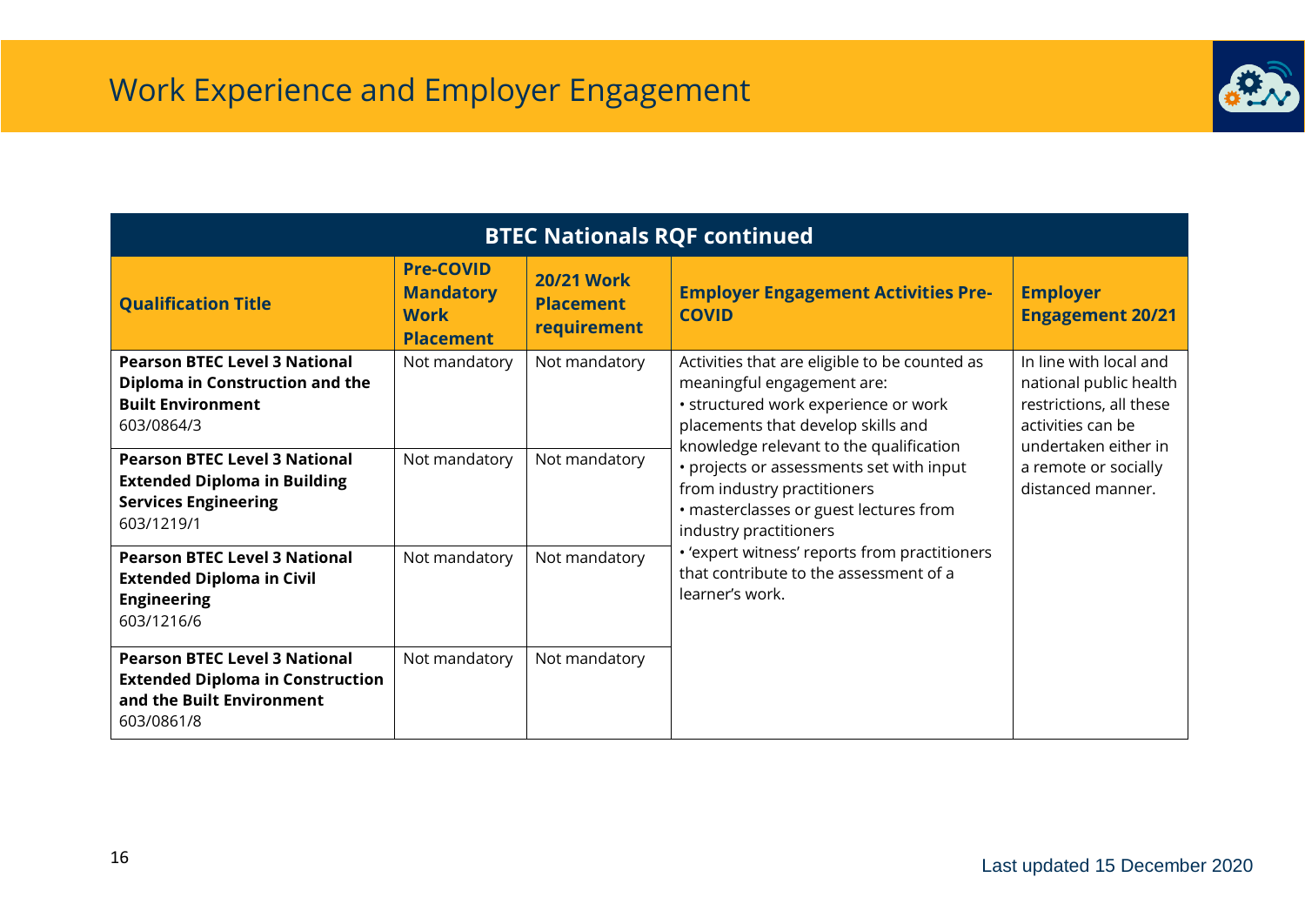

### <span id="page-16-0"></span>**Creative and Digital Media**

| <b>BTEC Nationals RQF</b>                                                                                                           |                                                                         |                                                      |                                                                                                                                                                                                                                                                                                                                                                                                                                                                                                                                                                                                                                                                                                                                                                                                                                                                                                                                                                 |                                                                                                                       |  |  |  |
|-------------------------------------------------------------------------------------------------------------------------------------|-------------------------------------------------------------------------|------------------------------------------------------|-----------------------------------------------------------------------------------------------------------------------------------------------------------------------------------------------------------------------------------------------------------------------------------------------------------------------------------------------------------------------------------------------------------------------------------------------------------------------------------------------------------------------------------------------------------------------------------------------------------------------------------------------------------------------------------------------------------------------------------------------------------------------------------------------------------------------------------------------------------------------------------------------------------------------------------------------------------------|-----------------------------------------------------------------------------------------------------------------------|--|--|--|
| <b>Qualification Title</b>                                                                                                          | <b>Pre-COVID</b><br><b>Mandatory</b><br><b>Work</b><br><b>Placement</b> | <b>20/21 Work</b><br><b>Placement</b><br>requirement | <b>Employer Engagement Activities Pre-COVID</b>                                                                                                                                                                                                                                                                                                                                                                                                                                                                                                                                                                                                                                                                                                                                                                                                                                                                                                                 | <b>Employer</b><br><b>Engagement</b><br>20/21                                                                         |  |  |  |
| <b>Pearson BTEC Level 3</b><br><b>National Extended Certificate</b><br>in Digital Content Production<br>603/1911/2                  | <b>Not</b><br>mandatory                                                 | <b>Not</b><br>mandatory                              | Meaningful employer involvement, as defined below,<br>should contribute significantly to at least one<br>mandatory unit. Also, there are suggestions in many of<br>the units about how employers could become involved<br>in delivery and/or assessment. These suggestions are<br>not exhaustive and there will be other possibilities at<br>local level. Employer involvement in these units is<br>subject to verification as part of the standards<br>verification process (see Section 8).<br>Activities that are eligible to be counted as meaningful<br>engagement are:<br>• structured work experience or work placements that<br>develop skills and knowledge relevant to the<br>qualification<br>• projects or assessments set with input from industry<br>practitioners<br>· masterclasses or guest lectures from industry<br>practitioners<br>. 'expert witness' reports from practitioners that<br>contribute to the assessment of a learner's work. | In line with local and<br>national public<br>health restrictions, all<br>these activities can<br>be undertaken either |  |  |  |
| <b>Pearson BTEC Level 3</b><br><b>National Extended Certificate</b><br>in Digital Film and Video<br><b>Production</b><br>603/1910/0 | <b>Not</b><br>mandatory                                                 | <b>Not</b><br>mandatory                              |                                                                                                                                                                                                                                                                                                                                                                                                                                                                                                                                                                                                                                                                                                                                                                                                                                                                                                                                                                 | in a remote or<br>socially distanced<br>manner.                                                                       |  |  |  |
| <b>Pearson BTEC Level 3</b><br><b>National Extended Certificate</b><br>in Digital Games Production<br>603/1912/4                    | <b>Not</b><br>mandatory                                                 | <b>Not</b><br>mandatory                              |                                                                                                                                                                                                                                                                                                                                                                                                                                                                                                                                                                                                                                                                                                                                                                                                                                                                                                                                                                 |                                                                                                                       |  |  |  |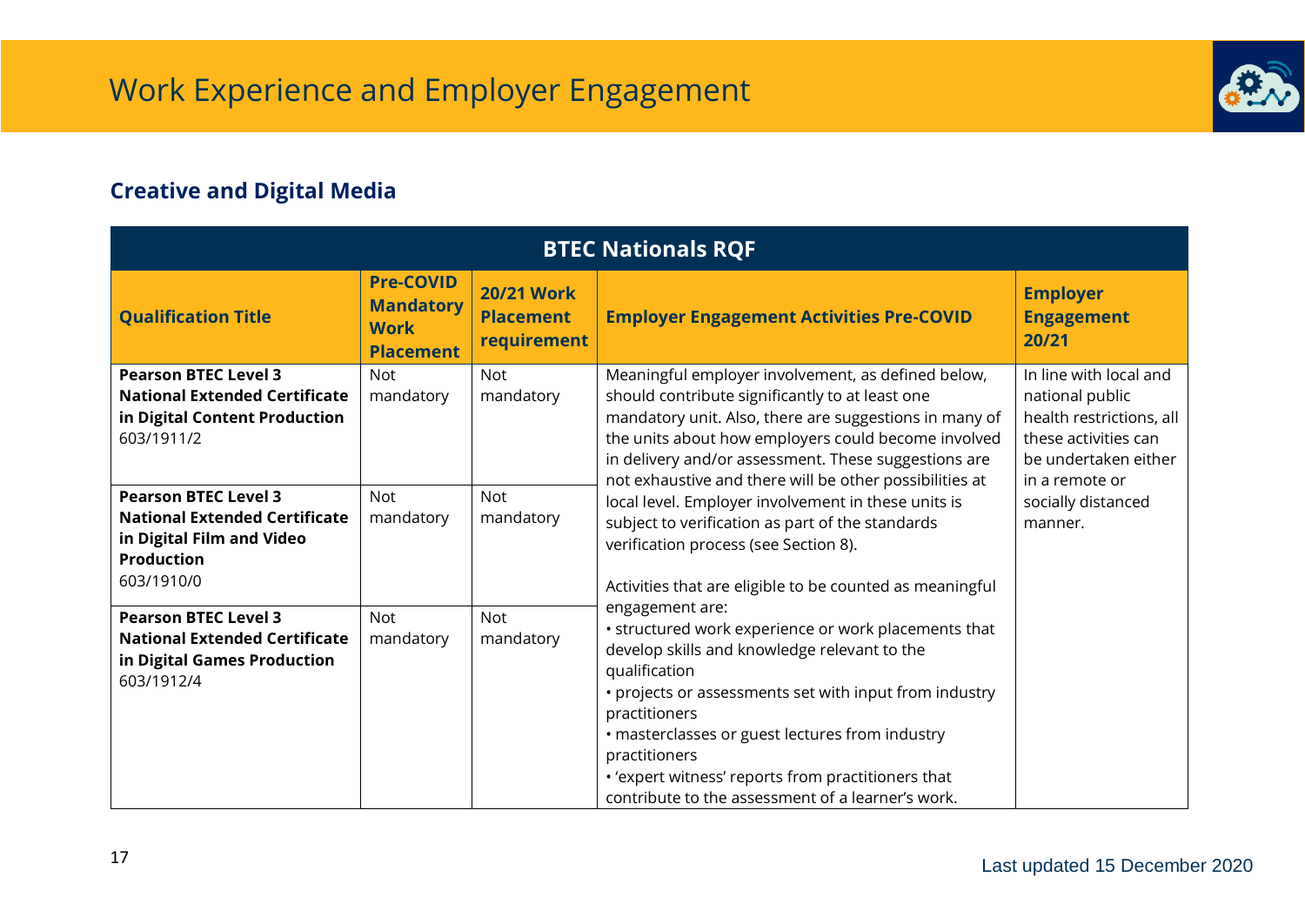

| <b>BTEC Nationals RQF continued</b>                                                                                              |                                                                         |                                                      |                                                                                                                                                                                                                                                                                                                                                                                                                                                                                                       |                                                                                                                                                                          |  |
|----------------------------------------------------------------------------------------------------------------------------------|-------------------------------------------------------------------------|------------------------------------------------------|-------------------------------------------------------------------------------------------------------------------------------------------------------------------------------------------------------------------------------------------------------------------------------------------------------------------------------------------------------------------------------------------------------------------------------------------------------------------------------------------------------|--------------------------------------------------------------------------------------------------------------------------------------------------------------------------|--|
| <b>Qualification Title</b>                                                                                                       | <b>Pre-COVID</b><br><b>Mandatory</b><br><b>Work</b><br><b>Placement</b> | <b>20/21 Work</b><br><b>Placement</b><br>requirement | <b>Employer Engagement Activities Pre-COVID</b>                                                                                                                                                                                                                                                                                                                                                                                                                                                       | <b>Employer</b><br><b>Engagement</b><br>20/21                                                                                                                            |  |
| <b>Pearson BTEC Level 3</b><br><b>National Diploma in Digital</b><br><b>Games Design and</b><br><b>Development</b><br>601/7473/0 | <b>Not</b><br>mandatory                                                 | Not<br>mandatory                                     | Meaningful employer involvement, as defined below,<br>should contribute significantly to at least two units of<br>which one must be a mandatory unit. There are<br>suggestions in many of the units about how employers<br>could become involved in delivery and/or assessment.<br>These suggestions are not exhaustive and there will be<br>other possibilities at local level. Employer involvement<br>is subject to verification as part of the standards<br>verification process (see Section 8). | In line with local and<br>national public<br>health restrictions, all<br>these activities can<br>be undertaken either<br>in a remote or<br>socially distanced<br>manner. |  |
| <b>Pearson BTEC Level 3</b><br><b>National Diploma in Sound</b><br><b>Production</b><br>601/7474/2                               | Not<br>mandatory                                                        | Not<br>mandatory                                     | Activities that are eligible to be counted as meaningful<br>engagement are:<br>• structured work experience or work placements that<br>develop skills and knowledge relevant to the<br>qualification<br>• projects or assessments set with input from industry<br>practitioners<br>· master classes or guest lectures from industry<br>practitioners<br>• 'expert witness' reports from practitioners that<br>contribute to the assessment of a learner's work.                                       |                                                                                                                                                                          |  |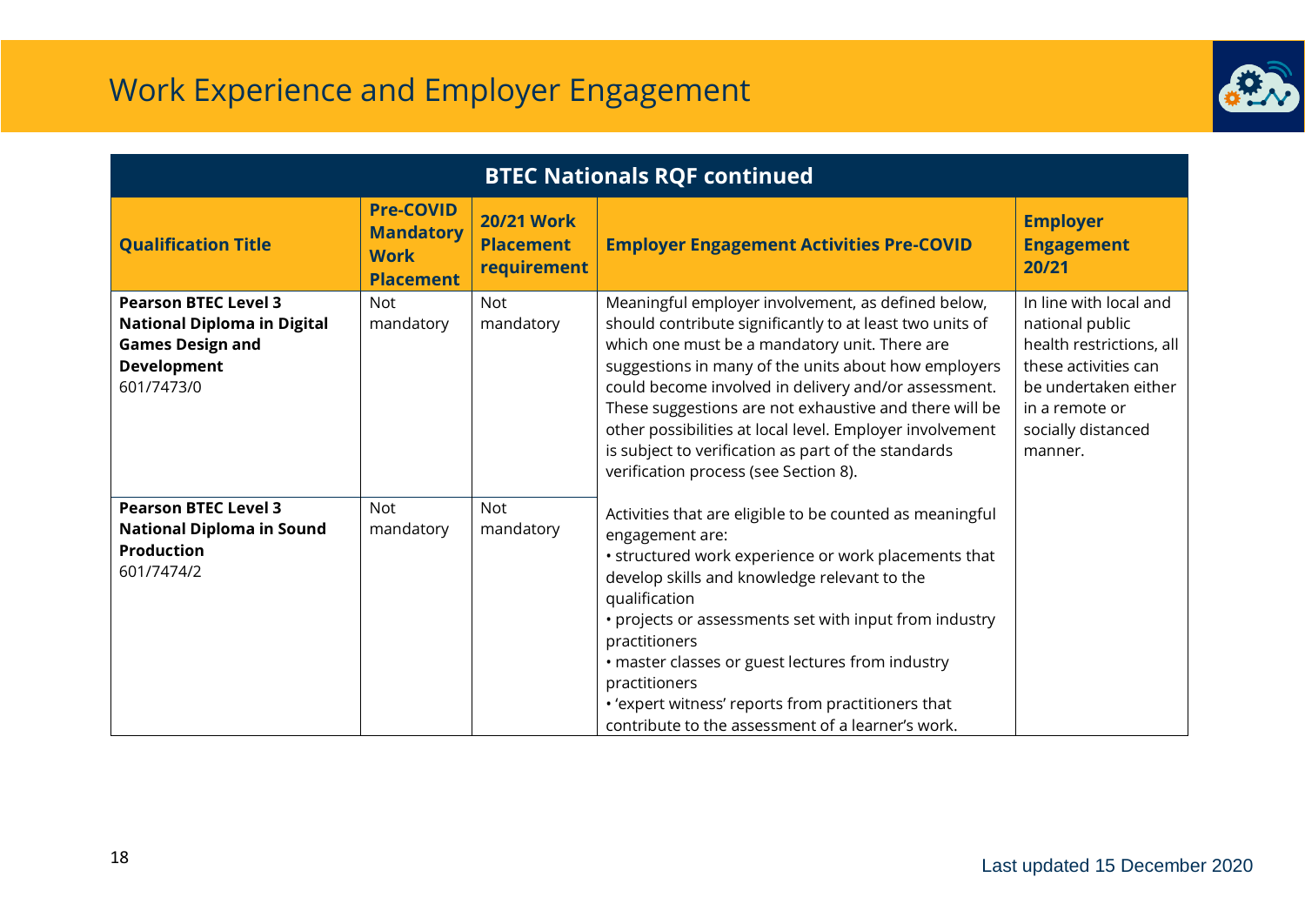

|                                                                                                                                         |                                                     |                                          | <b>BTEC Level 2 Technicals</b>                                                                                                                                                                                                                                                                                         |                                                                                                                                                              |
|-----------------------------------------------------------------------------------------------------------------------------------------|-----------------------------------------------------|------------------------------------------|------------------------------------------------------------------------------------------------------------------------------------------------------------------------------------------------------------------------------------------------------------------------------------------------------------------------|--------------------------------------------------------------------------------------------------------------------------------------------------------------|
| <b>Qualification</b><br><b>Title</b>                                                                                                    | <b>Pre-COVID</b><br><b>Work</b><br><b>Placement</b> | <b>Work</b><br><b>Placement</b><br>20/21 | <b>Employer Engagement Activities Pre-COVID</b>                                                                                                                                                                                                                                                                        | <b>Employer Engagement 20/21</b>                                                                                                                             |
| <b>Pearson BTEC</b><br><b>Level 2 Technical</b><br><b>Diploma in Digital</b><br><b>Games Production</b><br>603/0874/6                   | <b>Not</b><br>mandatory                             | <b>Not</b><br>mandatory                  | You need to ensure that all learners have the<br>opportunity to undertake meaningful activity<br>involving employers during their course.<br>Examples of 'meaningful activity' include:<br>• structured work experience or work placements                                                                             | In line with local and national public<br>health restrictions, all these activities<br>can be undertaken either in a<br>remote or socially distanced manner. |
| <b>Pearson BTEC</b><br><b>Level 2 Technical</b><br><b>Diploma in Digital</b><br><b>Media Production</b><br>603/0875/8                   | <b>Not</b><br>mandatory                             | <b>Not</b><br>mandatory                  | that develop skills and knowledge relevant to the<br>qualification/industry · project(s), exercise(s) and/or<br>assessments/examination(s) set with input from<br>industry practitioner(s)<br>• units delivered or co-delivered by an industry<br>practitioner(s); this could take the form of                         |                                                                                                                                                              |
| <b>Pearson BTEC</b><br><b>Level 2 Technical</b><br><b>Diploma in Digital</b><br><b>Audio/ Visual</b><br><b>Production</b><br>603/0876/X | <b>Not</b><br>mandatory                             | <b>Not</b><br>mandatory                  | masterclasses or guest lectures<br>· industry practitioners operating as 'expert<br>witnesses' who contribute to the assessment of a<br>learner's work of practice, operating within a<br>specified assessment framework; this may be a<br>specific project(s), exercise(s) or all assessments for<br>a qualification. |                                                                                                                                                              |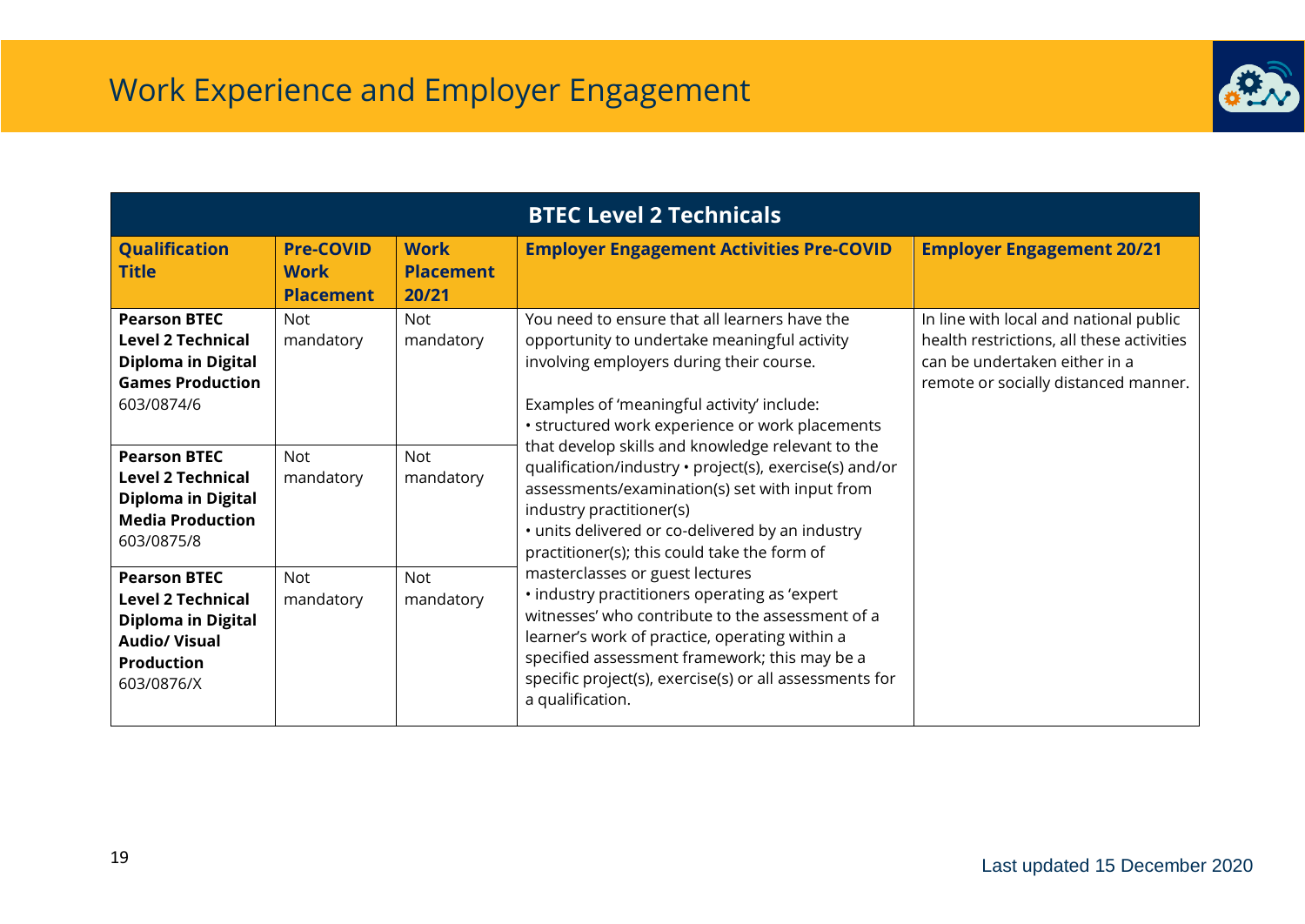

### <span id="page-19-0"></span>**Dental Technology**

| <b>BTEC Nationals (QCF)</b>                                                 |                                                     |                                           |  |  |  |  |
|-----------------------------------------------------------------------------|-----------------------------------------------------|-------------------------------------------|--|--|--|--|
| <b>Qualification Title</b>                                                  | <b>Pre-COVID Mandatory</b><br><b>Work Placement</b> | 20/21 Work Placement requirement          |  |  |  |  |
| Pearson BTEC Level 3 Extended Diploma<br>in Dental Technology<br>601/3493/8 | Yes                                                 | No change. All hours need to be achieved. |  |  |  |  |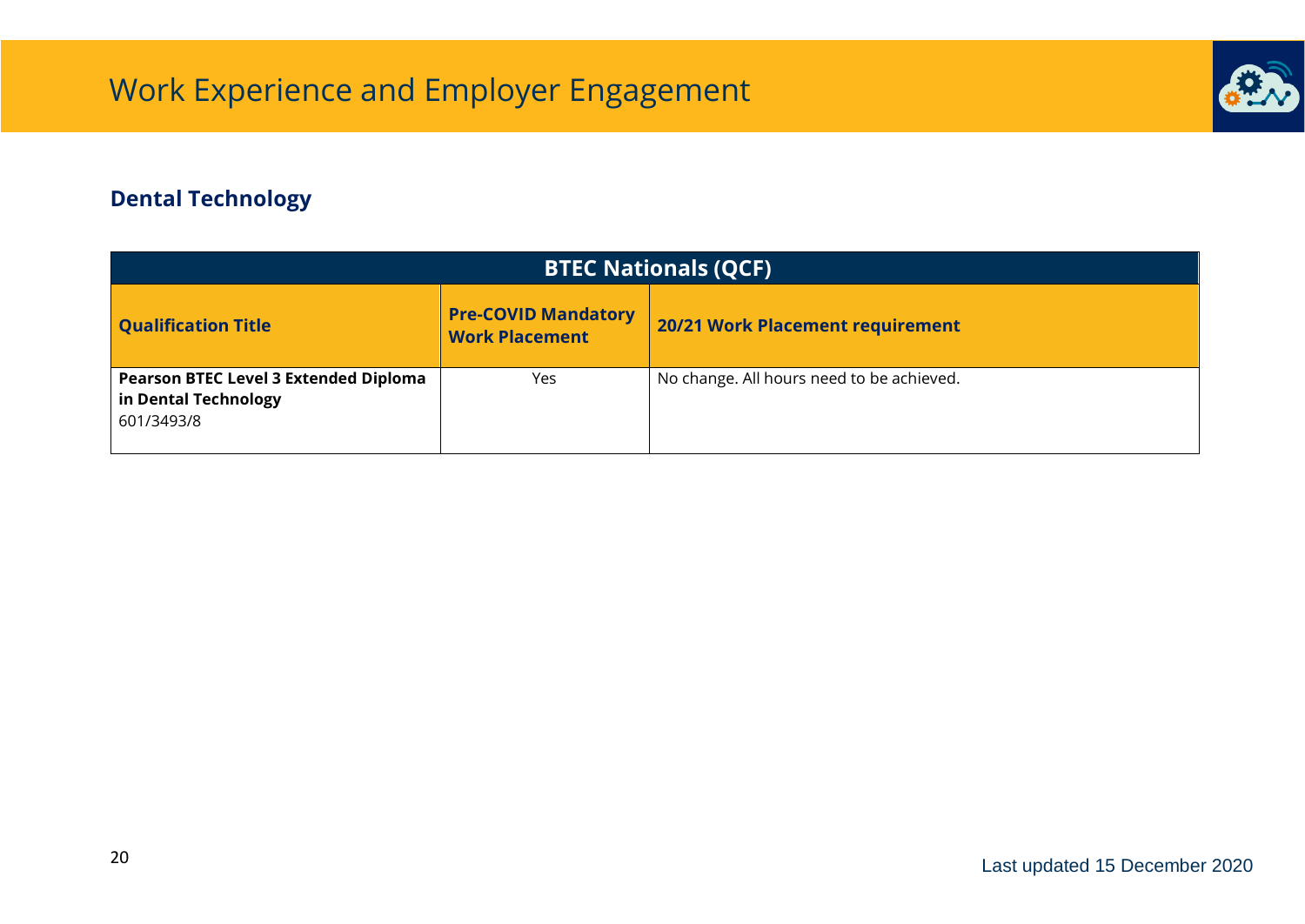

### <span id="page-20-0"></span>**Engineering**

| <b>BTEC Nationals RQF</b>                                                                                                                                                                                                                       |                                                                         |                                                      |                                                                                                                                                                                                                                                                                                        |                                                                                                                                                                          |  |  |
|-------------------------------------------------------------------------------------------------------------------------------------------------------------------------------------------------------------------------------------------------|-------------------------------------------------------------------------|------------------------------------------------------|--------------------------------------------------------------------------------------------------------------------------------------------------------------------------------------------------------------------------------------------------------------------------------------------------------|--------------------------------------------------------------------------------------------------------------------------------------------------------------------------|--|--|
| <b>Qualification Title</b>                                                                                                                                                                                                                      | <b>Pre-COVID</b><br><b>Mandatory</b><br><b>Work</b><br><b>Placement</b> | <b>20/21 Work</b><br><b>Placement</b><br>requirement | <b>Employer Engagement Activities Pre-COVID</b>                                                                                                                                                                                                                                                        | <b>Employer</b><br><b>Engagement</b><br>20/21                                                                                                                            |  |  |
| <b>Pearson BTEC Level 3</b><br><b>National Diploma in</b><br><b>Aeronautical Engineering</b><br>601/7577/1<br><b>Pearson BTEC Level 3</b><br><b>National Diploma in</b><br><b>Electrical and Electronic</b><br><b>Engineering</b><br>601/7579/5 | <b>Not</b><br>mandatory<br><b>Not</b><br>mandatory                      | <b>Not</b><br>mandatory<br><b>Not</b><br>mandatory   | Unit 4: This unit would benefit from employer<br>involvement in the form of:<br>• guest speakers<br>• technical workshops involving staff from local<br>engineering organisations with commercial and quality<br>systems expertise<br>• contribution of ideas to unit assignment/project<br>materials. | In line with local<br>and national public<br>health restrictions,<br>all these activities<br>can be undertaken<br>either in a remote<br>or socially distanced<br>manner. |  |  |
| <b>Pearson BTEC Level 3</b><br><b>National Diploma in</b><br><b>Engineering</b><br>601/7580/1                                                                                                                                                   | <b>Not</b><br>mandatory                                                 | <b>Not</b><br>mandatory                              | <b>Unit 5 and Unit 7:</b> These units would benefit from<br>employer involvement in the form of:<br>• technical workshops involving staff from local<br>organisations with relevant expertise                                                                                                          | For Unit 9, if a<br>learner does secure<br>a work placement<br>then the time spent                                                                                       |  |  |
| <b>Pearson BTEC Level 3</b><br><b>National Diploma in</b><br><b>Manufacturing Engineering</b><br>601/7582/5<br><b>Pearson BTEC Level 3</b><br><b>National Diploma in</b><br><b>Mechanical Engineering</b><br>601/7583/7                         | <b>Not</b><br>mandatory<br><b>Not</b><br>mandatory                      | <b>Not</b><br>mandatory<br><b>Not</b><br>mandatory   | • contribution of ideas to unit assignment/project<br>materials.<br>Unit 9: Work Experience in the Engineering Sector:<br>An optional unit requiring learners to complete a 40-hour<br>work placement.                                                                                                 | on site should be<br>kept to a minimum.<br>An alternative<br>approach is for the<br>learner to use the<br>centre's facilities to<br>gain work<br>experience.             |  |  |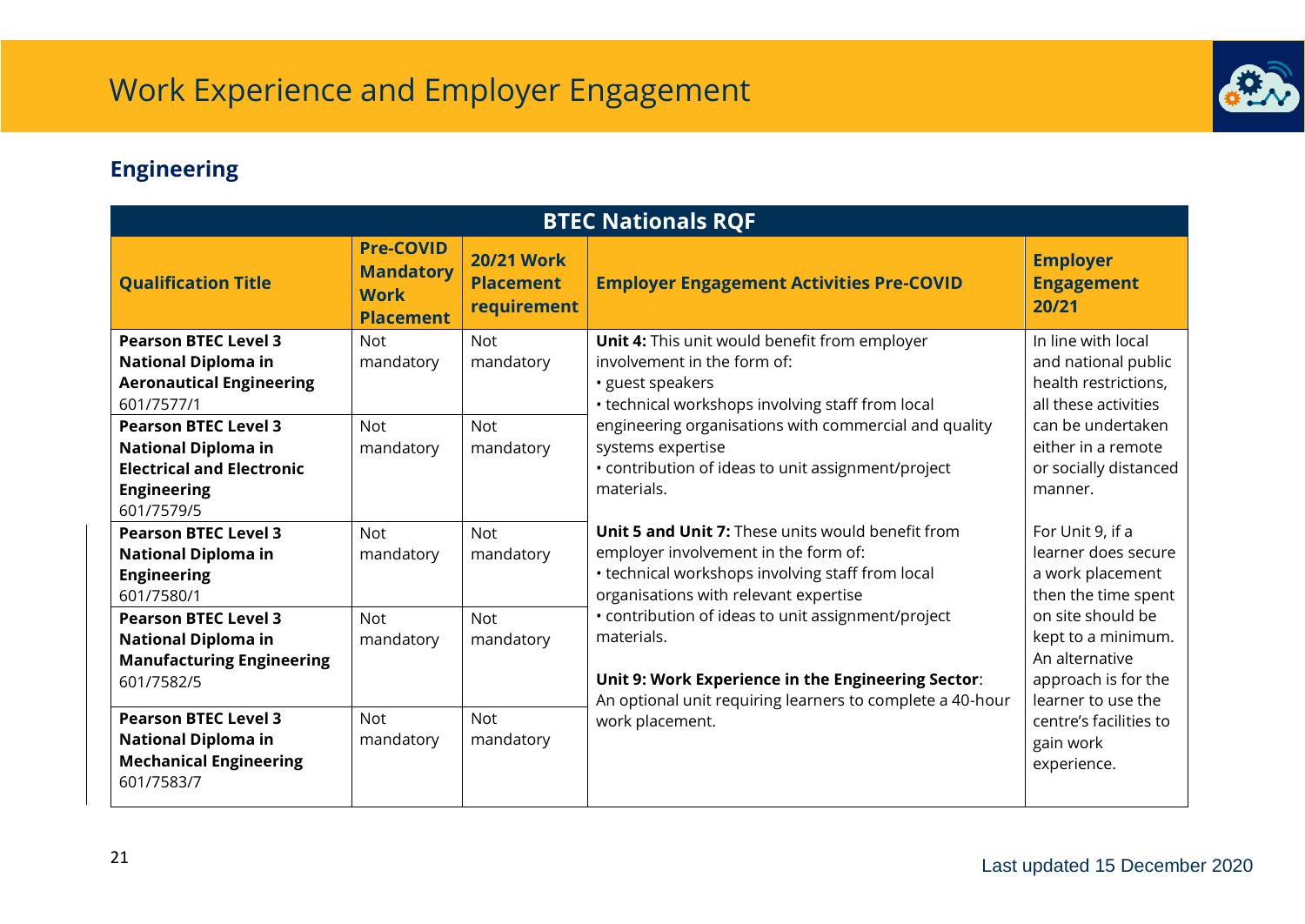

| <b>BTEC Nationals RQF continued</b>                                                                                                 |                                                                         |                                                      |                                                                                                                                                                                               |                                                                                                |  |
|-------------------------------------------------------------------------------------------------------------------------------------|-------------------------------------------------------------------------|------------------------------------------------------|-----------------------------------------------------------------------------------------------------------------------------------------------------------------------------------------------|------------------------------------------------------------------------------------------------|--|
| <b>Qualification Title</b>                                                                                                          | <b>Pre-COVID</b><br><b>Mandatory</b><br><b>Work</b><br><b>Placement</b> | <b>20/21 Work</b><br><b>Placement</b><br>requirement | <b>Employer Engagement Activities Pre-COVID</b>                                                                                                                                               | <b>Employer</b><br><b>Engagement</b><br>20/21                                                  |  |
| <b>Pearson BTEC Level 3</b><br><b>National Extended Diploma</b><br>in Aeronautical Engineering<br>601/7585/0                        | <b>Not</b><br>mandatory                                                 | <b>Not</b><br>mandatory                              | Unit 4: This unit would benefit from employer<br>involvement in the form of:<br>• guest speakers<br>• technical workshops involving staff from local                                          | In line with local<br>and national public<br>health restrictions,<br>all these activities      |  |
| <b>Pearson BTEC Level 3</b><br><b>National Extended Diploma</b><br>in Electrical and Electronic<br><b>Engineering</b><br>601/7587/4 | <b>Not</b><br>mandatory                                                 | <b>Not</b><br>mandatory                              | engineering organisations with commercial and quality<br>systems expertise<br>• contribution of ideas to unit assignment/project<br>materials.                                                | can be undertaken<br>either in a remote<br>or socially<br>distanced manner.                    |  |
| <b>Pearson BTEC Level 3</b><br><b>National Extended Diploma</b><br>in Engineering<br>601/7588/6                                     | <b>Not</b><br>mandatory                                                 | <b>Not</b><br>mandatory                              | <b>Unit 5 and Unit 7:</b> These units would benefit from<br>employer involvement in the form of:<br>• technical workshops involving staff from local<br>organisations with relevant expertise | For Unit 9, if a<br>learner does<br>secure a work<br>placement then the                        |  |
| <b>Pearson BTEC Level 3</b><br><b>National Extended Diploma</b><br>in Manufacturing Engineering<br>601/7589/8                       | <b>Not</b><br>mandatory                                                 | <b>Not</b><br>mandatory                              | • contribution of ideas to unit assignment/project<br>materials.<br>Unit 9: Work Experience in the Engineering Sector:<br>An optional unit requiring learners to complete a 40-hour           | time spent on site<br>should be kept to a<br>minimum. An<br>alternative<br>approach is for the |  |
| <b>Pearson BTEC Level 3</b><br><b>National Extended Diploma</b><br>in Mechanical Engineering<br>601/7590/4                          | <b>Not</b><br>mandatory                                                 | <b>Not</b><br>mandatory                              | work placement.                                                                                                                                                                               | learner to use the<br>centre's facilities to<br>gain work<br>experience.                       |  |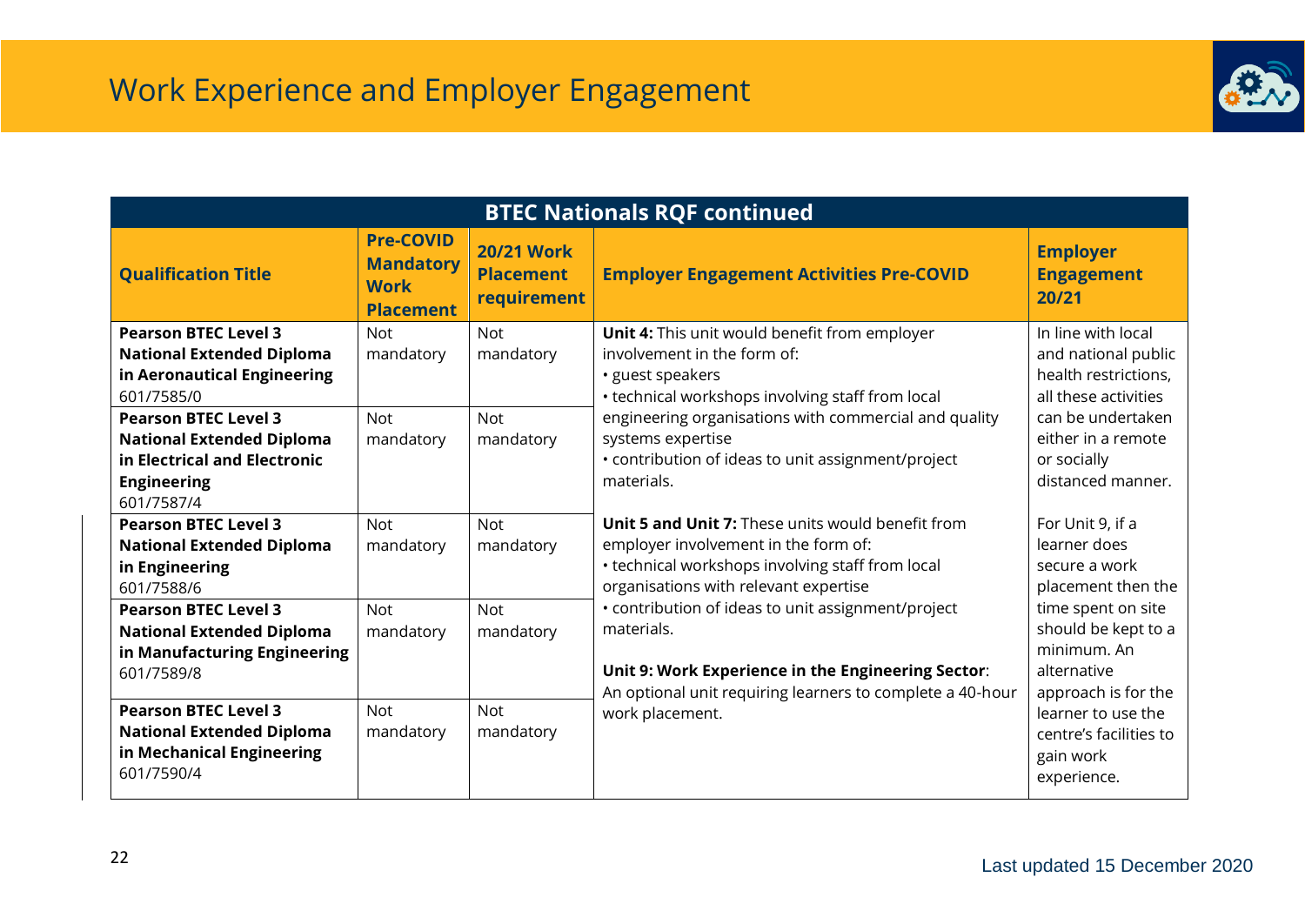

| <b>BTEC Nationals RQF continued</b>                                                                      |                                                                         |                                                      |                                                                                                                                                                                                                                                                                                                                                                                                         |                                                                                                                                                                                                                                                       |  |  |
|----------------------------------------------------------------------------------------------------------|-------------------------------------------------------------------------|------------------------------------------------------|---------------------------------------------------------------------------------------------------------------------------------------------------------------------------------------------------------------------------------------------------------------------------------------------------------------------------------------------------------------------------------------------------------|-------------------------------------------------------------------------------------------------------------------------------------------------------------------------------------------------------------------------------------------------------|--|--|
| <b>Qualification Title</b>                                                                               | <b>Pre-COVID</b><br><b>Mandatory</b><br><b>Work</b><br><b>Placement</b> | <b>20/21 Work</b><br><b>Placement</b><br>requirement | <b>Employer Engagement Activities Pre-COVID</b>                                                                                                                                                                                                                                                                                                                                                         | <b>Employer</b><br><b>Engagement</b><br>20/21                                                                                                                                                                                                         |  |  |
| <b>Pearson BTEC Level 3</b><br><b>National Diploma in</b><br><b>Computer Engineering</b><br>601/7578/3   | <b>Not</b><br>mandatory                                                 | <b>Not</b><br>mandatory                              | Unit 4: This unit would benefit from employer<br>involvement in the form of:<br>· guest speakers<br>• technical workshops involving staff from local<br>engineering organisations with commercial and quality<br>systems expertise<br>• contribution of ideas to unit assignment/project<br>materials.                                                                                                  | In line with local<br>and national public<br>health restrictions,<br>all these activities<br>can be undertaken<br>either in a remote<br>or socially<br>distanced manner.                                                                              |  |  |
| <b>Pearson BTEC Level 3</b><br><b>National Extended Diploma</b><br>in Computer Engineering<br>601/7586/2 | <b>Not</b><br>mandatory                                                 | <b>Not</b><br>mandatory                              | <b>Unit 5 and Unit 7:</b> These units would benefit from<br>employer involvement in the form of:<br>• technical workshops involving staff from local<br>organisations with relevant expertise<br>• contribution of ideas to unit assignment/project<br>materials.<br>Unit 9: Work Experience in the Engineering Sector:<br>An optional unit requiring learners to complete a 40-hour<br>work placement. | For Unit 9, if a<br>learner does<br>secure a work<br>placement then the<br>time spent on site<br>should be kept to a<br>minimum. An<br>alternative<br>approach is for the<br>learner to use the<br>centre's facilities to<br>gain work<br>experience. |  |  |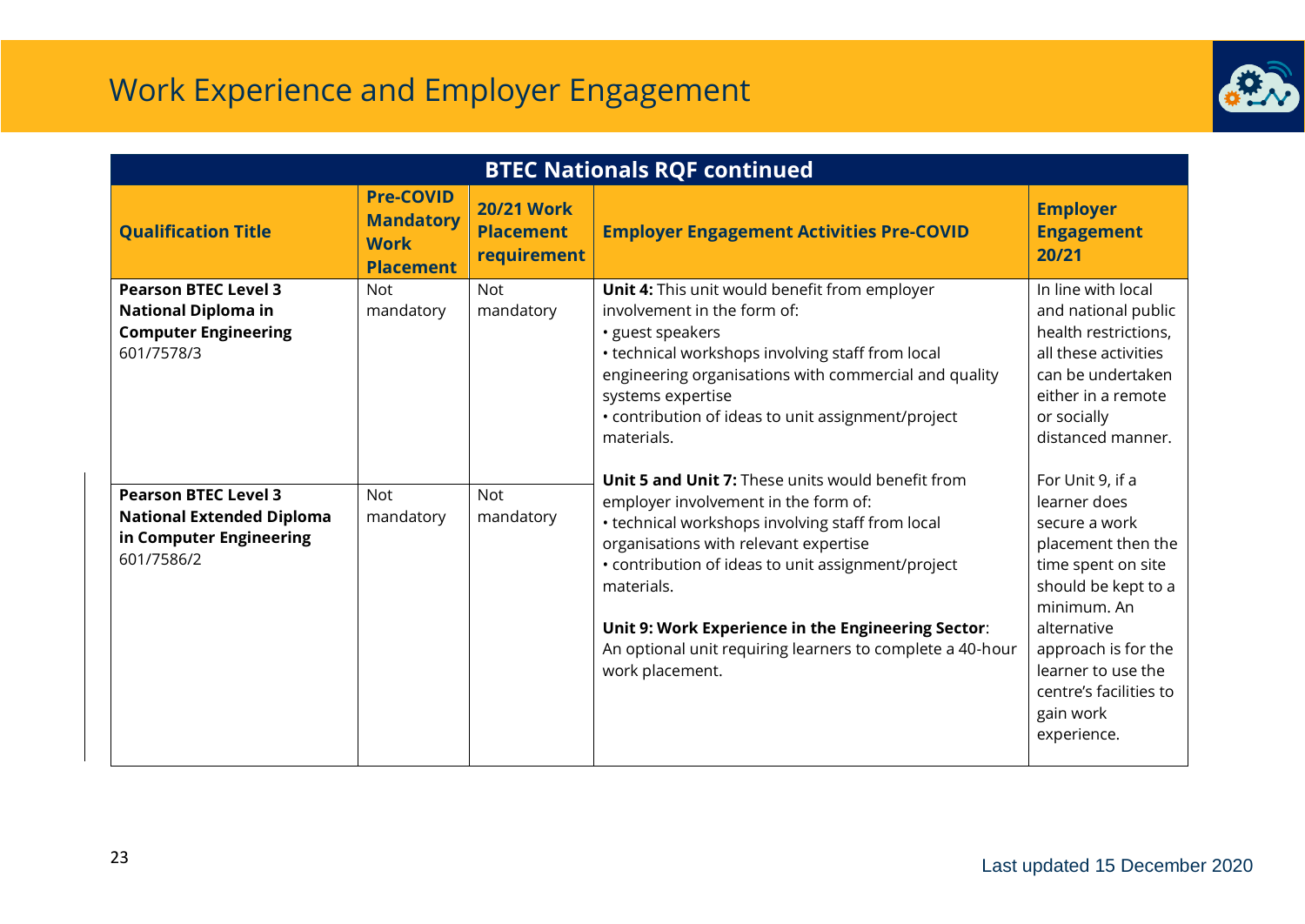

| <b>BTEC Level 2 Technicals</b>                                                                                                  |                         |                                                                                                                                                                                                                                                                                                                                                                                                                                                                                                                                                                                                                                                                                                                                                                                                                                                                                                                                                                                                                                                                                                                                                                                                                                                                                                                                                                                                                                                                                                                                                                                                                                                                                                                                                                                                            |                                                                                                                                                                                                 |  |  |  |
|---------------------------------------------------------------------------------------------------------------------------------|-------------------------|------------------------------------------------------------------------------------------------------------------------------------------------------------------------------------------------------------------------------------------------------------------------------------------------------------------------------------------------------------------------------------------------------------------------------------------------------------------------------------------------------------------------------------------------------------------------------------------------------------------------------------------------------------------------------------------------------------------------------------------------------------------------------------------------------------------------------------------------------------------------------------------------------------------------------------------------------------------------------------------------------------------------------------------------------------------------------------------------------------------------------------------------------------------------------------------------------------------------------------------------------------------------------------------------------------------------------------------------------------------------------------------------------------------------------------------------------------------------------------------------------------------------------------------------------------------------------------------------------------------------------------------------------------------------------------------------------------------------------------------------------------------------------------------------------------|-------------------------------------------------------------------------------------------------------------------------------------------------------------------------------------------------|--|--|--|
| <b>Qualification</b><br><b>Pre-COVID</b>                                                                                        | <b>Work</b>             | <b>Employer Engagement Activities</b>                                                                                                                                                                                                                                                                                                                                                                                                                                                                                                                                                                                                                                                                                                                                                                                                                                                                                                                                                                                                                                                                                                                                                                                                                                                                                                                                                                                                                                                                                                                                                                                                                                                                                                                                                                      | <b>Employer</b>                                                                                                                                                                                 |  |  |  |
| <b>Work</b><br><b>Title</b>                                                                                                     | <b>Placement</b>        | <b>Pre-COVID</b>                                                                                                                                                                                                                                                                                                                                                                                                                                                                                                                                                                                                                                                                                                                                                                                                                                                                                                                                                                                                                                                                                                                                                                                                                                                                                                                                                                                                                                                                                                                                                                                                                                                                                                                                                                                           | <b>Engagement</b>                                                                                                                                                                               |  |  |  |
| <b>Placement</b>                                                                                                                | 20/21                   |                                                                                                                                                                                                                                                                                                                                                                                                                                                                                                                                                                                                                                                                                                                                                                                                                                                                                                                                                                                                                                                                                                                                                                                                                                                                                                                                                                                                                                                                                                                                                                                                                                                                                                                                                                                                            | 20/21                                                                                                                                                                                           |  |  |  |
| <b>Pearson BTEC</b><br><b>Not</b><br>Level 2<br>mandatory<br><b>Technical</b><br>Diploma in<br><b>Engineering</b><br>603/0421/2 | <b>Not</b><br>mandatory | Employer involvement in the delivery and/or assessment of technical<br>qualifications provides a clear 'line of sight' to work, enriches learning, raises the<br>credibility of the qualification in the eyes of employers, parents and learners,<br>and furthers collaboration between the learning and skills sector and industry.<br>Centres need to ensure that all learners have the opportunity to undertake<br>meaningful activity involving employers during their course.<br>Examples of 'meaningful activity' include:<br>• working with an industrial partner to develop a range of case studies to aid<br>the delivery and assessment of the unit. Case studies should be varied and<br>detail business processes in realistic scenarios to ensure they reflect industrial<br>practice, e.g. learners could identify possible scales and key stages of<br>production from given case studies to inform their production planning work in<br>Unit 9: Delivering Engineering Solutions, or examples of business processes and<br>visual management methods for Unit 3: Business Improvement Techniques<br>• structured work experience or work placements that develop skills and<br>knowledge relevant to the industry. Employers could give learners the<br>opportunity to carry out a range of activities in an engineering workplace, e.g. in<br>Unit 5: Machining Techniques, learners could become familiar with industrial<br>machining techniques and the typical industrial environments in which they are<br>used through work experience<br>. units delivered or co-delivered by industry practitioners; this could take the<br>form of master classes or guest lectures, e.g. centres could arrange for<br>practitioners who work in the fabrication sector, such as technicians, to | In line with local<br>and national<br>public health<br>restrictions all<br>activities (minus<br>the structured<br>work experience)<br>could be<br>undertaken in a<br>remote/distance<br>format. |  |  |  |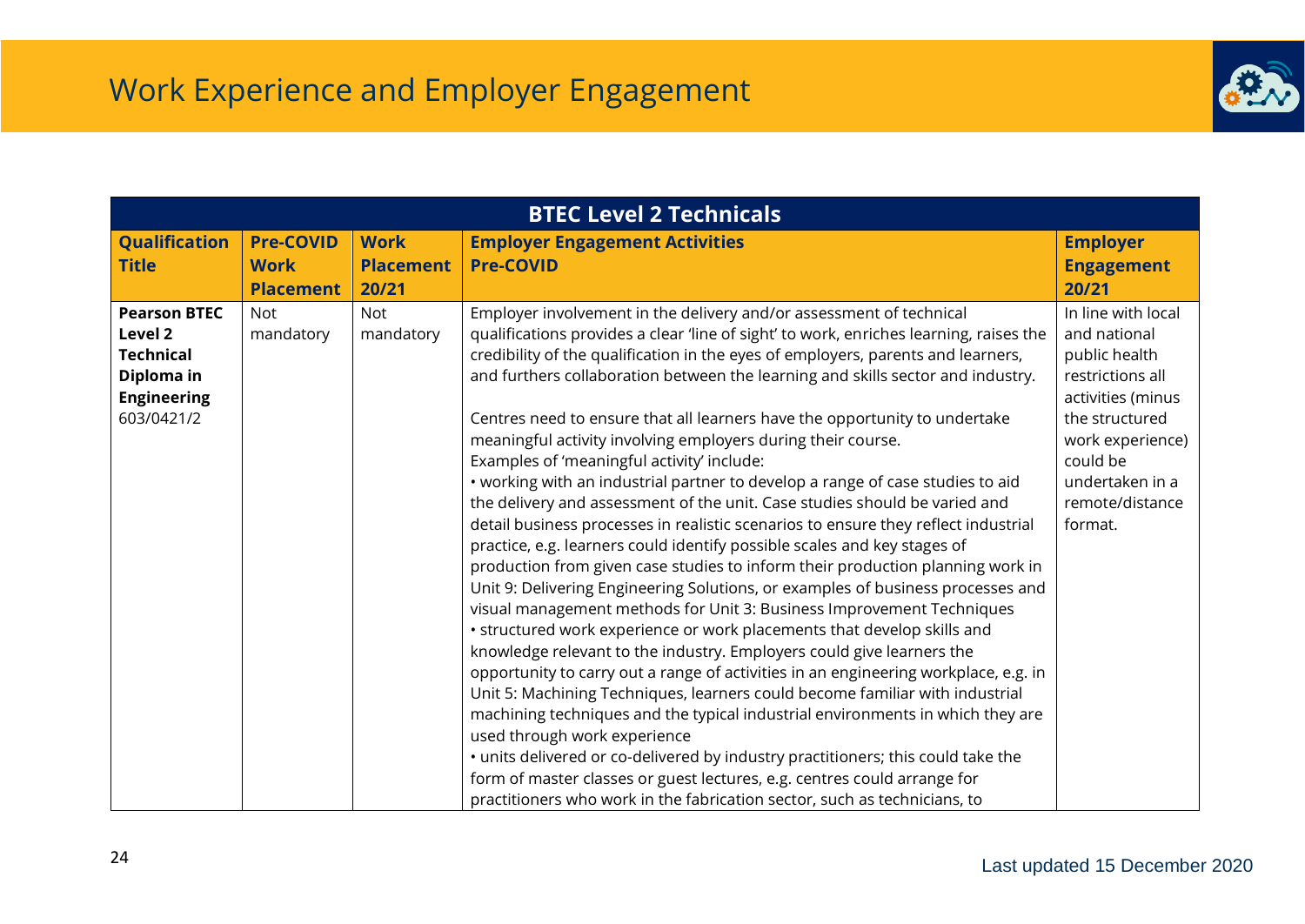

|  | demonstrate the procedures for setting up work areas for fabrication activities, |  |
|--|----------------------------------------------------------------------------------|--|
|  | or those in the machining sector who could talk about the importance of safety   |  |
|  |                                                                                  |  |
|  | in machining, of completing quality checks on completed components and of        |  |
|  | maintaining accurate quality records                                             |  |
|  | · projects, exercises and/or assessments/examinations set with input from        |  |
|  | industry practitioners, e.g. local employers could offer assessment support by   |  |
|  | providing specifications and drawings for engineered products that could be      |  |
|  | used for assessment purposes to plan production in Unit 9: Delivering            |  |
|  | <b>Engineering Solutions.</b>                                                    |  |
|  | The designs for the delivery and assessment of units could be developed in       |  |
|  | conjunction with an industrial partner, e.g. Unit 5: Machining Techniques will   |  |
|  | require a range of suitable workpieces and drawings to be made available to      |  |
|  | learners, or Unit 6: PCB Components and Soldering, which will require a range    |  |
|  | of suitable circuit designs and associated specification documentation to be     |  |
|  |                                                                                  |  |
|  | available to learners, which could be developed in conjunction with an           |  |
|  | industrial partner to ensure they represent current industry standard best       |  |
|  | practice                                                                         |  |
|  | . industry practitioners operating as 'expert witnesses' that contribute to the  |  |
|  | assessment of a learner's work of practice, operating within a specified         |  |
|  | assessment framework. This may be specific projects, exercises or all            |  |
|  | assessments for a qualification, e.g. as part of the assessment in Unit 9:       |  |
|  | Delivering Engineering Solutions, employers could provide feedback to learners   |  |
|  | on the quality of their work, which would also help learners when reflecting on  |  |
|  | the effectiveness of their engineering skills employed in the assessment task.   |  |
|  |                                                                                  |  |
|  | Meaningful employer involvement, as defined above, must be with employers        |  |
|  | from the engineering sector and should contribute significantly to at least one  |  |
|  |                                                                                  |  |
|  | mandatory unit.                                                                  |  |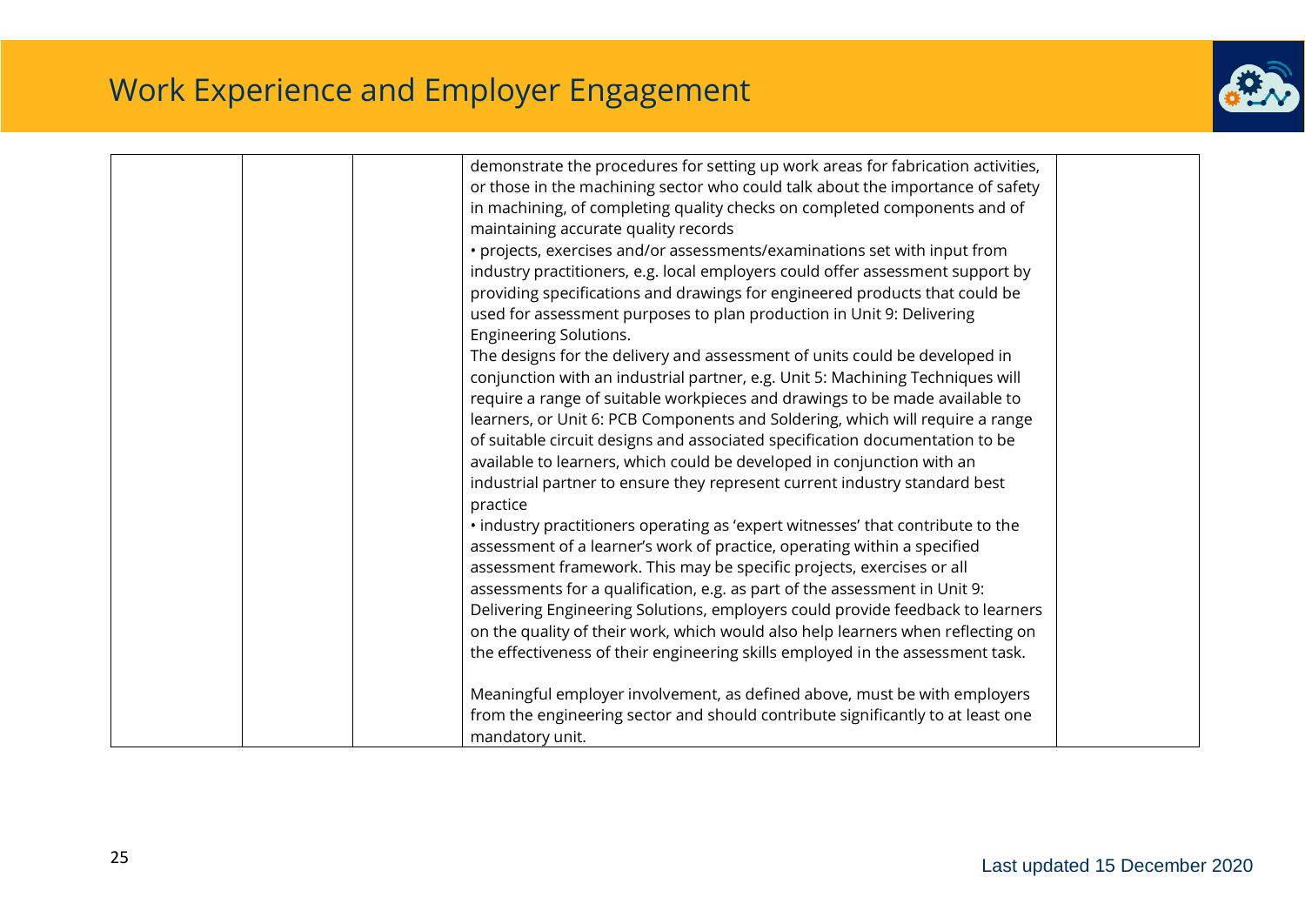

### <span id="page-25-0"></span>**Equine**

| <b>BTEC Nationals (RQF)</b>                                                                                                                                                |                                                                         |                                                      |                                                                                                                                                                                                                   |                                                                                                                             |  |  |
|----------------------------------------------------------------------------------------------------------------------------------------------------------------------------|-------------------------------------------------------------------------|------------------------------------------------------|-------------------------------------------------------------------------------------------------------------------------------------------------------------------------------------------------------------------|-----------------------------------------------------------------------------------------------------------------------------|--|--|
| <b>Qualification Title</b>                                                                                                                                                 | <b>Pre-COVID</b><br><b>Mandatory</b><br><b>Work</b><br><b>Placement</b> | <b>20/21 Work</b><br><b>Placement</b><br>requirement | <b>Employer Engagement Activities</b><br><b>Pre-COVID</b>                                                                                                                                                         | <b>Employer Engagement</b><br>20/21                                                                                         |  |  |
| <b>Pearson BTEC Level 3 National</b><br><b>Extended Certificate in Equine</b><br><b>Management</b><br>601/9064/4                                                           | Mandatory<br>75 hours                                                   | Recommended,<br>not mandatory                        | Meaningful employer involvement<br>should contribute significantly to the<br>mandatory unit, Unit 4: Work<br>Experience in the Equine Sector.                                                                     | If possible, the learner should<br>try and secure a work<br>placement, under the COVID-<br>19 public safety guidance but it |  |  |
| <b>Pearson BTEC Level 3 National</b><br><b>Foundation Diploma in Equine</b><br>Management<br>601/9066/8                                                                    | Mandatory<br>150 hours                                                  | Recommended,<br>not mandatory                        | Meaningful employer involvement<br>should contribute significantly to the<br>mandatory unit, Unit 4: Work<br>Experience in the Equine Sector.                                                                     | is not mandatory, the learner<br>is able to use the colleges<br>facilities to gain experience.                              |  |  |
| <b>Pearson BTEC Level 3 National</b><br>Diploma in Equine Management<br>(Equitation)<br>601/9062/0<br><b>Pearson BTEC Level 3 National</b><br>Diploma in Equine Management | Mandatory<br>225 hours                                                  | Recommended,<br>not mandatory                        | Meaningful employer involvement<br>should contribute significantly to at<br>least two units, of which one must be<br>the mandatory unit, Unit 4: Work<br>Experience in the Equine Sector.                         |                                                                                                                             |  |  |
| (Yard Management)<br>601/9056/5                                                                                                                                            |                                                                         |                                                      |                                                                                                                                                                                                                   |                                                                                                                             |  |  |
| <b>Pearson BTEC Level 3 National</b><br><b>Extended Diploma in Equine</b><br><b>Management</b><br>601/9059/0                                                               | Mandatory<br>300 hours                                                  |                                                      | Meaningful employer involvement, as<br>defined below, should contribute<br>significantly to at least three units, of<br>which one must be the mandatory<br>unit, Unit 4: Work Experience in the<br>Equine Sector. |                                                                                                                             |  |  |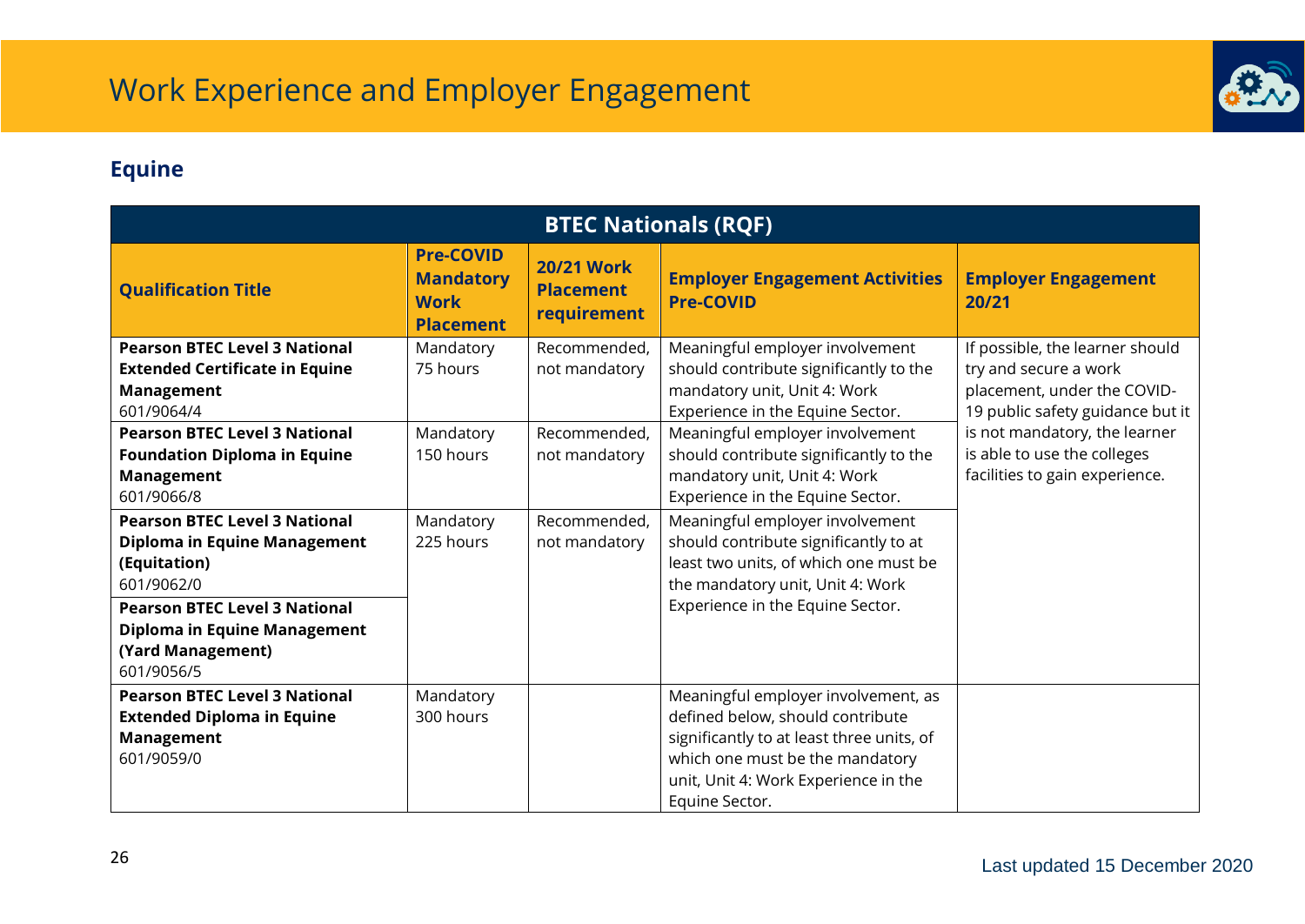

| <b>BTEC Nationals (QCF)</b>                                                    |                                                     |                                                                                                                                                                                                                                                                                                 |  |  |  |  |  |
|--------------------------------------------------------------------------------|-----------------------------------------------------|-------------------------------------------------------------------------------------------------------------------------------------------------------------------------------------------------------------------------------------------------------------------------------------------------|--|--|--|--|--|
| <b>Qualification Title</b>                                                     | <b>Pre-COVID Mandatory</b><br><b>Work Placement</b> | 20/21 Work Placement requirement                                                                                                                                                                                                                                                                |  |  |  |  |  |
| Pearson BTEC Level 3 Diploma in Horse<br><b>Management (QCF)</b><br>500/9432/2 | Yes                                                 | If possible, the learner should try and secure a work placement, under<br>the COVID-19 Public safety guidance but it is not mandatory, the learner<br>is able to use the colleges facilities to gain experience. Centres would<br>have secured some placement hours in the first year of study. |  |  |  |  |  |

| <b>BTEC Level 2 Technicals</b>                                                          |                                                     |                                          |                                                                                                                                                                                                                                                                                                        |                                                                                                                                                |  |  |
|-----------------------------------------------------------------------------------------|-----------------------------------------------------|------------------------------------------|--------------------------------------------------------------------------------------------------------------------------------------------------------------------------------------------------------------------------------------------------------------------------------------------------------|------------------------------------------------------------------------------------------------------------------------------------------------|--|--|
| <b>Qualification Title</b>                                                              | <b>Pre-COVID</b><br><b>Work</b><br><b>Placement</b> | <b>Work</b><br><b>Placement</b><br>20/21 | <b>Employer Engagement Activities</b><br><b>Pre-COVID</b>                                                                                                                                                                                                                                              | <b>Employer Engagement</b><br>20/21                                                                                                            |  |  |
| <b>Pearson BTEC Level 2 Technical</b><br><b>Diploma in Equine Studies</b><br>603/1211/7 | Yes.<br>mandatory<br>Unit 3<br>75 hours             | Recommended                              | For this qualification, Unit 3: Equine Work<br>Placement has specified mandatory<br>requirements for employer involvement<br>in delivery and assessment. This unit<br>requires learners to spend 75 hours in a<br>real working environment. Learners must<br>have a work placement to facilitate this. | Employer work placement<br>is recommended if<br>possible. The assessment<br>for this academic year can<br>be done at the centre's<br>facility. |  |  |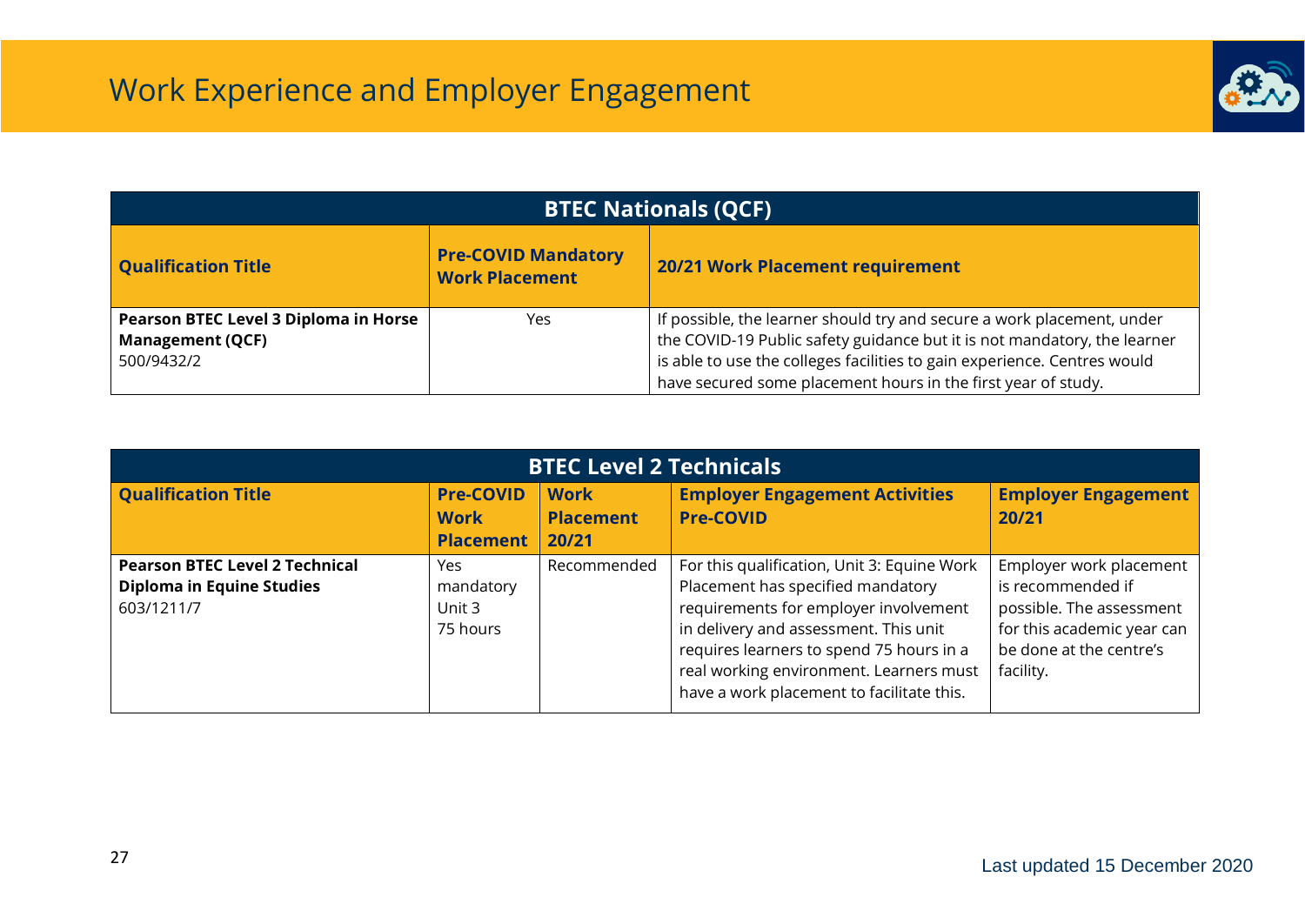

#### <span id="page-27-0"></span>**Health and Social Care**

| <b>BTEC Nationals RQF</b>                                                                                            |                                                                         |                                                             |                                                                                                                                                                                                                                                                                                                                           |                                                                                                                                                                                                                                                                                                                                                                                                                                         |  |  |  |  |
|----------------------------------------------------------------------------------------------------------------------|-------------------------------------------------------------------------|-------------------------------------------------------------|-------------------------------------------------------------------------------------------------------------------------------------------------------------------------------------------------------------------------------------------------------------------------------------------------------------------------------------------|-----------------------------------------------------------------------------------------------------------------------------------------------------------------------------------------------------------------------------------------------------------------------------------------------------------------------------------------------------------------------------------------------------------------------------------------|--|--|--|--|
| <b>Qualification Title</b>                                                                                           | <b>Pre-COVID</b><br><b>Mandatory</b><br><b>Work</b><br><b>Placement</b> | <b>20/21 Work</b><br><b>Placement</b><br><b>requirement</b> | <b>Employer Engagement</b><br><b>Activities Pre-COVID</b>                                                                                                                                                                                                                                                                                 | <b>Employer Engagement 20/21</b>                                                                                                                                                                                                                                                                                                                                                                                                        |  |  |  |  |
| <b>Pearson BTEC Level 3</b><br><b>National Extended</b><br>Diploma in Health and<br><b>Social Care</b><br>601/7198/4 | 100 hours<br>mandatory                                                  | Recommended,<br>not mandatory                               | To develop a better understanding of<br>the demands of the sector to<br>demonstrate their commitment and<br>interest in the sector when applying<br>for further study, learners are<br>required to undertake a minimum of<br>100 hours of work experience as part<br>of the course and for learners. Unit 6<br>is a work experience unit. | Health and Social Care setting work<br>experience opportunities are severely<br>restricted under COVID-19. If a learner is able<br>to gain work experience, and in accordance<br>with Public Safety guidance, they can<br>continue, however if work experience cannot<br>be gained, please refer to the adapted unit 6<br>AAB, to support achieving this unit.<br>A work placement guide can be found on the<br>HSC specification page. |  |  |  |  |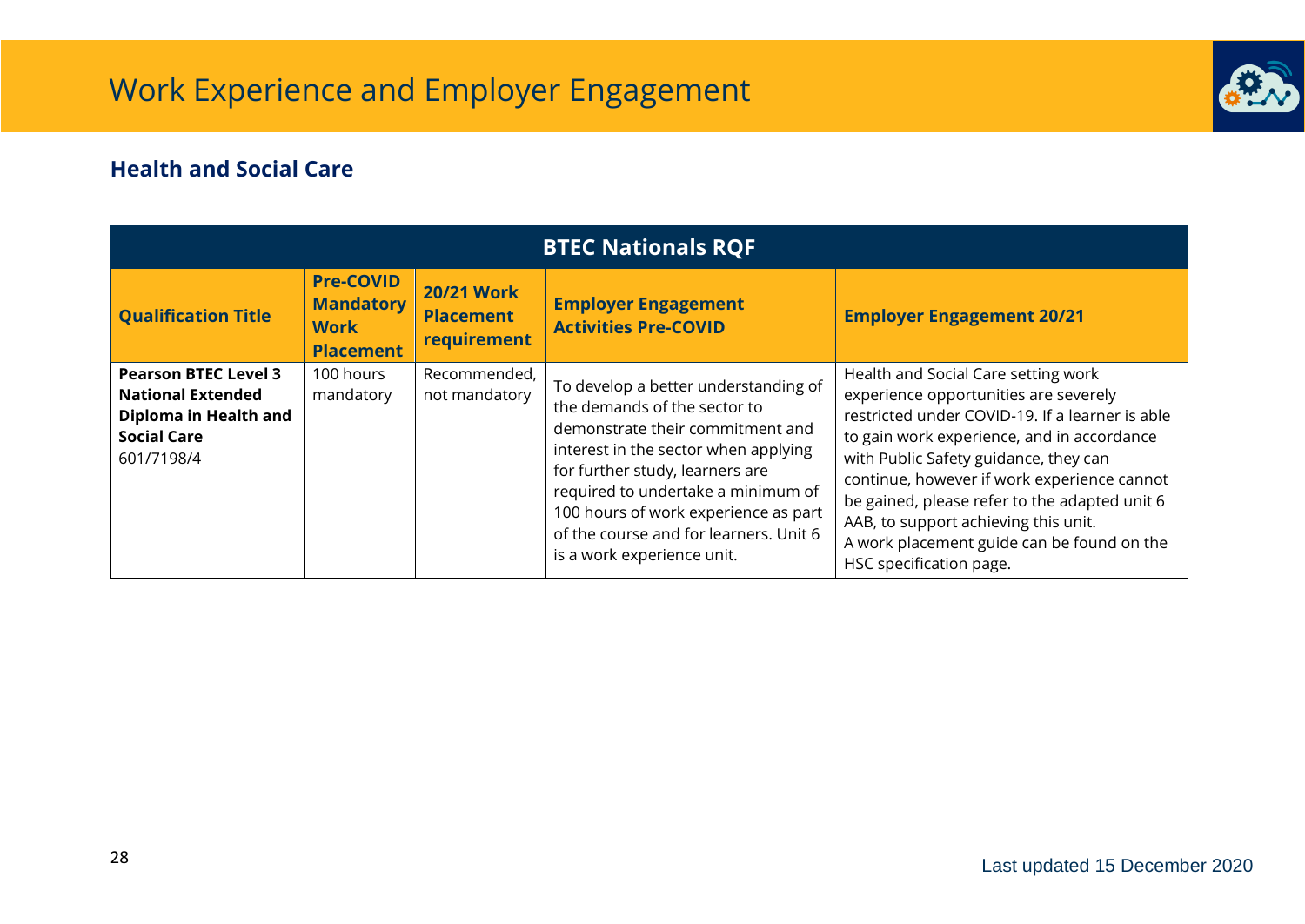

| <b>BTEC Nationals (QCF)</b>                                                                   |                                                     |                                                                                                                                                                                                                       |  |  |  |  |  |  |
|-----------------------------------------------------------------------------------------------|-----------------------------------------------------|-----------------------------------------------------------------------------------------------------------------------------------------------------------------------------------------------------------------------|--|--|--|--|--|--|
| <b>Qualification Title</b>                                                                    | <b>Pre-COVID Mandatory</b><br><b>Work Placement</b> | 20/21 Work Placement requirement                                                                                                                                                                                      |  |  |  |  |  |  |
| Pearson BTEC Level 3 Diploma in Health<br>and Social Care (QCF)<br>500/9465/8                 | Yes                                                 | If possible, the learner should try and secure a work placement, under<br>the COVID-19 Public safety guidance but it is not mandatory. Centres<br>would have secured some placement hours in the first year of study. |  |  |  |  |  |  |
| <b>Pearson BTEC Level 3 Extended Diploma</b><br>in Health and Social Care (QCF)<br>500/9501/8 | Yes                                                 |                                                                                                                                                                                                                       |  |  |  |  |  |  |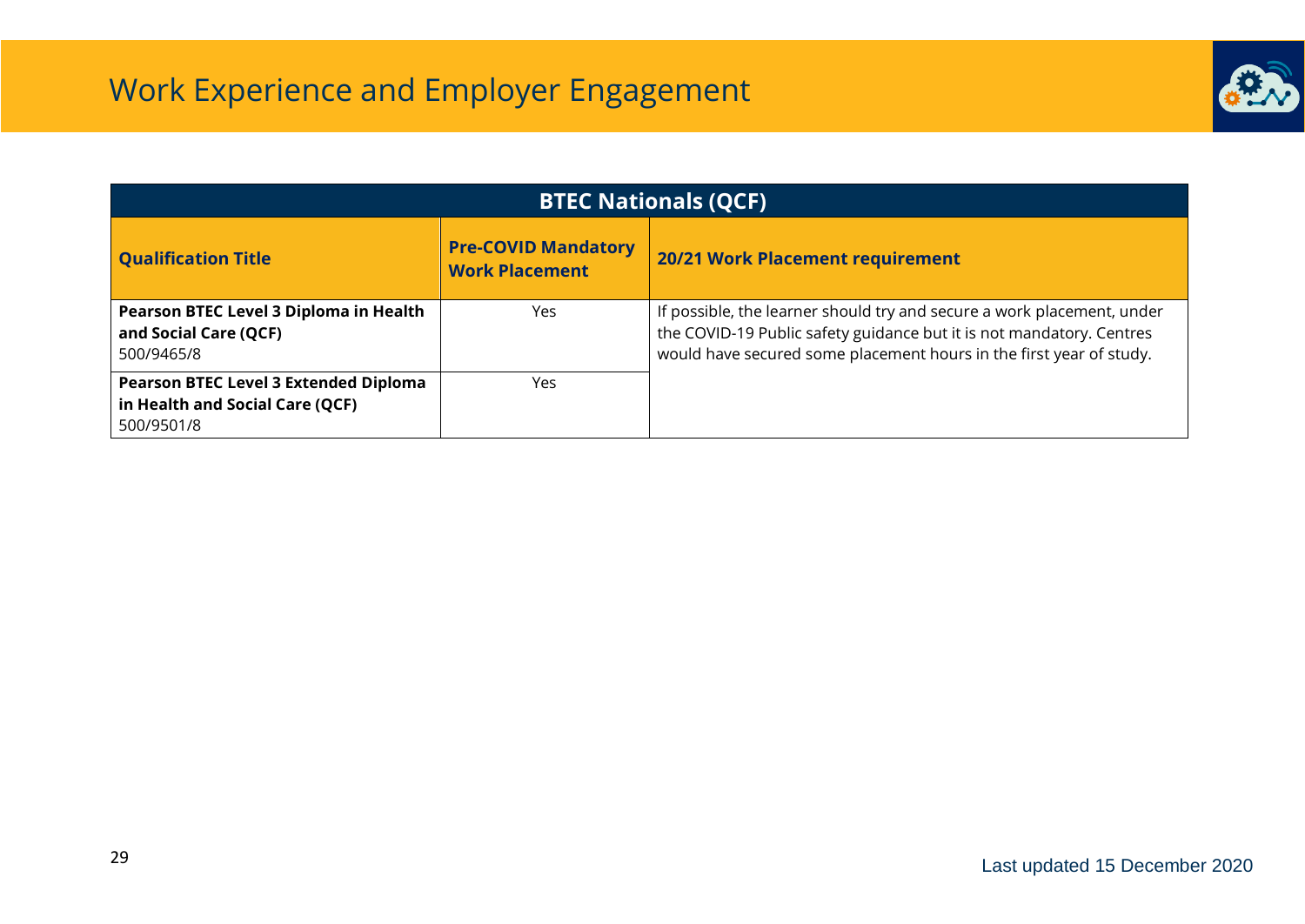

| <b>BTEC Level 2 Technicals</b>                                                                          |                  |                               |                                                                                                                                                                                                                                                                                                                                                                                                                                                                                                                                                                                                                                                                                                                                                                                                                                                                                                                                                                                                                                                                                                                                                                                                                                                                                                                                                   |                         |  |  |
|---------------------------------------------------------------------------------------------------------|------------------|-------------------------------|---------------------------------------------------------------------------------------------------------------------------------------------------------------------------------------------------------------------------------------------------------------------------------------------------------------------------------------------------------------------------------------------------------------------------------------------------------------------------------------------------------------------------------------------------------------------------------------------------------------------------------------------------------------------------------------------------------------------------------------------------------------------------------------------------------------------------------------------------------------------------------------------------------------------------------------------------------------------------------------------------------------------------------------------------------------------------------------------------------------------------------------------------------------------------------------------------------------------------------------------------------------------------------------------------------------------------------------------------|-------------------------|--|--|
| <b>Qualification</b>                                                                                    | <b>Pre-COVID</b> | <b>Work</b>                   | <b>Employer Engagement Activities</b>                                                                                                                                                                                                                                                                                                                                                                                                                                                                                                                                                                                                                                                                                                                                                                                                                                                                                                                                                                                                                                                                                                                                                                                                                                                                                                             | <b>Employer</b>         |  |  |
| <b>Title</b>                                                                                            | <b>Work</b>      | <b>Placement</b>              | <b>Pre-COVID</b>                                                                                                                                                                                                                                                                                                                                                                                                                                                                                                                                                                                                                                                                                                                                                                                                                                                                                                                                                                                                                                                                                                                                                                                                                                                                                                                                  | <b>Engagement 20/21</b> |  |  |
|                                                                                                         | <b>Placement</b> | 20/21                         |                                                                                                                                                                                                                                                                                                                                                                                                                                                                                                                                                                                                                                                                                                                                                                                                                                                                                                                                                                                                                                                                                                                                                                                                                                                                                                                                                   |                         |  |  |
| <b>Pearson BTEC</b><br>Level 2<br><b>Technical</b><br>Certificate in<br><b>Adult Care</b><br>603/1193/9 | Mandatory        | Recommended,<br>not mandatory | Employer involvement in the delivery and/or assessment of technical<br>qualifications provides a clear 'line of sight' to work, enriches learning,<br>raises the credibility of the qualification in the eyes of<br>employers, parents and learners, and furthers collaboration between<br>the learning and skills sector and industry.<br>You need to ensure that all learners have the opportunity to undertake<br>meaningful activity involving employers during their course.<br>Examples of 'meaningful activity' include:<br>• structured work experience or work placements that develop skills and<br>knowledge relevant to the qualification/industry<br>• project(s), exercise(s) and/or assessments/examination(s) set with<br>input from industry practitioner(s)<br>• units delivered or co-delivered by an industry practitioner(s); this could<br>take the form of masterclasses or guest lectures<br>· industry practitioners operating as 'expert witnesses' who contribute<br>to the assessment of a learner's work of practice, operating within a<br>specified assessment framework; this may be a specific project(s),<br>exercise(s) or all assessments for a qualification.<br>Meaningful employer involvement, as defined above, must be with<br>employers from the adult care sector and should contribute significantly | No change               |  |  |
|                                                                                                         |                  |                               | to at least one mandatory unit. Learners will need to complete 200                                                                                                                                                                                                                                                                                                                                                                                                                                                                                                                                                                                                                                                                                                                                                                                                                                                                                                                                                                                                                                                                                                                                                                                                                                                                                |                         |  |  |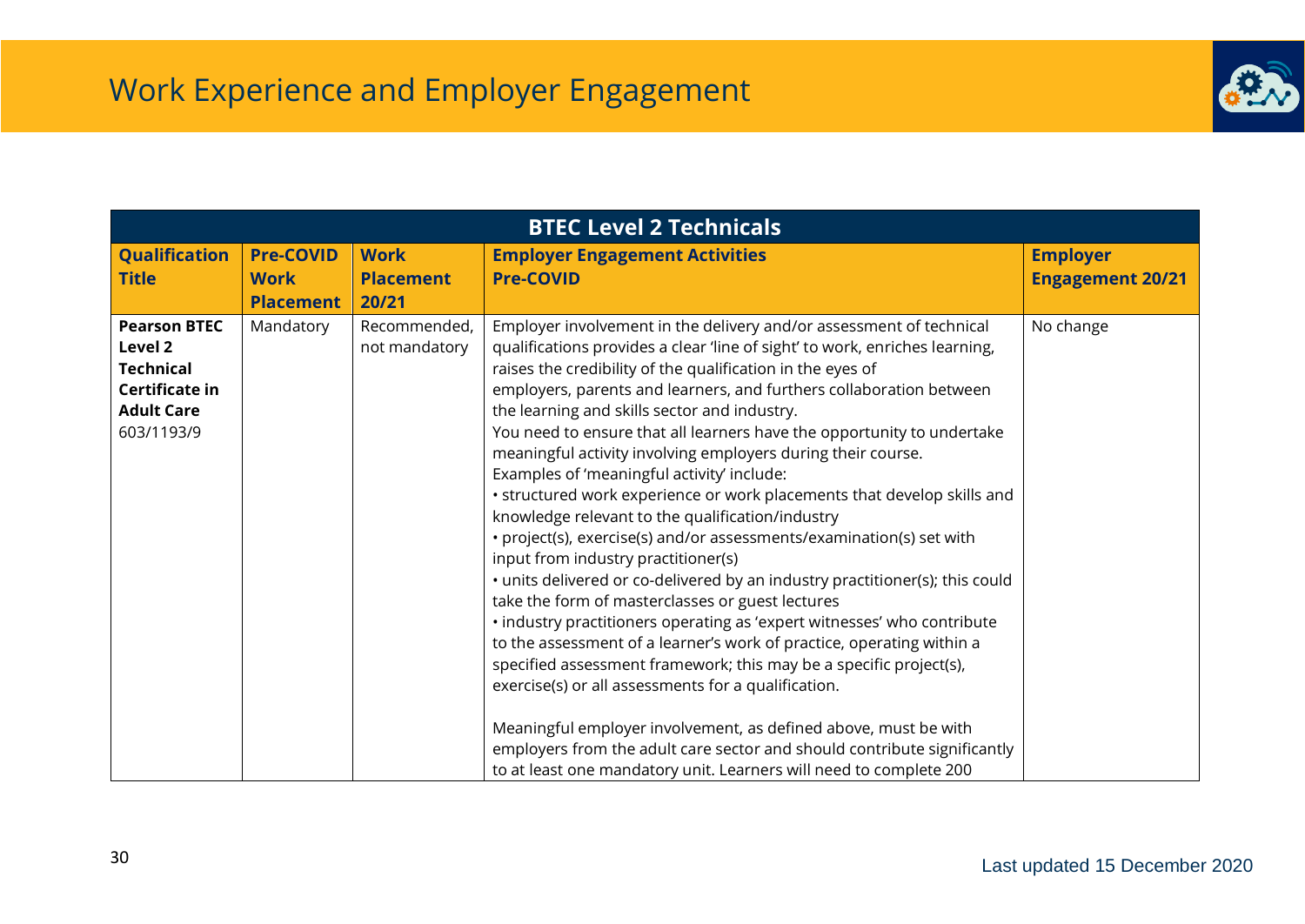

| hours' work placement in an adult care setting. Please refer to the<br>section on Work placement requirements for further information.<br>For this qualification, the following units have specified mandatory<br>requirements for employer involvement in delivery and assessment:<br>. Unit 2: Communicate and Handle Information in Adult Care Settings -                                                                                                                                                                                             |  |
|----------------------------------------------------------------------------------------------------------------------------------------------------------------------------------------------------------------------------------------------------------------------------------------------------------------------------------------------------------------------------------------------------------------------------------------------------------------------------------------------------------------------------------------------------------|--|
| the assessment for this unit must take place in a real work environment.<br>Learners must have a work placement to facilitate this assessment.<br>Please see the unit for information on the requirements for work<br>placement.<br>• Unit 4: Develop Professional Practice Skills for Work in Adult Care<br>Settings - the assessment for this unit must take place in a real work<br>environment. Learners must have a work placement to facilitate this<br>assessment. Please see the unit for information on the requirements for<br>work placement. |  |
| In some units, we have provided suggestions on how employers could<br>become involved in the delivery and/or assessment of this qualification.<br>These units are listed below:<br>• Unit 1: Principles and Practices of Working in Adult Care Settings<br>• Unit 3: Contribute to Health, Safety and Safeguarding in Adult Care<br>Settings.                                                                                                                                                                                                            |  |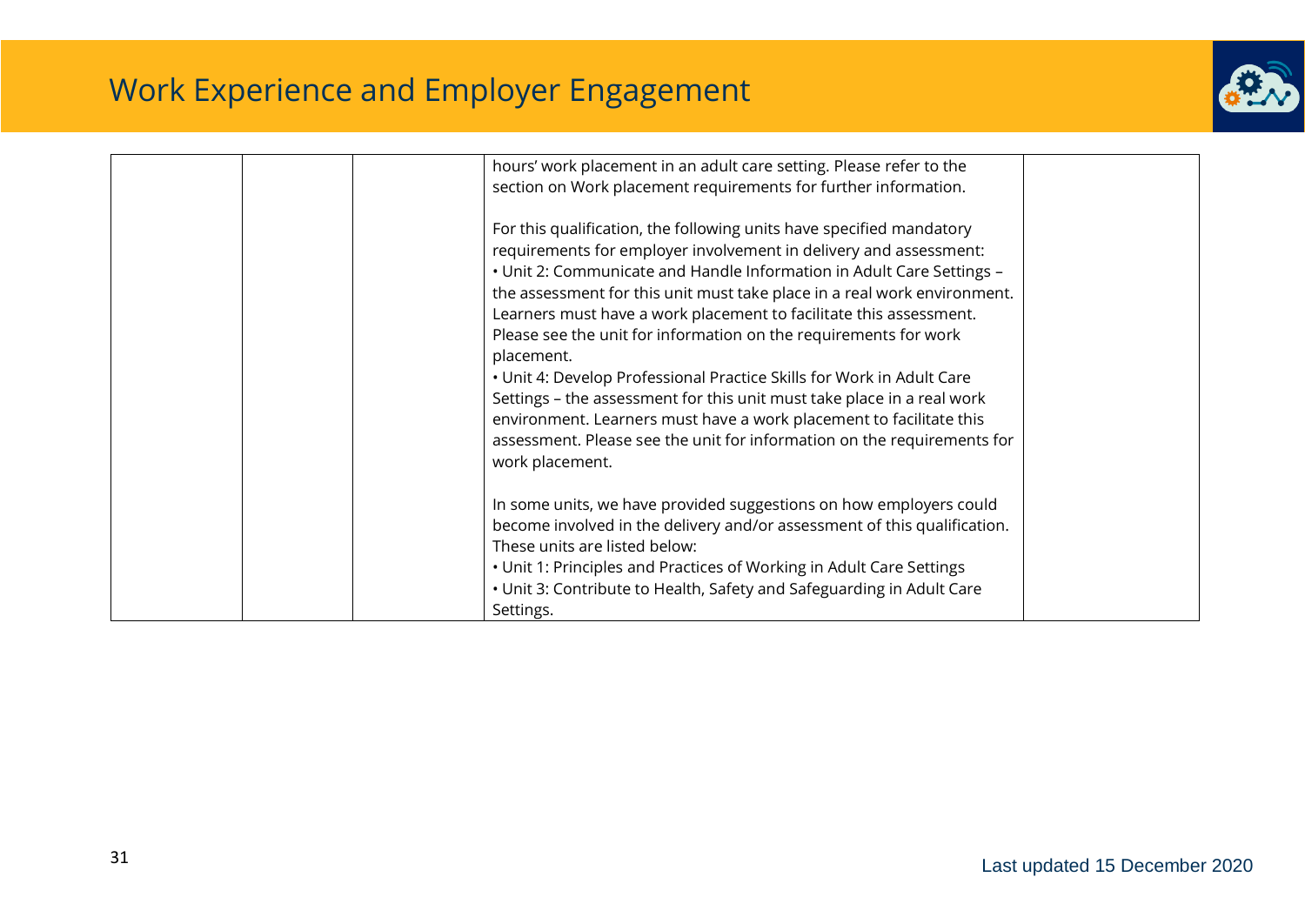

### <span id="page-31-0"></span>**IT and Computing**

| <b>BTEC Nationals RQF</b>                                                                                           |                                                                         |                                                                                                                                                                                                                              |                                                                                                                                                                                                                                                                                       |                                               |                                                        |                                                                                                                |  |
|---------------------------------------------------------------------------------------------------------------------|-------------------------------------------------------------------------|------------------------------------------------------------------------------------------------------------------------------------------------------------------------------------------------------------------------------|---------------------------------------------------------------------------------------------------------------------------------------------------------------------------------------------------------------------------------------------------------------------------------------|-----------------------------------------------|--------------------------------------------------------|----------------------------------------------------------------------------------------------------------------|--|
| <b>Qualification Title</b>                                                                                          | <b>Pre-COVID</b><br><b>Mandatory</b><br><b>Work</b><br><b>Placement</b> | <b>20/21 Work</b><br><b>Placement</b><br>requirement                                                                                                                                                                         | <b>Employer Engagement Activities Pre-COVID</b>                                                                                                                                                                                                                                       | <b>Employer</b><br><b>Engagement</b><br>20/21 |                                                        |                                                                                                                |  |
| <b>Pearson BTEC Level 3 National</b><br><b>Diploma in Business</b><br><b>Information Systems</b><br>601/7337/3      | Not<br>mandatory                                                        | Activities that are eligible to be counted as meaningful<br><b>Not</b><br>mandatory<br>engagement are:<br>• structured work experience or work placements that<br>develop skills and knowledge relevant to the qualification |                                                                                                                                                                                                                                                                                       |                                               | • projects or assessments set with input from industry | In line with local<br>and national public<br>health restrictions,<br>all these activities<br>can be undertaken |  |
| <b>Pearson BTEC Level 3 National</b><br><b>Diploma in Computer Science</b><br>601/7338/5                            | <b>Not</b><br>mandatory                                                 | <b>Not</b><br>mandatory                                                                                                                                                                                                      | either in a remote<br>or socially<br>distanced manner.                                                                                                                                                                                                                                |                                               |                                                        |                                                                                                                |  |
| <b>Pearson BTEC Level 3 National</b><br><b>Diploma in Computer Systems</b><br>and Network Support<br>601/7339/7     | Not<br>mandatory                                                        | <b>Not</b><br>mandatory                                                                                                                                                                                                      | to the assessment of a learner's work.<br>There may be other ways in which learners can benefit<br>from contact with employers or prepare for employment,<br>such as listening to careers talks or working in simulated<br>environments. While they provide benefits to learners they |                                               |                                                        |                                                                                                                |  |
| <b>Pearson BTEC Level 3 National</b><br><b>Diploma in Computing for</b><br><b>Creative Industries</b><br>601/7340/3 | <b>Not</b><br>mandatory                                                 | <b>Not</b><br>mandatory                                                                                                                                                                                                      | do not count as meaningful engagement.                                                                                                                                                                                                                                                |                                               |                                                        |                                                                                                                |  |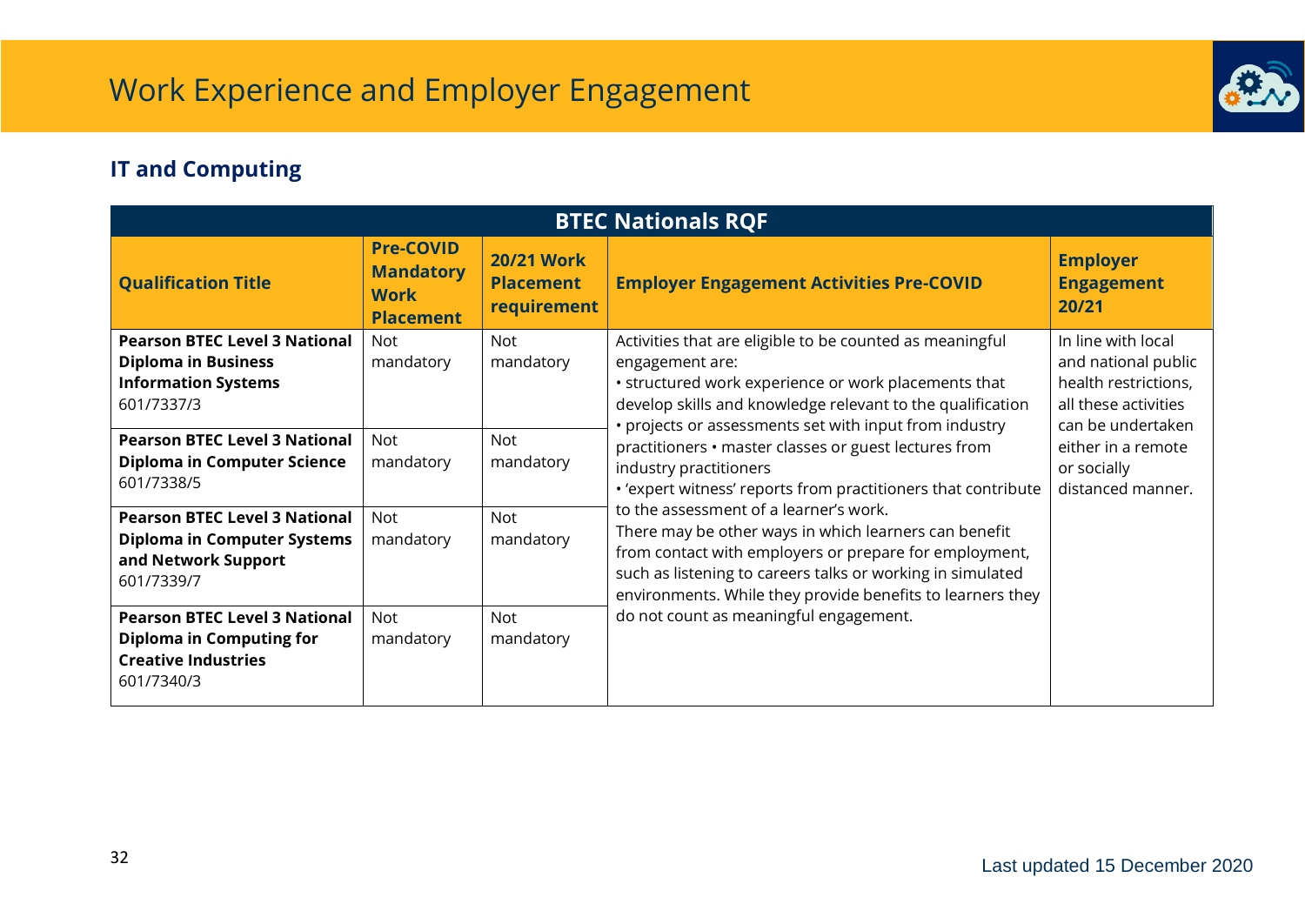

|                                                                                                                 |                                                     |                                          | <b>BTEC Level 2 Technicals</b>                                                                                                                                                                                                                                                                                                                                                                                                                                                                                                                                                                                                     |                                                                                                                                                             |
|-----------------------------------------------------------------------------------------------------------------|-----------------------------------------------------|------------------------------------------|------------------------------------------------------------------------------------------------------------------------------------------------------------------------------------------------------------------------------------------------------------------------------------------------------------------------------------------------------------------------------------------------------------------------------------------------------------------------------------------------------------------------------------------------------------------------------------------------------------------------------------|-------------------------------------------------------------------------------------------------------------------------------------------------------------|
| <b>Qualification</b><br><b>Title</b>                                                                            | <b>Pre-COVID</b><br><b>Work</b><br><b>Placement</b> | <b>Work</b><br><b>Placement</b><br>20/21 | <b>Employer Engagement Activities Pre-COVID</b>                                                                                                                                                                                                                                                                                                                                                                                                                                                                                                                                                                                    | <b>Employer Engagement 20/21</b>                                                                                                                            |
| <b>Pearson BTEC</b><br><b>Level 2 Technical</b><br><b>Certificate in IT</b><br><b>Support</b><br>603/0510/1     | <b>Not</b><br>mandatory                             | <b>Not</b><br>mandatory                  | Centres need to ensure that all learners have the<br>opportunity to undertake meaningful activity<br>involving employers during their course.<br>Examples of 'meaningful activity' include:<br>• structured work experience or work placements<br>that develop skills and knowledge relevant to the<br>qualification/industry. Note: simulated work                                                                                                                                                                                                                                                                                | No change but can be delivered<br>remotely.                                                                                                                 |
| <b>Pearson BTEC</b><br><b>Level 2 Technical</b><br><b>Diploma in Digital</b><br><b>Technology</b><br>603/0878/3 | <b>Not</b><br>mandatory                             | <b>Not</b><br>mandatory                  | environments can't be used for work experience,<br>e.g. college IT/computer rooms<br>• project(s), exercise(s) and/or<br>assessments/examination(s) set with input from<br>industry practitioner(s)<br>• units delivered or co-delivered by an industry<br>practitioner(s); this could take the form of<br>masterclasses or guest lectures<br>· industry practitioners operating as 'expert<br>witnesses' that contribute to the assessment of a<br>learner's work of practice, operating within a<br>specified assessment framework. This may be a<br>specific project(s), exercise(s) or all assessments for<br>a qualification. | In line with local and national public<br>health restrictions, all these activities<br>can be undertaken either in a<br>remote or socially distanced manner |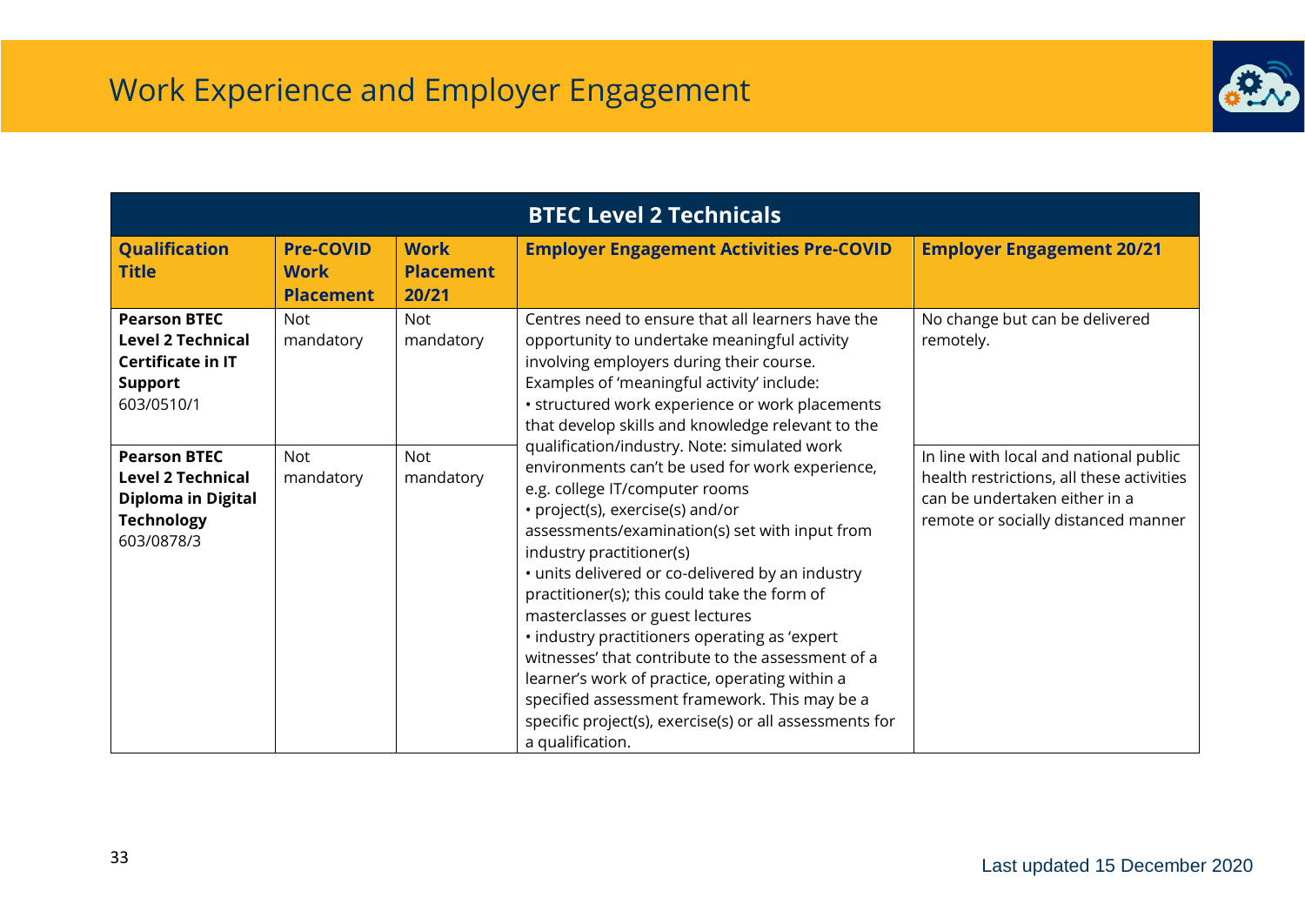

### <span id="page-33-0"></span>**Hospitality**

| <b>BTEC Level 2 Technicals</b>                                                                                                                   |                                                     |                                          |                                                                                                                                                                                                                                                                                                                                                                                                                                                                                                                                                                                                                                                                                                                                                                                                       |                                                                                                                                                                       |  |  |
|--------------------------------------------------------------------------------------------------------------------------------------------------|-----------------------------------------------------|------------------------------------------|-------------------------------------------------------------------------------------------------------------------------------------------------------------------------------------------------------------------------------------------------------------------------------------------------------------------------------------------------------------------------------------------------------------------------------------------------------------------------------------------------------------------------------------------------------------------------------------------------------------------------------------------------------------------------------------------------------------------------------------------------------------------------------------------------------|-----------------------------------------------------------------------------------------------------------------------------------------------------------------------|--|--|
| <b>Qualification</b><br><b>Title</b>                                                                                                             | <b>Pre-COVID</b><br><b>Work</b><br><b>Placement</b> | <b>Work</b><br><b>Placement</b><br>20/21 | <b>Employer Engagement Activities Pre-COVID</b>                                                                                                                                                                                                                                                                                                                                                                                                                                                                                                                                                                                                                                                                                                                                                       | <b>Employer Engagement</b><br>20/21                                                                                                                                   |  |  |
| <b>Pearson BTEC</b><br><b>Level 2 Technical</b><br>Certificate in<br><b>Patisserie and</b><br>Confectionery<br>603/0383/9<br><b>Pearson BTEC</b> | <b>Not</b><br>mandatory<br><b>Not</b>               | <b>Not</b><br>mandatory<br><b>Not</b>    | Examples of 'meaningful activity' include:<br>• structured work experience or work placements that develop<br>skills and knowledge relevant to the qualification/industry. Note:<br>Simulated work environments cannot be used for work<br>experience e.g. college restaurants<br>• project(s), exercise(s) and/or assessments/examination(s) set<br>with input from industry practitioner(s)<br>• units delivered or co-delivered by an industry practitioner(s); this<br>could take the form of master classes or guest lectures<br>· industry practitioners operating as 'expert witnesses' that<br>contribute to the assessment of a learner's work of practice,<br>operating within a specified assessment framework. This may<br>be a specific project(s), exercise(s) or all assessments for a | No change but can be<br>delivered remotely.                                                                                                                           |  |  |
| <b>Level 2 Technical</b><br>Diploma in Food<br>and Beverage<br><b>Service</b><br>603/0384/0                                                      | mandatory                                           | mandatory                                |                                                                                                                                                                                                                                                                                                                                                                                                                                                                                                                                                                                                                                                                                                                                                                                                       |                                                                                                                                                                       |  |  |
| <b>Pearson BTEC</b><br><b>Level 2 Technical</b><br><b>Extended Diploma</b><br>in Professional<br>Cookery<br>603/0382/7                           | <b>Not</b><br>mandatory                             | <b>Not</b><br>mandatory                  | qualification.<br>Meaningful employer involvement, as defined above, must be<br>with employers from the hospitality industry and should<br>contribute significantly to at least one mandatory unit.                                                                                                                                                                                                                                                                                                                                                                                                                                                                                                                                                                                                   | In line with local and<br>national public health<br>restrictions, all these<br>activities can be<br>undertaken either in a<br>remote or socially<br>distanced manner. |  |  |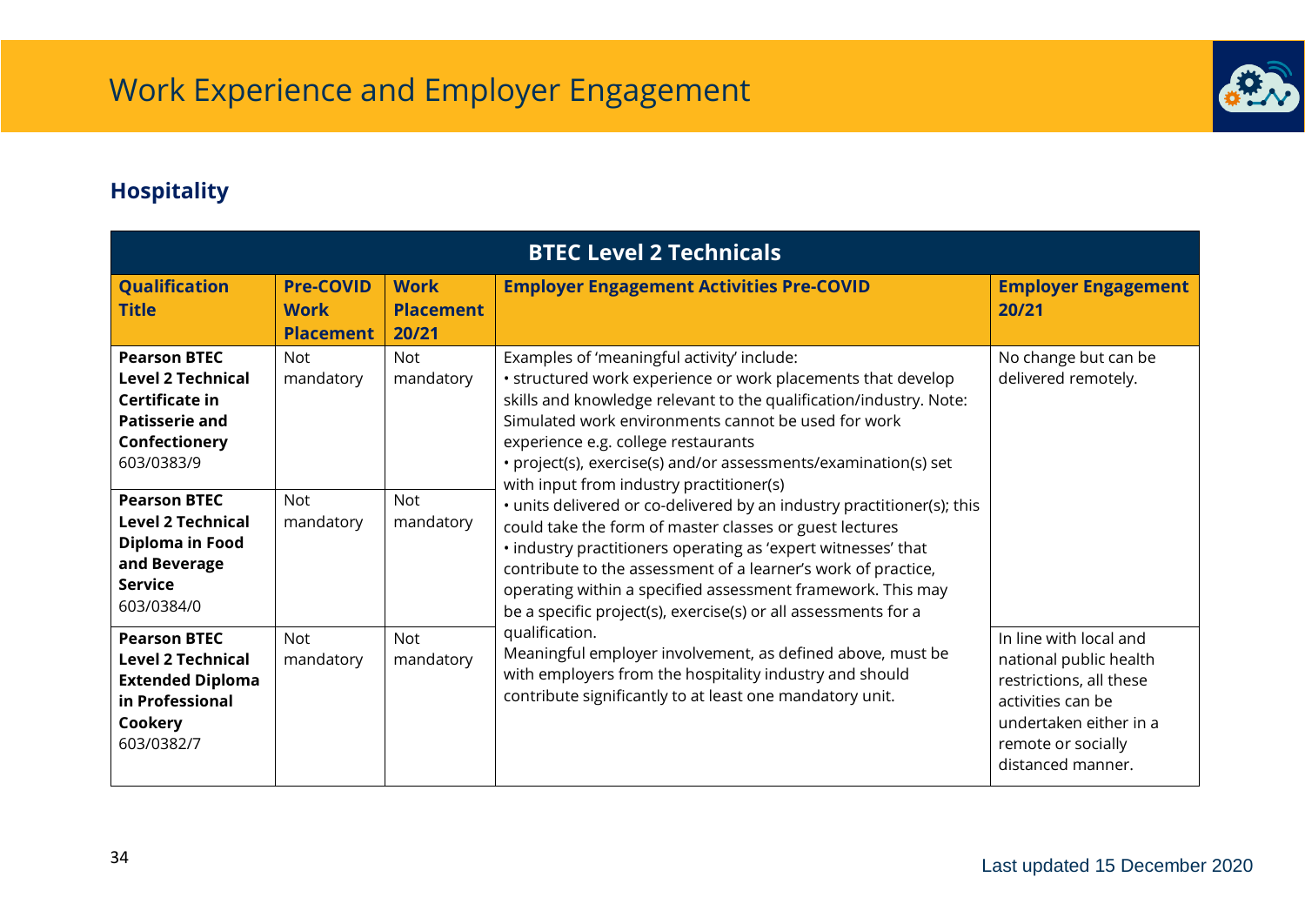

#### <span id="page-34-0"></span>**Land-Based**

| <b>BTEC Nationals RQF</b>                                                                                     |                                                                         |                                                      |                                                                                                                                                                                                                                                                                                                                                                                                              |                                                                                                                                                                                                                                 |  |  |
|---------------------------------------------------------------------------------------------------------------|-------------------------------------------------------------------------|------------------------------------------------------|--------------------------------------------------------------------------------------------------------------------------------------------------------------------------------------------------------------------------------------------------------------------------------------------------------------------------------------------------------------------------------------------------------------|---------------------------------------------------------------------------------------------------------------------------------------------------------------------------------------------------------------------------------|--|--|
| <b>Qualification Title</b>                                                                                    | <b>Pre-COVID</b><br><b>Mandatory</b><br><b>Work</b><br><b>Placement</b> | <b>20/21 Work</b><br><b>Placement</b><br>requirement | <b>Employer Engagement Activities Pre-COVID</b>                                                                                                                                                                                                                                                                                                                                                              | <b>Employer Engagement</b><br>20/21                                                                                                                                                                                             |  |  |
| <b>Pearson BTEC Level 3</b><br><b>National Extended</b><br>Certificate in<br><b>Agriculture</b><br>603/0872/2 | Mandatory<br>75 hours                                                   | Recommended,<br>not mandatory                        | Meaningful employer involvement should contribute<br>significantly to at least one mandatory unit.<br>For this qualification, learners are expected to<br>undertake 75 hours of work experience.<br>This mandatory unit specifies where delivery and/or<br>assessment will be linked to employers:<br>• Unit 4: Work Experience in the Land-based Sectors.                                                   | In line with local and national<br>public health restrictions, all<br>these activities can be<br>undertaken either in a remote<br>or socially distanced manner.<br>Work placement is<br>recommended, not mandatory<br>for 2021. |  |  |
| <b>Pearson BTEC Level 3</b><br><b>National Extended</b><br>Diploma in Agriculture<br>603/2676/1               | Mandatory<br>150 hours                                                  | Recommended,<br>not mandatory                        | Optional units introduce learners to a sector<br>specialist area of their choice, including working in<br>particular environments, and link with relevant<br>occupational areas. The optional units cover areas<br>such as:<br>• crop production<br>• developing a land-based enterprise<br>• farm livestock husbandry<br>. livestock health and diseases<br>• crop handling, storage and quality assurance. |                                                                                                                                                                                                                                 |  |  |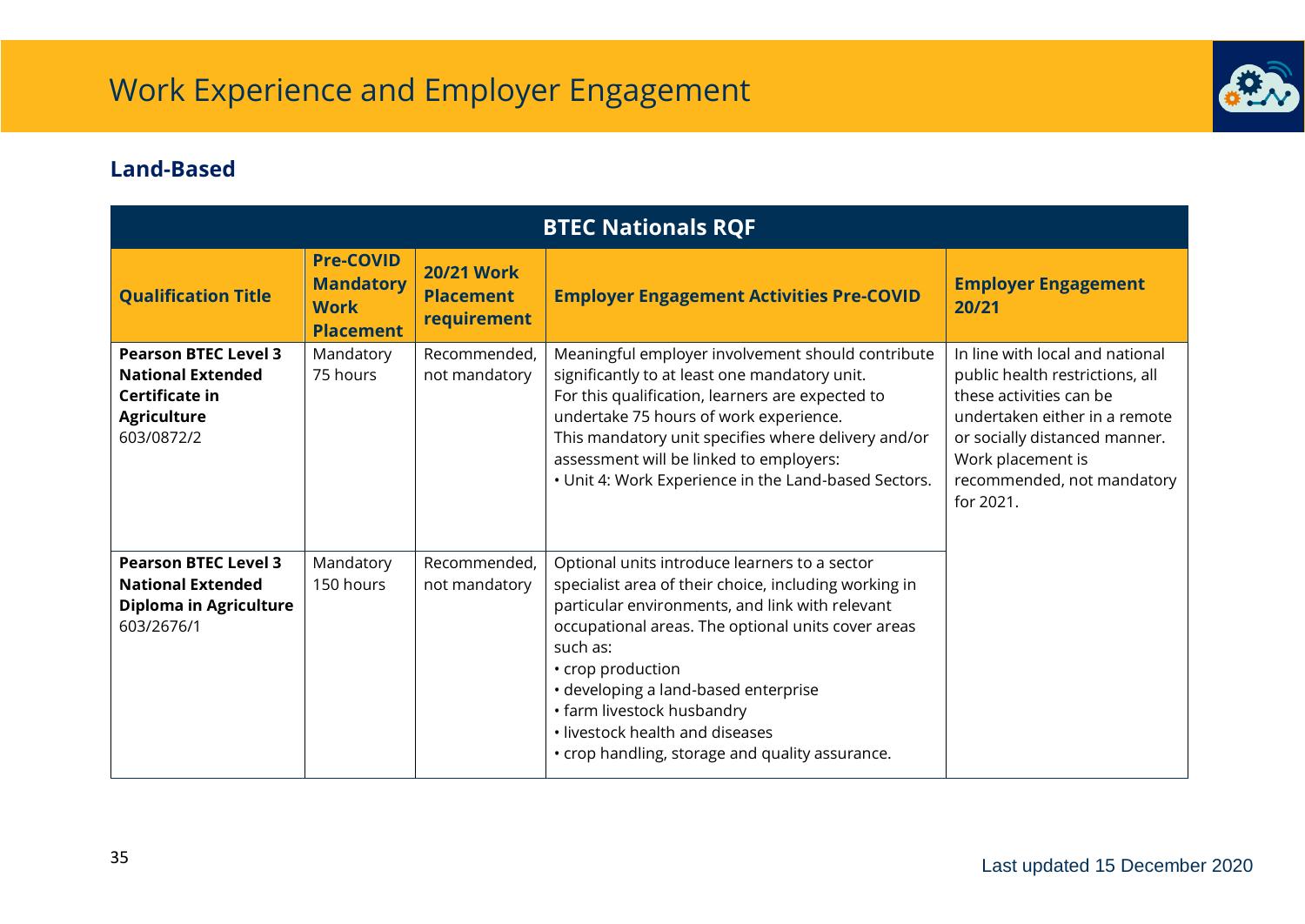

| <b>Pearson BTEC Level 3</b><br><b>National Diploma in</b><br>Countryside<br><b>Management</b><br>603/1213/0                | Mandatory<br>Unit 4<br>300 hours | Recommended,<br>not mandatory | While taking this qualification, learners will be<br>required to engage with sector employers as part of<br>their course, including 300 hours of work experience<br>with an employer in the sector, where they will be<br>given opportunities to develop practical skills in<br>preparation for employment.<br>Meaningful employer involvement should contribute<br>significantly to at least three units of which one must<br>be a mandatory unit.<br>For this qualification, learners are expected to<br>undertake 300 hours of work experience.<br>This is the mandatory unit that specifies where<br>assessment will be linked to employers:<br>• Unit 4: Work Experience in the Land-based Sectors. | If possible, the learner should<br>try and secure a work<br>placement, under the COVID-<br>19 public safety guidance but it<br>is not mandatory, the learner<br>is able to use the colleges<br>facilities to gain experience. |
|----------------------------------------------------------------------------------------------------------------------------|----------------------------------|-------------------------------|----------------------------------------------------------------------------------------------------------------------------------------------------------------------------------------------------------------------------------------------------------------------------------------------------------------------------------------------------------------------------------------------------------------------------------------------------------------------------------------------------------------------------------------------------------------------------------------------------------------------------------------------------------------------------------------------------------|-------------------------------------------------------------------------------------------------------------------------------------------------------------------------------------------------------------------------------|
| <b>Pearson BTEC Level 3</b><br><b>National Extended</b><br>Diploma in<br>Countryside<br><b>Management</b><br>603/2677/3    | Mandatory<br>300 hours           | Recommended,<br>not mandatory | Meaningful employer involvement should contribute<br>significantly to at least three units of which one must<br>be a mandatory unit.<br>For this qualification, learners are expected to<br>undertake 300 hours of work experience.<br>This is the mandatory unit that specifies where<br>assessment will be linked to employers:<br>• Unit 4: Work Experience in the Land-based Sectors.                                                                                                                                                                                                                                                                                                                |                                                                                                                                                                                                                               |
| <b>Pearson BTEC Level 3</b><br><b>National Foundation</b><br><b>Diploma in Forestry</b><br>and Arboriculture<br>603/1904/5 | Mandatory<br>150 Hours           | Recommended,<br>not mandatory | Meaningful employer involvement should contribute<br>significantly to at least one mandatory unit.<br>For this qualification, learners are expected to<br>undertake 150 hours of work experience.<br>This mandatory unit specifies where delivery and/or<br>assessment will be linked to employers.<br>• Unit 4: Work Experience in the Land-based Sectors                                                                                                                                                                                                                                                                                                                                               |                                                                                                                                                                                                                               |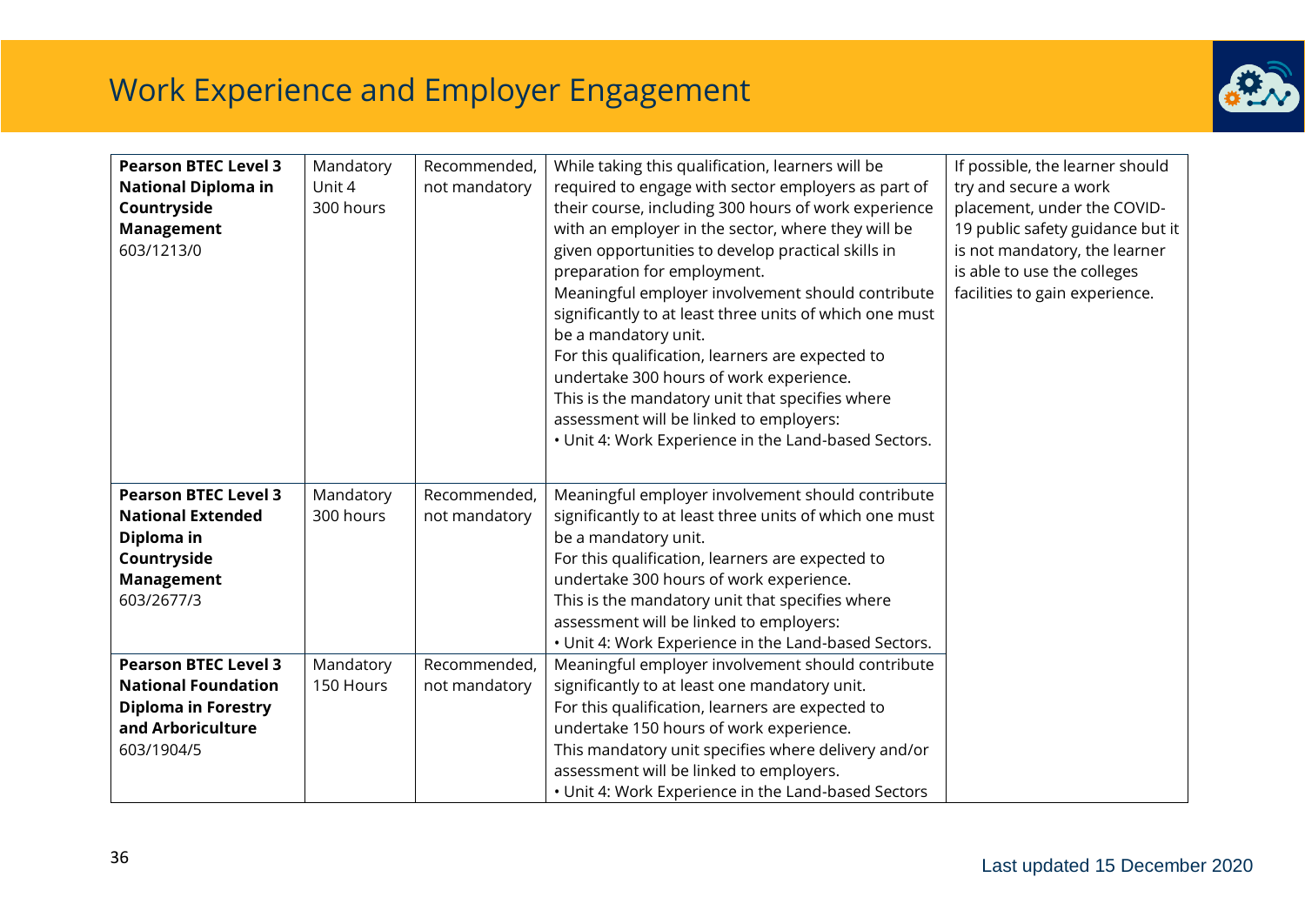

| <b>BTEC Nationals RQF continued</b>                                                                            |                                                                         |                                                      |                                                                                                                                                                                                                                                                                                                                                                                                                                                                   |                                                                                                                                                                                                                               |  |  |
|----------------------------------------------------------------------------------------------------------------|-------------------------------------------------------------------------|------------------------------------------------------|-------------------------------------------------------------------------------------------------------------------------------------------------------------------------------------------------------------------------------------------------------------------------------------------------------------------------------------------------------------------------------------------------------------------------------------------------------------------|-------------------------------------------------------------------------------------------------------------------------------------------------------------------------------------------------------------------------------|--|--|
| <b>Qualification Title</b>                                                                                     | <b>Pre-COVID</b><br><b>Mandatory</b><br><b>Work</b><br><b>Placement</b> | <b>20/21 Work</b><br><b>Placement</b><br>requirement | <b>Employer Engagement Activities Pre-COVID</b>                                                                                                                                                                                                                                                                                                                                                                                                                   | <b>Employer Engagement</b><br>20/21                                                                                                                                                                                           |  |  |
| <b>Pearson BTEC Level 3</b><br><b>National Extended</b><br>Certificate in<br><b>Horticulture</b><br>603/1214/2 | Mandatory<br>Unit 4<br>75 hours                                         | Recommended,<br>not mandatory                        | Meaningful employer involvement should contribute<br>significantly to at least one mandatory unit.<br>Unit 4: Work Experience in the Land-based Sectors<br>specifies where delivery and/or assessment will be<br>linked to employers.<br>For this qualification, learners are expected to<br>undertake the following work experience:<br>75 hours (Extended Certificate)<br>150 hours (Foundation Diploma)<br>225 hours (Diploma)<br>300 hours (Extended Diploma) | If possible, the learner should<br>try and secure a work<br>placement, under the COVID-<br>19 public safety guidance but it<br>is not mandatory, the learner<br>is able to use the colleges<br>facilities to gain experience. |  |  |
| <b>Pearson BTEC Level 3</b><br><b>National Foundation</b><br>Diploma in<br><b>Horticulture</b><br>603/1215/4   | Mandatory<br>Unit 4<br>150 hours                                        | Recommended,<br>not mandatory                        |                                                                                                                                                                                                                                                                                                                                                                                                                                                                   |                                                                                                                                                                                                                               |  |  |
| <b>Pearson BTEC Level 3</b><br><b>National Diploma in</b><br><b>Horticulture</b><br>603/2675/X                 | Mandatory<br>Unit 4<br>225 hours                                        | Recommended,<br>not mandatory                        |                                                                                                                                                                                                                                                                                                                                                                                                                                                                   |                                                                                                                                                                                                                               |  |  |
| <b>Pearson BTEC Level 3</b><br><b>National Extended</b><br>Diploma in<br><b>Horticulture</b><br>603/2679/7     | Mandatory<br>Unit 4<br>300 hours                                        | Recommended,<br>not mandatory                        |                                                                                                                                                                                                                                                                                                                                                                                                                                                                   |                                                                                                                                                                                                                               |  |  |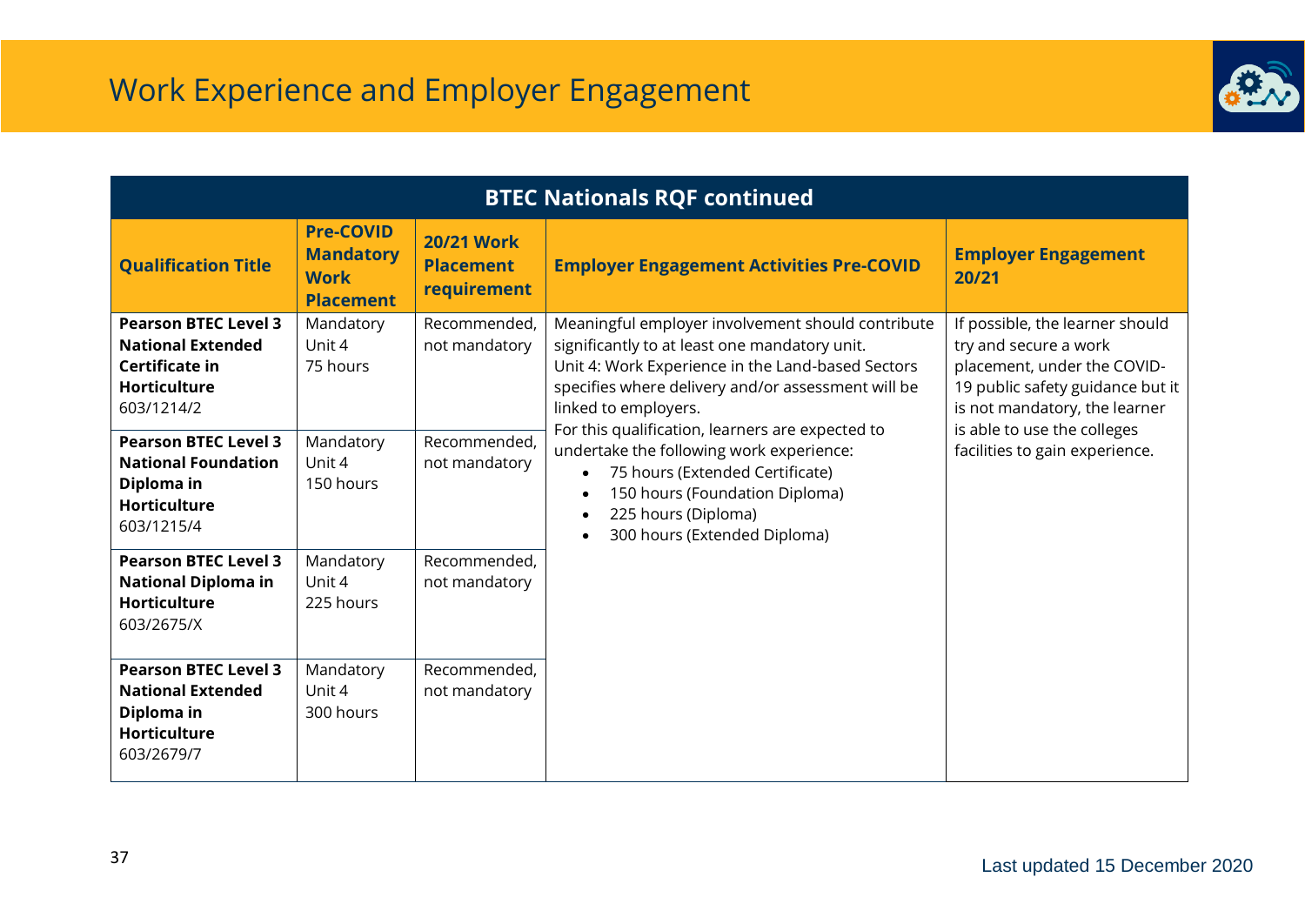

| <b>BTEC Nationals (QCF)</b>                                                              |                                                     |                                                                                                                                                                                                                  |  |  |  |  |  |
|------------------------------------------------------------------------------------------|-----------------------------------------------------|------------------------------------------------------------------------------------------------------------------------------------------------------------------------------------------------------------------|--|--|--|--|--|
| <b>Qualification Title</b>                                                               | <b>Pre-COVID Mandatory</b><br><b>Work Placement</b> | 20/21 Work Placement requirement                                                                                                                                                                                 |  |  |  |  |  |
| Pearson BTEC Level 3 Diploma in<br><b>Agriculture (QCF)</b><br>500/8240/1                | <b>Yes</b>                                          | If possible, the learner should try and secure a work placement, under<br>the COVID-19 Public safety guidance but it is not mandatory, the learner<br>is able to use the colleges facilities to gain experience. |  |  |  |  |  |
| Pearson BTEC Level 3 Diploma in<br><b>Countryside Management (QCF)</b><br>500/8261/9     | Yes                                                 | Centres would have secured some placement hours in the first year of<br>study.                                                                                                                                   |  |  |  |  |  |
| Pearson BTEC Level 3 Diploma in<br><b>Floristry (QCF)</b><br>501/0345/3                  | Yes                                                 |                                                                                                                                                                                                                  |  |  |  |  |  |
| Pearson BTEC Level 3 Diploma in<br><b>Forestry and Arboriculture (QCF)</b><br>500/9449/X | Yes                                                 |                                                                                                                                                                                                                  |  |  |  |  |  |
| Pearson BTEC Level 3 Diploma in<br><b>Horticulture (QCF)</b><br>500/8336/3               | <b>Yes</b>                                          |                                                                                                                                                                                                                  |  |  |  |  |  |
| Pearson BTEC Level 3 Diploma in Land-<br>based Technology (QCF)<br>501/0299/0            | Yes                                                 |                                                                                                                                                                                                                  |  |  |  |  |  |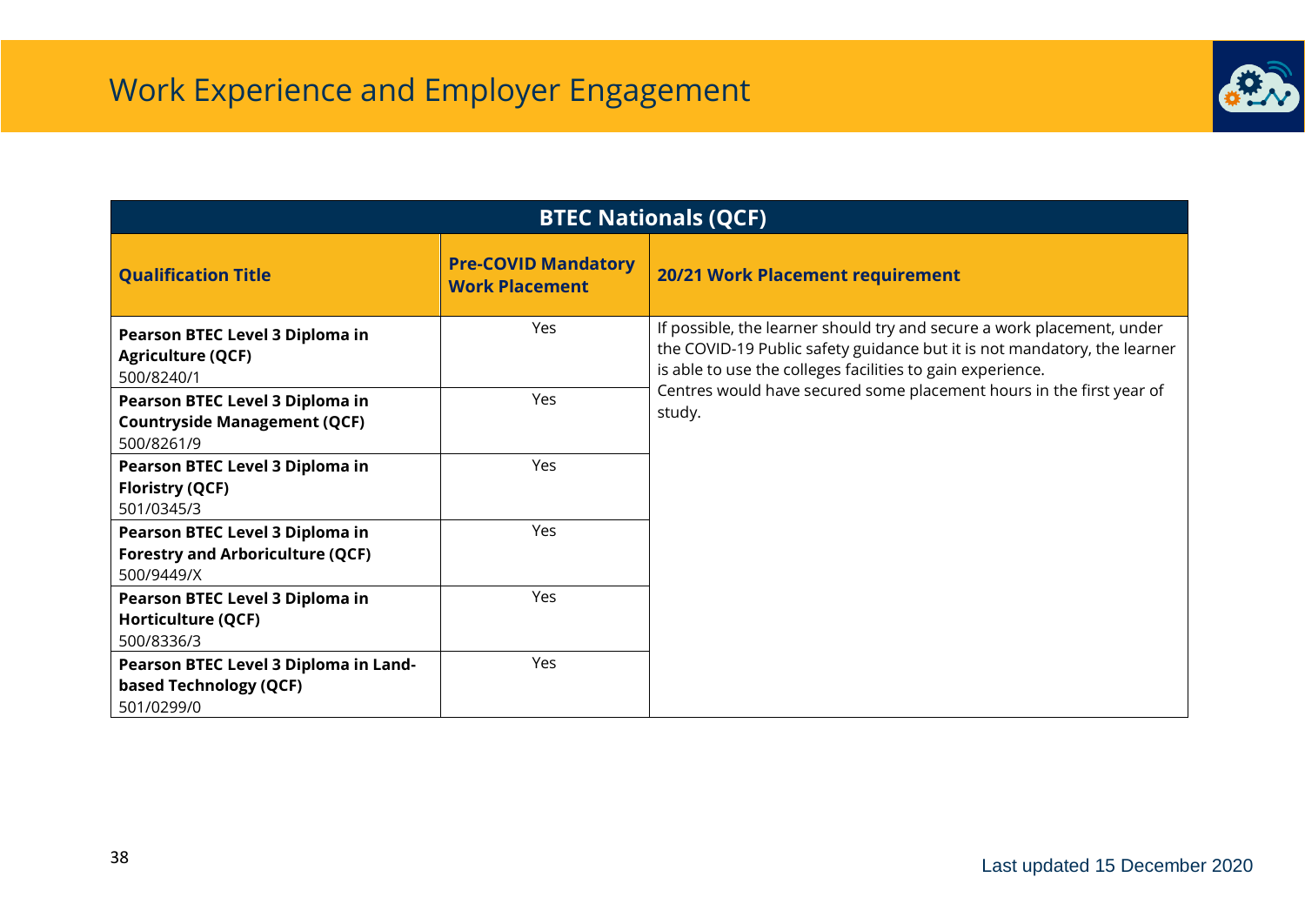

| <b>BTEC Level 2 Technicals</b>                                                                         |                                                     |                                          |                                                                                                                                                                                                                                                                                                                                                                                                                                                                                                                                                                                                                                          |                                                                                                                                                |  |
|--------------------------------------------------------------------------------------------------------|-----------------------------------------------------|------------------------------------------|------------------------------------------------------------------------------------------------------------------------------------------------------------------------------------------------------------------------------------------------------------------------------------------------------------------------------------------------------------------------------------------------------------------------------------------------------------------------------------------------------------------------------------------------------------------------------------------------------------------------------------------|------------------------------------------------------------------------------------------------------------------------------------------------|--|
| <b>Qualification Title</b>                                                                             | <b>Pre-COVID</b><br><b>Work</b><br><b>Placement</b> | <b>Work</b><br><b>Placement</b><br>20/21 | <b>Employer Engagement Activities</b><br><b>Pre-COVID</b>                                                                                                                                                                                                                                                                                                                                                                                                                                                                                                                                                                                | <b>Employer Engagement</b><br>20/21                                                                                                            |  |
| <b>Pearson BTEC Level 2</b><br><b>Technical Diploma in</b><br><b>Blacksmithing</b><br>603/2657/8       | <b>Not</b><br>mandatory                             | Not mandatory                            | In all the units we have provided suggestions on how<br>employers could become involved in the delivery and/or<br>assessment of this qualification. These are suggestions<br>only and there will be other possibilities at local level.<br>Centres may choose to use other approaches but must<br>ensure that they meet the requirement for meaningful<br>employer involvement as defined above.<br>Centres must have an employer involvement plan in place<br>at the start of the programme. It must detail their<br>approach to employer involvement and how it will add<br>value to the delivery and assessment of the qualification. | Employer work placement<br>is recommended if<br>possible. The assessment<br>for this academic year can<br>be done at the centre's<br>facility. |  |
| <b>Pearson BTEC Level 2</b><br><b>Technical Diploma in</b><br><b>Countryside Studies</b><br>603/1906/9 | Yes<br>mandatory<br>Unit 3<br>75 hours              | Recommended                              | For this qualification, the following unit has specified<br>mandatory requirements for employer involvement in<br>delivery and/or assessment:<br>• Unit 3: Countryside Work Placement - the assessment<br>for this unit must take place in a real work environment.<br>Learners must have a work placement to facilitate this<br>assessment.                                                                                                                                                                                                                                                                                             | Employer work placement<br>is recommended if<br>possible. The assessment<br>for this academic year can<br>be done at the centre's<br>facility. |  |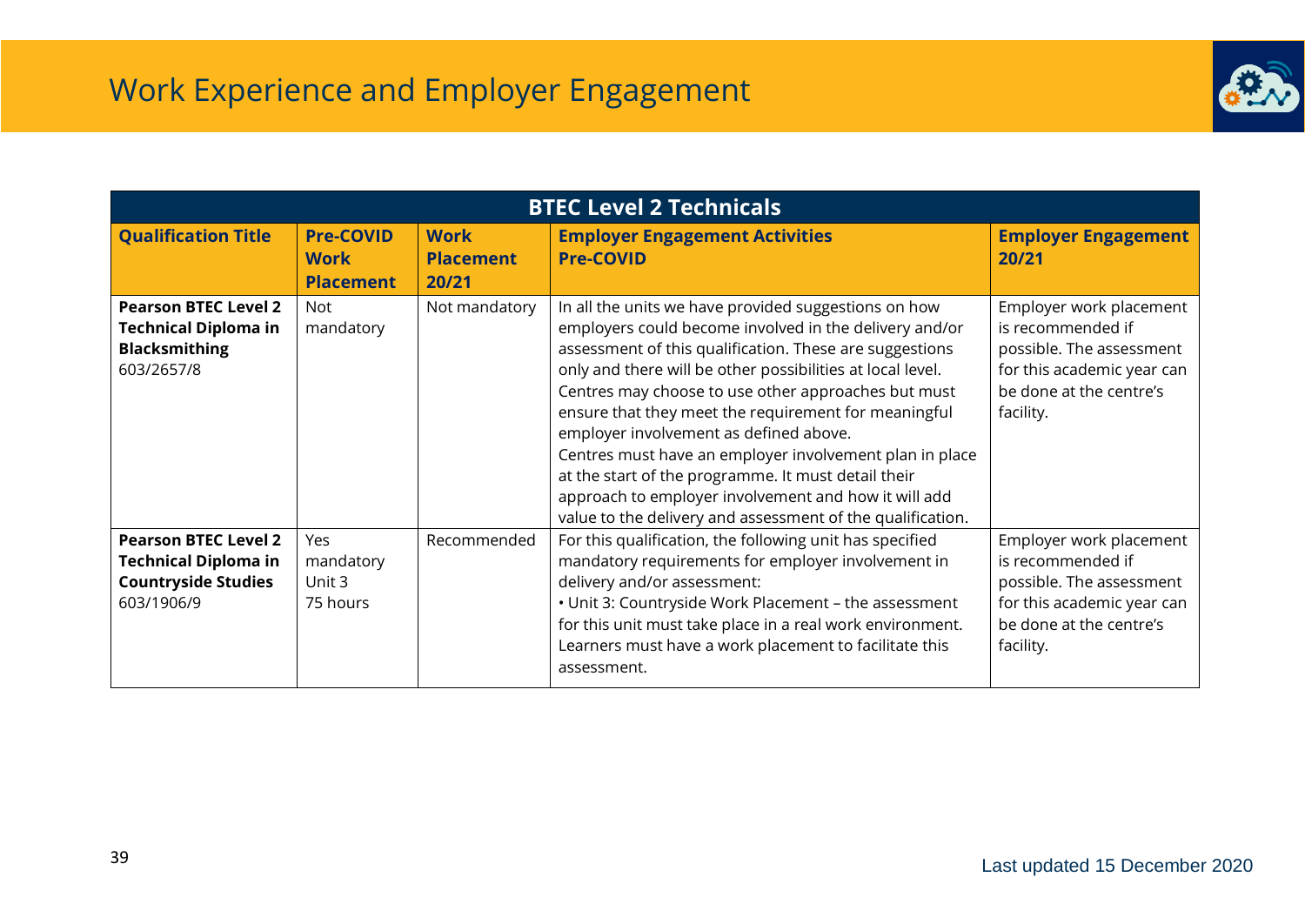

| mandatory<br>Unit 3<br>75 hours | Recommended | Meaningful employer involvement must be with                                                                                                                                                                                                                                                                                                                                                                                                                                                                                                                                                                                                                                                                                                                   |                     |
|---------------------------------|-------------|----------------------------------------------------------------------------------------------------------------------------------------------------------------------------------------------------------------------------------------------------------------------------------------------------------------------------------------------------------------------------------------------------------------------------------------------------------------------------------------------------------------------------------------------------------------------------------------------------------------------------------------------------------------------------------------------------------------------------------------------------------------|---------------------|
|                                 |             | employers from the floristry sector and should contribute<br>significantly to at least one mandatory unit. For this<br>qualification, the following unit has specified mandatory<br>requirements for employer involvement in delivery and/or<br>assessment:<br>• Unit 3: Floristry Work Placement - the assessment of this<br>unit must take place in a real work environment. Learners<br>must have a work placement to facilitate this assessment.<br>Please see the unit for information on the requirements<br>for work placement.<br>In Unit 2: Health and Safety Working Practices within the<br>Floristry Industry, we have also provided suggestions on<br>how employers could become involved in delivery and/or<br>assessment of this qualification. |                     |
| mandatory<br>Unit 3<br>75 hours |             | For this qualification, the following unit has specified<br>mandatory requirements for employer involvement in<br>delivery and assessment:<br>• Unit 3: Tree Work Placement - the assessment for this<br>unit must take place in a real work environment. Learners<br>must have a work placement to facilitate this assessment.<br>Please see the unit for information on the requirements                                                                                                                                                                                                                                                                                                                                                                     |                     |
|                                 |             | Recommended                                                                                                                                                                                                                                                                                                                                                                                                                                                                                                                                                                                                                                                                                                                                                    | for work placement. |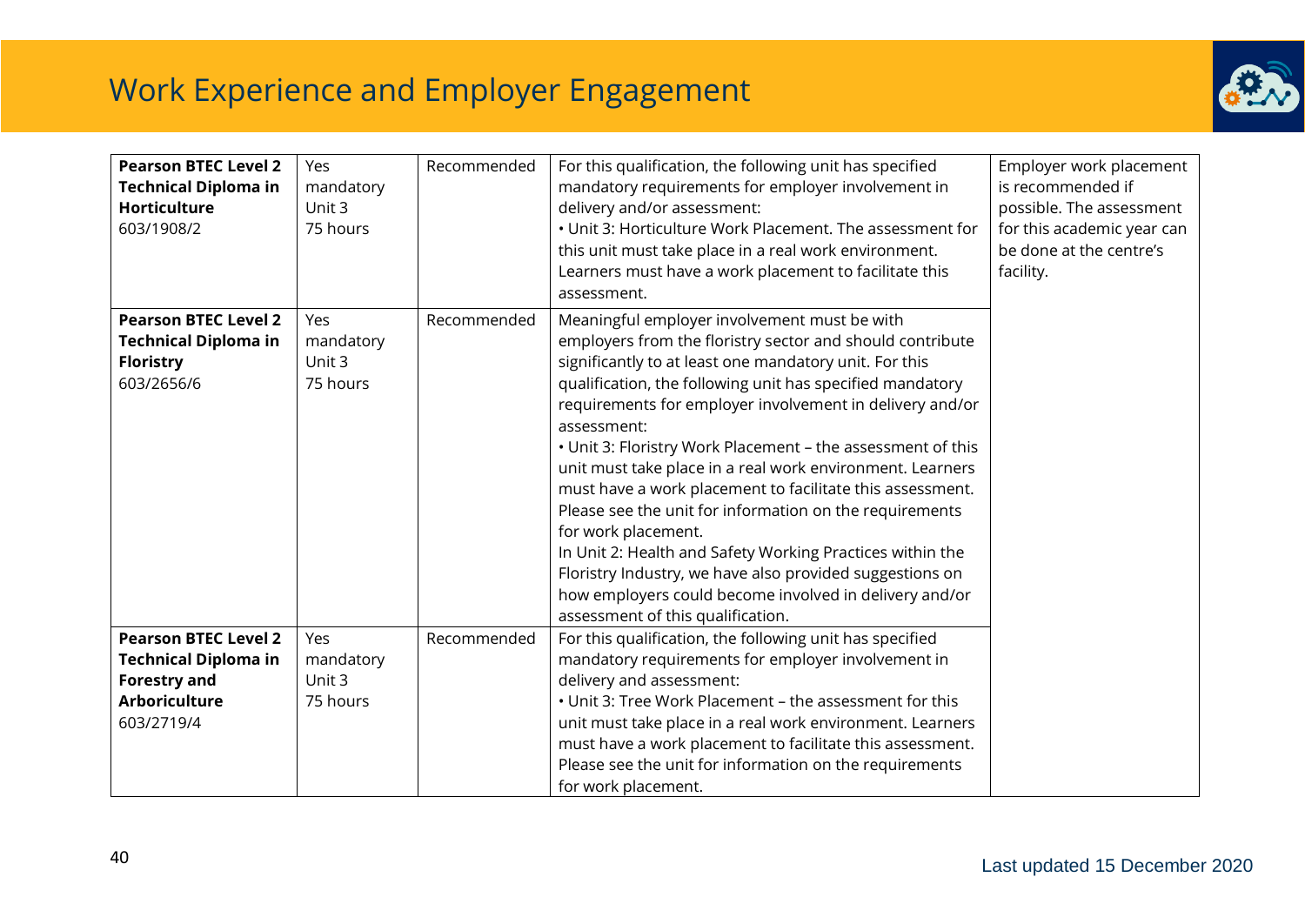

#### <span id="page-40-0"></span>**Music Production**

| <b>BTEC Nationals RQF</b>                                                                                                                                                                                                         |                                                                         |                                                      |                                                                                       |                                                                                                       |  |  |  |
|-----------------------------------------------------------------------------------------------------------------------------------------------------------------------------------------------------------------------------------|-------------------------------------------------------------------------|------------------------------------------------------|---------------------------------------------------------------------------------------|-------------------------------------------------------------------------------------------------------|--|--|--|
| <b>Qualification Title</b>                                                                                                                                                                                                        | <b>Pre-COVID</b><br><b>Mandatory</b><br><b>Work</b><br><b>Placement</b> | <b>20/21 Work</b><br><b>Placement</b><br>requirement | <b>Employer Engagement</b><br><b>Activities</b><br><b>Pre-COVID</b>                   | <b>Employer Engagement 20/21</b>                                                                      |  |  |  |
| <b>Pearson BTEC Level 3 National</b><br><b>Extended Certificate in Digital</b><br><b>Music Production</b><br>603/1232/4                                                                                                           | Not mandatory                                                           | Not mandatory                                        | Guest speakers<br>Workshops by professionals<br>Briefs set by industry professionals. | Guest speakers (online)<br>Online workshops by professionals<br>Briefs set by industry professionals. |  |  |  |
| <b>Pearson BTEC Level 3 National</b><br><b>Extended Certificate in Sound</b><br><b>Engineering</b><br>603/1233/6<br><b>Pearson BTEC Level 3 National</b><br><b>Foundation Diploma in Music</b><br><b>Technology</b><br>603/0211/2 |                                                                         |                                                      |                                                                                       |                                                                                                       |  |  |  |
| <b>Pearson BTEC Level 3 National</b><br><b>Diploma in Music Technology</b><br>601/7350/6                                                                                                                                          |                                                                         |                                                      |                                                                                       |                                                                                                       |  |  |  |
| <b>Pearson BTEC Level 3 National</b><br><b>Extended Diploma in Music</b><br><b>Technology</b><br>601/7351/8                                                                                                                       |                                                                         |                                                      |                                                                                       |                                                                                                       |  |  |  |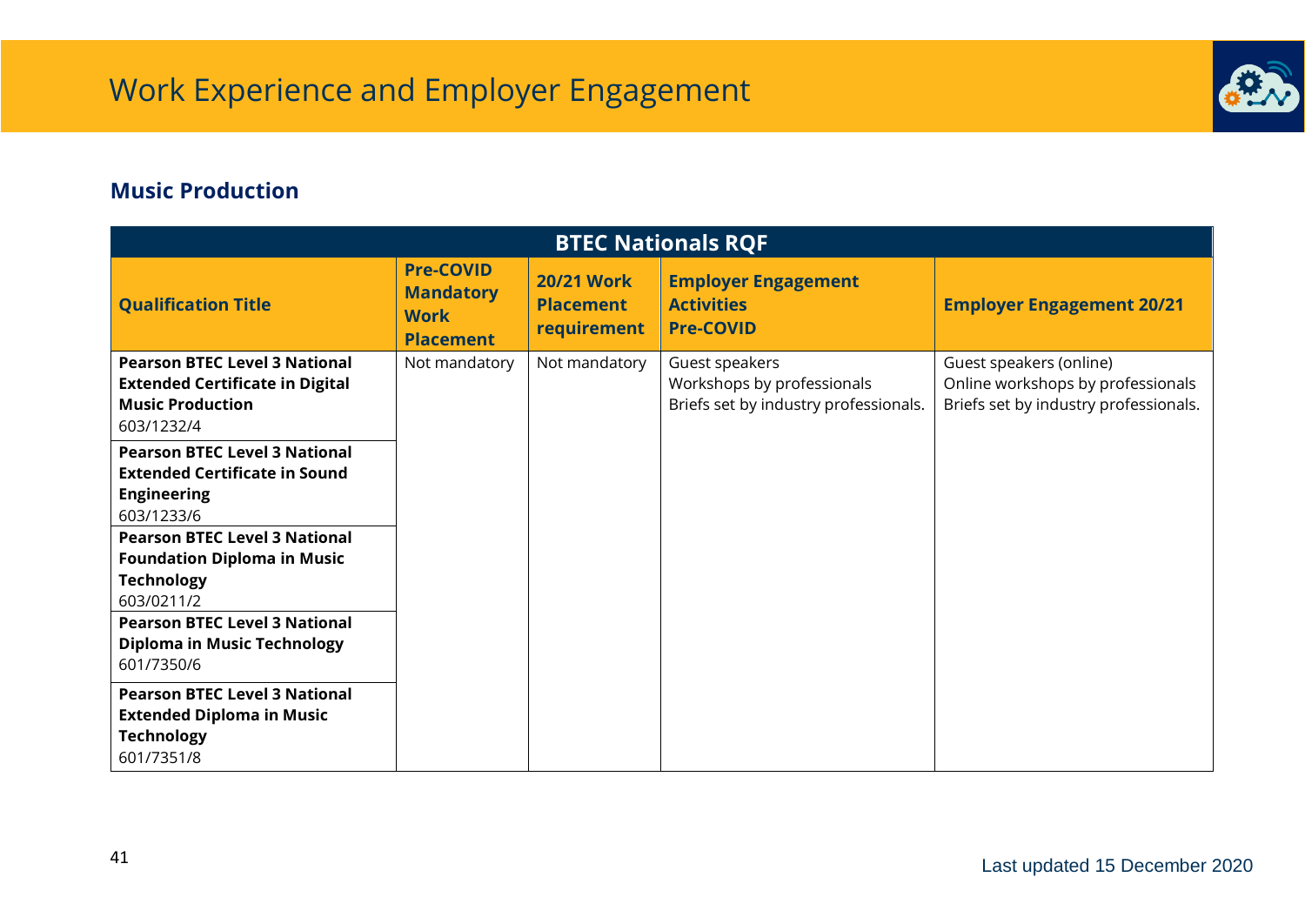

| <b>BTEC Level 2 Technicals</b>                                                                                |                                                     |                                          |                                                                                                                                                                                 |                                                                                                                                                                                            |                                                                                                                                                                                                                                                      |
|---------------------------------------------------------------------------------------------------------------|-----------------------------------------------------|------------------------------------------|---------------------------------------------------------------------------------------------------------------------------------------------------------------------------------|--------------------------------------------------------------------------------------------------------------------------------------------------------------------------------------------|------------------------------------------------------------------------------------------------------------------------------------------------------------------------------------------------------------------------------------------------------|
| <b>Qualification</b><br><b>Title</b>                                                                          | <b>Pre-COVID</b><br><b>Work</b><br><b>Placement</b> | <b>Work</b><br><b>Placement</b><br>20/21 | <b>Employer Engagement</b><br><b>Activities</b><br><b>Pre-COVID</b>                                                                                                             | <b>Employer</b><br><b>Engagement 20/21</b>                                                                                                                                                 | <b>Additional Adaptation</b>                                                                                                                                                                                                                         |
| <b>Pearson BTEC</b><br><b>Level 2 Technical</b><br><b>Diploma in Music</b><br><b>Production</b><br>603/2948/8 | Not<br>mandatory                                    | <b>Not</b><br>mandatory                  | Guest speakers<br>$\bullet$<br>Workshops by<br>$\bullet$<br>professionals<br>Briefs set by industry<br>$\bullet$<br>professionals<br>Watching live<br>$\bullet$<br>performance. | Guest speakers<br>$\bullet$<br>(online)<br>Online workshops<br>$\bullet$<br>by professionals<br>Briefs set by<br>$\bullet$<br>industry<br>professionals<br>Watching online<br>performance. | Reduction in number of audio<br>$\bullet$<br>tracks needed to be recorded.<br>Reduction in length of<br>recording needed.<br>Virtual performance/ Live<br>$\bullet$<br>sound set up permissible.<br>Reduction in performance<br>$\bullet$<br>length. |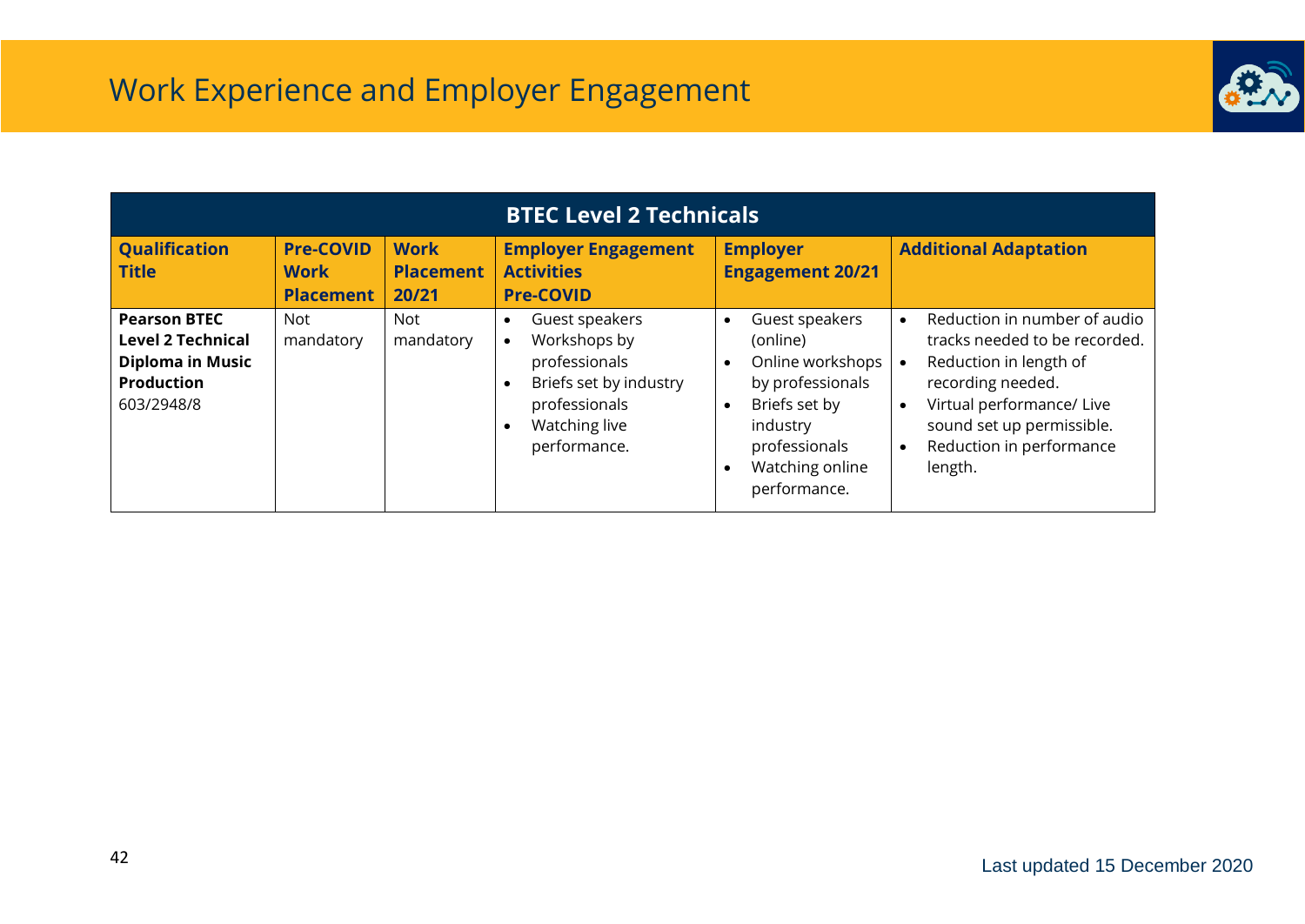

### <span id="page-42-0"></span>**Sport and Activity Leaders**

| <b>BTEC Level 2 Technicals</b>                                                                                    |                                                     |                                          |                                                                                                                                                                                                                                                                                                                                                                                                                                                                                                                                                                                                                                                                                                                                                                                                                                                                                                                                                                                                                                                  |                                                                                                                                                                                                                                                                                                                                                                            |  |  |
|-------------------------------------------------------------------------------------------------------------------|-----------------------------------------------------|------------------------------------------|--------------------------------------------------------------------------------------------------------------------------------------------------------------------------------------------------------------------------------------------------------------------------------------------------------------------------------------------------------------------------------------------------------------------------------------------------------------------------------------------------------------------------------------------------------------------------------------------------------------------------------------------------------------------------------------------------------------------------------------------------------------------------------------------------------------------------------------------------------------------------------------------------------------------------------------------------------------------------------------------------------------------------------------------------|----------------------------------------------------------------------------------------------------------------------------------------------------------------------------------------------------------------------------------------------------------------------------------------------------------------------------------------------------------------------------|--|--|
| <b>Qualification Title</b>                                                                                        | <b>Pre-COVID</b><br><b>Work</b><br><b>Placement</b> | <b>Work</b><br><b>Placement</b><br>20/21 | <b>Employer Engagement Activities Pre-COVID</b>                                                                                                                                                                                                                                                                                                                                                                                                                                                                                                                                                                                                                                                                                                                                                                                                                                                                                                                                                                                                  | <b>Employer Engagement</b><br>20/21                                                                                                                                                                                                                                                                                                                                        |  |  |
| <b>Pearson BTEC Level 2</b><br><b>Technical Diploma</b><br>for Sport and<br><b>Activity Leaders</b><br>603/0479/0 | Strongly<br>recommended                             | Recommended                              | You need to ensure that all learners have the opportunity<br>to undertake meaningful activity involving employers<br>during their course. Examples of 'meaningful activity'<br>include:<br>• structured work experience or work placements that<br>develop skills and knowledge relevant to the<br>qualification/industry<br>• project(s), exercise(s) and/or<br>assessments/examination(s) set with input from industry<br>practitioner(s) • units delivered or co-delivered by an<br>industry practitioner(s); this could take the form of master<br>classes or guest lectures<br>· industry practitioners operating as 'expert witnesses'<br>that contribute to the assessment of a learner's work of<br>practice, operating within a specified assessment<br>framework. This may be a specific project(s), exercise(s) or<br>all assessments for a qualification.<br>Meaningful employer involvement, as defined above,<br>must be with employers from the sport sector and must<br>contribute significantly to at least one mandatory unit. | In line with local and<br>national public health<br>restrictions, all these<br>activities can be<br>undertaken either in a<br>remote or socially<br>distanced manner.<br>If possible for a learner to<br>undertake work<br>experience it remains<br>hugely beneficial but it is<br>understood that this<br>might not be possible<br>under tier 3 lockdown<br>restrictions. |  |  |